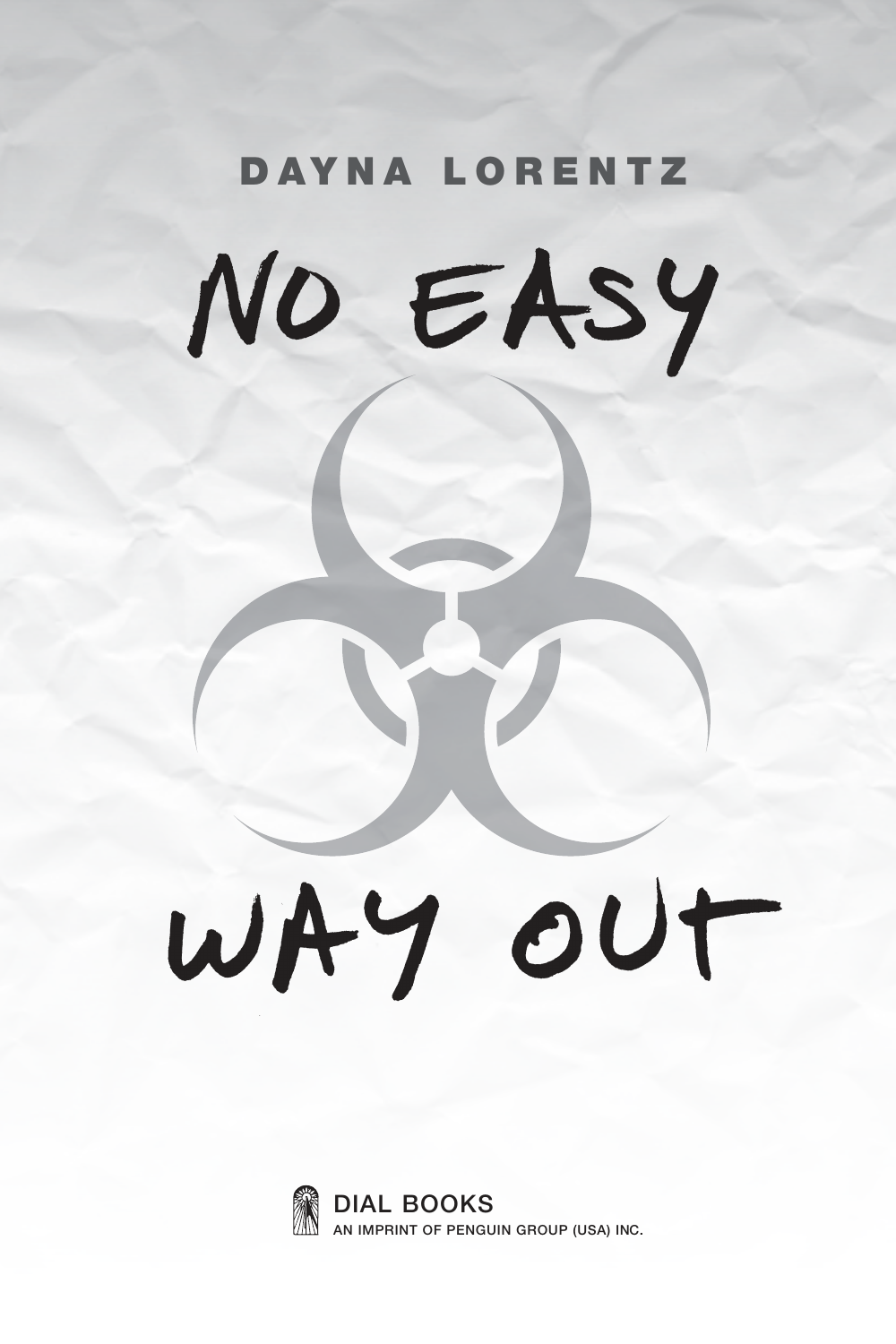### **STONECLIFF SENTINEL**

*October 21, 20—*

#### QUARANTINED *SHOPS AT STONECLIFF MALL LOCKED DOWN BY NATIONAL GUARD*

Yesterday evening, the National Guard ordered that the Shops at Stonecliff mall be quarantined until further notice. After a week of near radio silence from government officials on the situation within the mall, it was revealed yesterday in the early afternoon that a flu virus had been released into the air vents of the mall and that all people inside have been deemed exposed to the contagion. While the Centers for Disease Control have promised more specific information on the type of virus, they have yet to release any reports. They have also declined to provide information on the situation inside the mall or the conditions of the people quarantined except to say that the situation is secure, that a qualified individual has been appointed to manage the population in the mall, and that the people inside have been provided with all the resources they will require for the duration of the quarantine.

*Sentinel* sources, however, claim that the situation in the mall is anything but secure. One local resident has been using a high-powered telescopic lens to observe the mall and he reported seeing crowds rushing past the windows of the food court's atrium after the announcement yesterday. He also claimed that the government evacuated the facility in a hurry, suggesting some problem inside the mall, perhaps related to the movement of people.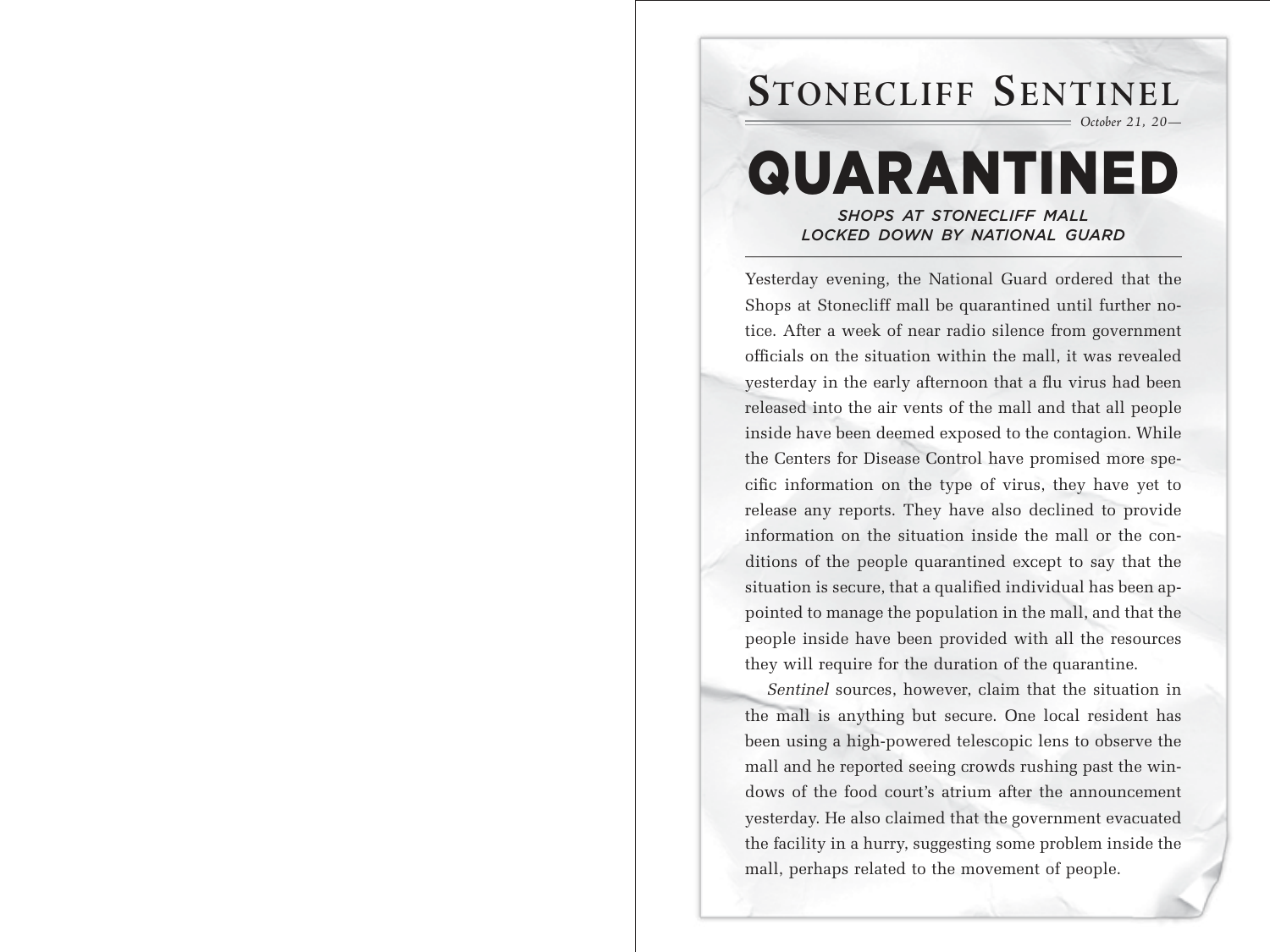There have also been reports of arrests of individuals outside the mall. Mary Havershaw of Ossining reported that her neighbors Barbara and John Kravis have been locked inside their home for the past twenty-four hours. "Barbara went to buy some new pillows at that mall last Saturday," Havershaw stated yesterday morning via tele phone. "She got out before the quarantine, but now they want to lock her down too, like those other folks." *Sentinel* reporters confirmed that a patrol car is outside the home and the home phone number has been disconnected.

After the demonstration of two nights ago, police have cordoned off the streets around the mall, allowing only local traffic into the area. This is in addition to the thirty-foot-high fence erected around the parking lot of the mall, which has been reinforced by cement barriers and is patrolled by the National Guard. News helicopters have been banned from flying over the airspace within the fence's perimeter, though there were reports of a govern ment helicopter on the roof of the mall earlier today.

If you have any family or friends inside the mall, the Federal Bureau of Investigation has set up a hotline through which you can receive information about your loved ones. The hotline number is 1-800-555-XXXX. The FBI has asked that you not try to approach the mall, as any trespass within the perimeter may result in your being arrested or detained for testing.

#### DAY SEVEN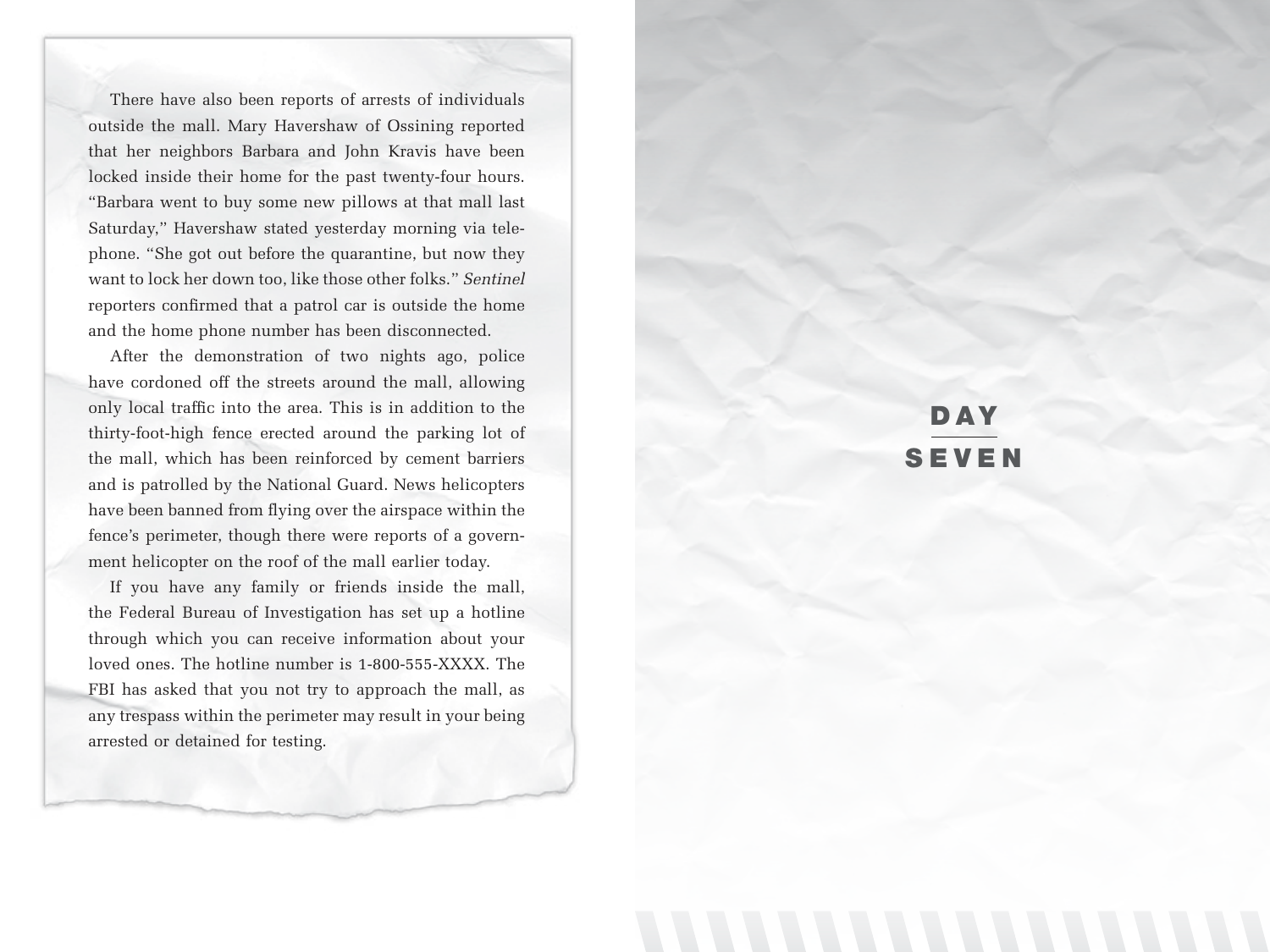## N O O N

**I** t was like reading the cast list for a twisted new reality show—*Mall Quarantine: Shop 'Til You Drop . . . Dead*.

Daniel Jancowisz, *Age 24, Pace University* Eileen Myers*, Age 36, pregnant, Dental Hygienist* YOUSSEF HADDAD, Age 16, asthma, Ossining HS

Except this wasn't a show, it was reality. Some of these people really were dead.

That kind of thinking was too depressing, so Lexi Ross decided to not even focus on the names anymore. She just input the words. Her mother, Senator Dorothy "Dotty" Ross, the now official head honcho of the mall, had charged her with re-creating the population database her father had made for the government hazmat people. When they bolted from the building, they took all copies with them, which suggested that locking all the civilians in a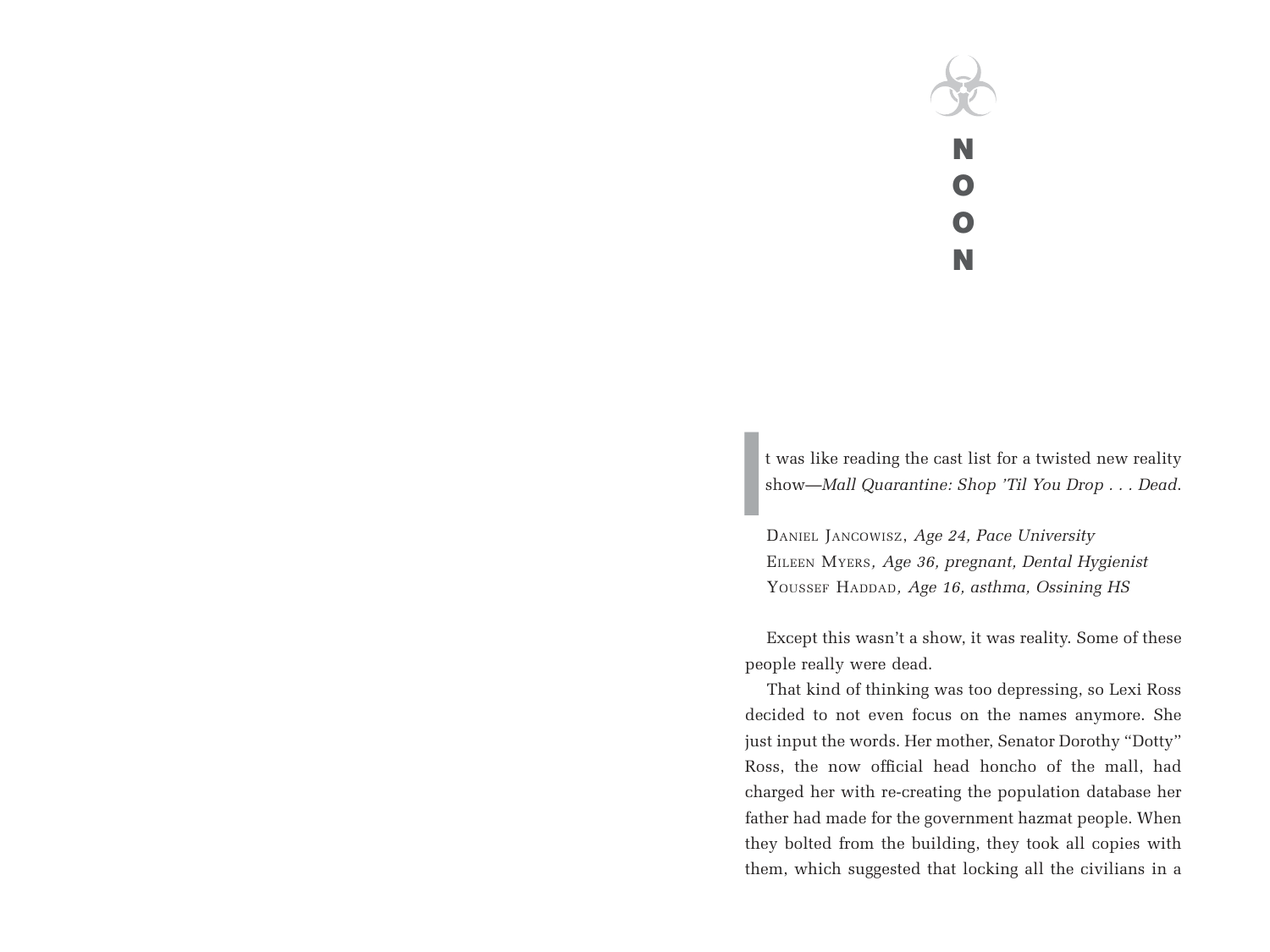mall with a killer flu was not the only secret they were keeping.

The monotony of the task—logging name after name into the program—was soothing, and a welcome break from the screaming chaos of yesterday's mall riot. So she sat like a good little girl typing away in the dank employee lounge in a corner of the Apple Store's stockroom.

Kathleen Mason, *Age 18, Tarrytown HS* William Tsu, *Age 14, Rockland HS*

The only frustrating aspect of the task was that all the relevant information was handwritten on scrap paper. The Senator had given Lexi the lists of names created on the first night of their collective captivity—this was all the government had left behind. Scrawled next to some entries were chronic conditions, and employers or schools. Some names had a cryptic *V* marked beside them in the margin. More relevant information—like whether or not the person was still alive—was not to be found on the page.

As Lexi flipped a rumpled sheet over and began scanning her next entry, she was startled by her mother's voice over the mall's loudspeaker.

"Attention, residents of the Shops at Stonecliff. I apologize for the manner in which yesterday's announcement was made. It was not our intention to cause anyone to panic."

*Understatement of the year*. How coy of her mother to label a mall-wide riot a mere instance of "panic." Lexi had spent the previous evening pinned down by a gurney and the dying, then dead body that had occupied it, all buried under collapsed curtains and whatever else from the medical center the rioters had stomped down on top of them.

"Anyone who suffered any injuries as a result of last night's incident should report to the medical center located in the PaperClips on the first floor. Anyone with any medical training should also please report to the PaperClips to assist in helping those injured."

Lexi wondered if there was anything the medical personnel could do to cure her of the memory of being trapped under a body—alone—for hours, all that time convinced she'd left her father to be trampled to death by the crazed masses. She could still feel the cold, dead, clammy skin against her back.

She glanced over the top of her laptop to check on her father, and saw that he had fallen asleep on the lounge's crummy, fake leather couch. Turned out, he'd spent the night trapped under rubble, too. Only he had the additional disadvantage of having been shot by a looter with a nail gun and having his arm broken after being pushed down an escalator. Compared to that, trying to sleep without suffocating while being crushed by a corpse didn't seem so bad.

Lexi decided to let her father rest. Closing her computer, she relocated from the stockroom to the sales area of the Apple Store. At least from there, should the masses decide to riot for a third time, she'd see them coming.

Her mother droned on over the loudspeaker: ". . . if you begin to develop symptoms, including chills, a cough, or a runny nose, please report to the PaperClips for treatment.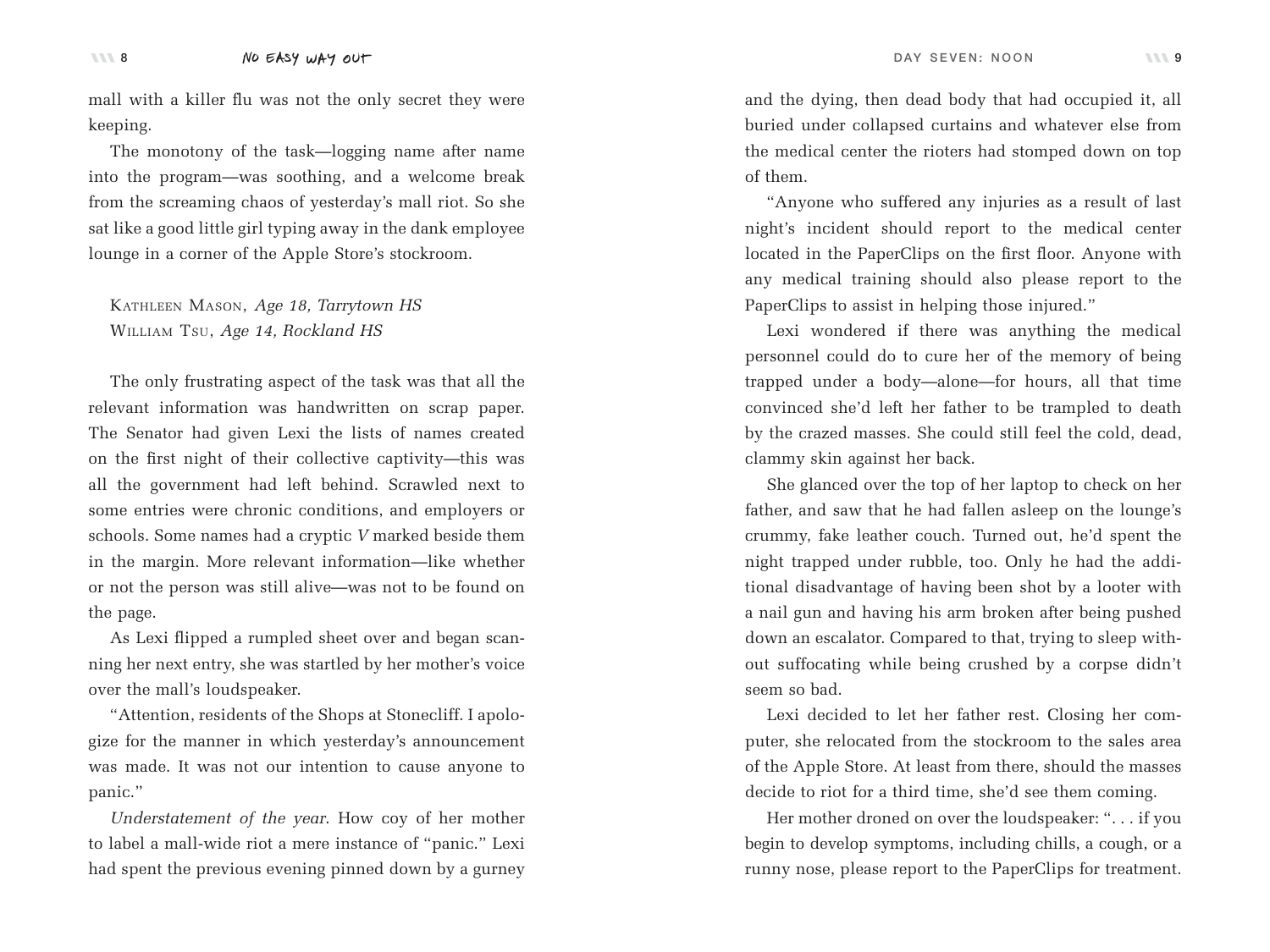"Security guards will be handing out medical masks and hand sanitizer. Please wear your mask and apply the sanitizer before touching any surface and before meals. Avoid touching your face. These small measures will help prevent the spread of the disease."

*Too little too late.* If only her mother had announced the flu as soon as she knew about it. If only the stupid government had hinted that they figured everyone inside the mall had a disease. Maybe people would have taken precautions. Maybe that saleslady Lexi had tried to save in the Abercrombie wouldn't have died.

"We have been given additional cots by the government and will set these up in three locations within the mall. Families, please report to the HomeMart for registration and assignment of beds. Women and girls, please report to the JCPenney; men and boys, please report to the Lord and Taylor. These locations will be your Home Stores."

Organization: This was the Senator's specialty. Lexi's mother had a label maker and by god, the woman knew how to use it. Only Lexi was not sure everyone in the mall would appreciate Dotty's penchant for pushing people around. For example, how would all those kids accustomed to nonstop hooking up in the Abercrombie, no parental units in sight, deal with single-sex dorms?

"If you are in need of a change of clothes, depots will be established on the first floor of each Home Store where you can trade in your clothes for a new set. You will no longer be able to purchase clothing. You will also not have a choice in what clothing you are given. We apologize in advance for any inconvenience this may cause."

Lexi nearly dropped her laptop from the burst of laughter that shook her. Just wear whatever they hand you? *Like* that *won't cause a riot?*

"We have been given sufficient quantities of food by the government for the duration of this quarantine, however long it lasts. Meals will be served in the first-floor common areas. If you have a life-threatening food allergy, please notify the security guard when you register at your Home Store. Other than life-threatening conditions, we cannot accommodate any dietary requests.

"If you have any comments or concerns, please bring them to the attention of one of the security guards. We will try to address every situation to the best of our ability. This is an unusual and trying situation, but we are all in this together. By working together and following a few simple rules, we can all make it through this with the least incident and suffering. Thank you for your patience and attention. God bless you all."

Lexi gave it a day, maybe less. No one would go for this. She flipped open her computer on one of the barren tables—the salespeople had cleared the decks of valuable merchandise to keep the looters at bay. Not like there was much use for laptops and iPhones anyway, what with no cell service or Internet to speak of. The screen blinked on and she got back to work.

Brittany Fox, *Age 20, SUNY-New Paltz* Robert Gaudino, *Age 52, pacemaker*  John Fitzgerald, *Age 45, Lawyer* Alanna Brown, *Age 17, West Nyack HS*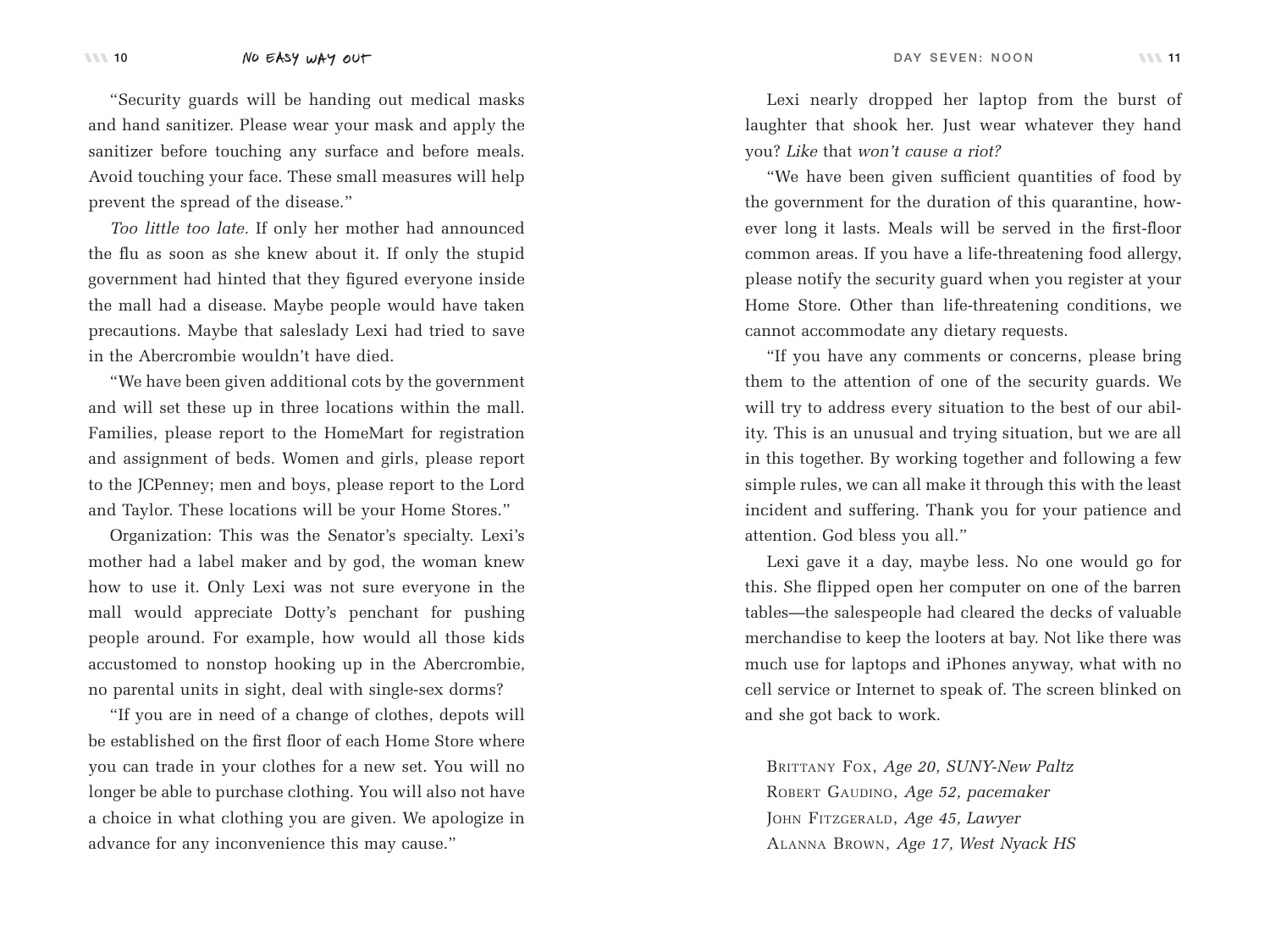"Thought I'd find you here," Maddie said, entering the Apple Store.

Lexi glanced up from her laptop screen. She could cry seeing her friend walking around like one of the living; the last time she'd seen Maddie, she was pale as a vampire and lying under a puffer coat on the concrete floor of the Abercrombie stockroom.

"You know me so well," Lexi said, trying to sound as cool as possible.

"Well, you do have the Apple logo tattooed on your face." Maddie gave Lexi a one-finger shove on the forehead, then slumped onto a neighboring stool. "*Geraldine Simpson, age sixty-two, Prilosec*? What is this, a list of people we're *not* inviting to live with us?"

Lexi laughed despite her otherwise black mood. "I'm doing a job for my mother. It's a new list of everyone in the mall. The government took all the records when they abandoned us." She pointed to the stack of crinkled paper beside her.

"How do you know she's not dead?" Maddie said, slicing a finger across her neck.

"I guess we'll know once people check into their Home Stores," Lexi said. "Or don't, in which case I click the box marked 'deceased.'"

Maddie contemplated this as she flipped through the pages. "Thanks," she said finally, laying the papers aside. "Without you, I wouldn't be checking in anywhere today."

Lexi nodded, though did she really deserve to be thanked for what any decent human being would have done? *Decent human being* here obviously excluding Ginger Franklin, a coward who abandoned her friends to save

her own bony butt. Lexi gritted her teeth and continued to type.

"What happened to you?" Maddie said, spinning on her seat. "I thought you'd come back after dropping your dad off in the med center."

Lexi wasn't sure what to say, so she went with the truth. "I got crushed under a gurney during the riot. I spent the night under a dead body."

"Sucks to be you," Maddie said.

"I spend the night under a dead body and *that's* your response?"

"Well, it does." Maddie shrugged and elbowed Lexi in the side. "At least it wasn't your first dead body."

"That makes it better how?"

"I don't know," Maddie said. "I'm trying to cheer you up."

It was more than anyone else had tried to do. "Thanks," she said, hoping that moved them on to something else topic-wise. She typed another entry into the system.

Maddie spun slowly on her stool. "We're all going to die, right?" she said after a few minutes.

"You just survived the flu," Lexi said. "If anyone's going to live, it's you."

"But that's why the government left," Maddie continued. "They're going to blow this place up with everyone in it or something. To keep the virus from getting out."

This horrible, hopeless option had not occurred to Lexi. She wondered if it had occurred to her mother. It had to have. "There's no way they'd do that," she said, more to herself than anyone else.

"Why not?" Maddie said. "There's like a couple thou-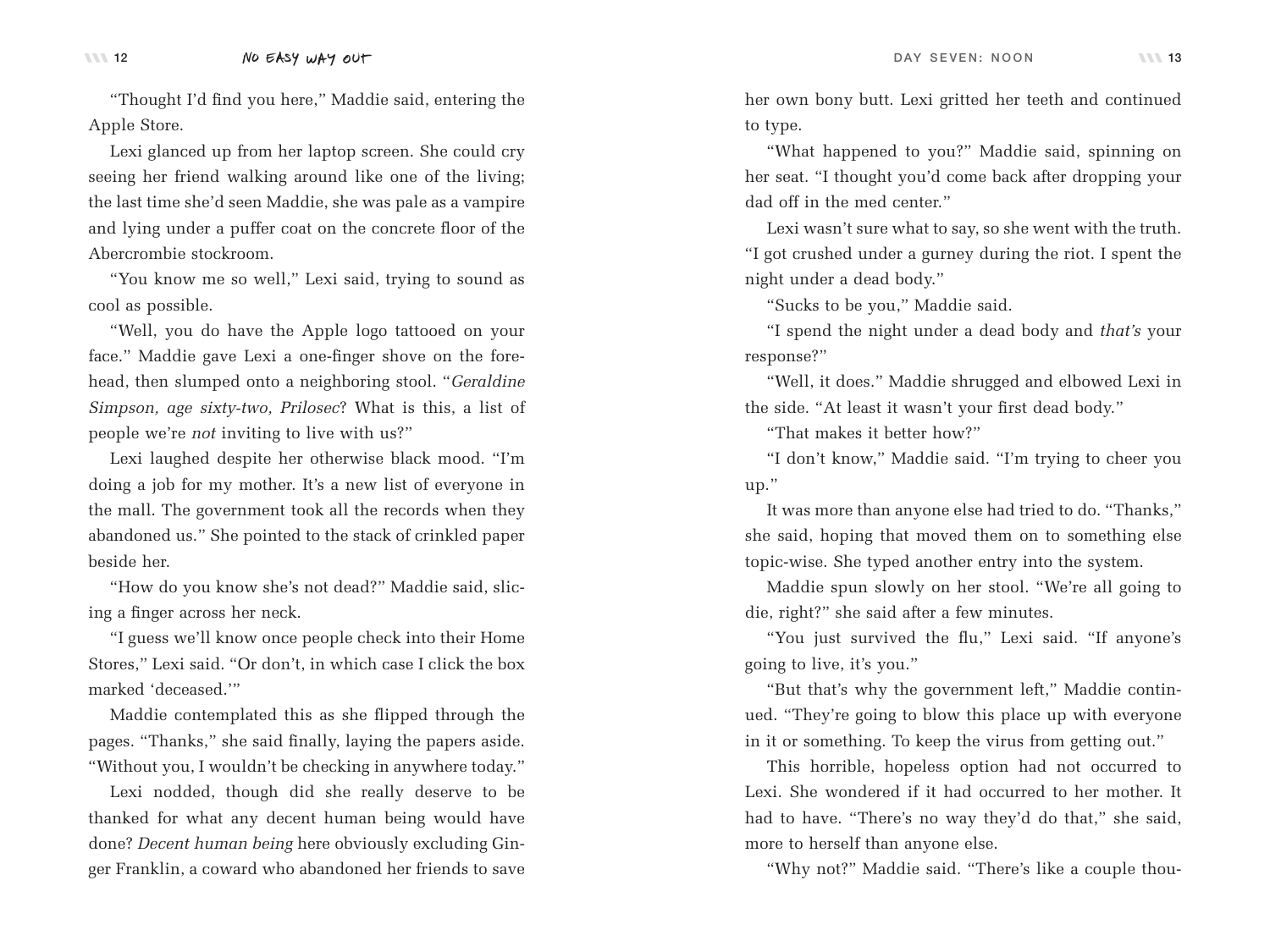sand people in here." She waved a hand at the stack of rumpled papers. "What's that compared with the millions outside these doors?"

"My mother would never let that happen," Lexi said. "She's not the kind to go down with the ship."

"Why would they tell her about their plans?" Maddie said. "Us disease carriers are obviously far down on the need-to-know list, given how long it took them to share the news about the flu."

Lexi's heart rate was climbing. If her mother hadn't known about all the dead bodies in the Pancake Palace's freezer, what else didn't she know? What if Mom was as in the dark as the rest of them? What if she was just as screwed as everyone else? Lexi felt a wave of sympathy for her, and the sensation was strange to say the least.

"My mom is not out of the loop," Lexi said, as if saying the words made them true. "She knew about the flu days before they announced it. She told me."

"She told you?" Maddie said, eyes bugging. "And you thought that wasn't something of interest to the rest of us?"

*Crap.* "I couldn't tell," Lexi said. "My mom made me promise."

"Dude!" Maddie yelled. "There are some promises you just don't freaking keep!"

"Look, I'm sorry!" Lexi yelled back. Yelling felt better. "I didn't think you'd get it!"

"Well, I did!"

"It's not like if I'd told you, you wouldn't have gotten sick! We've all breathed the stuff in." *Plus,* Lexi thought, *you were kissing every guy with a pulse.*

Maddie grabbed her stool. "Everything's woozy," she said. Her face drained of blood.

Lexi took her arm and helped her to the floor. She propped Maddie against a shelf and brought her some water from the lounge in the back.

"You shouldn't be walking around if you're still feeling sick," Lexi said.

"I had been feeling better," Maddie mumbled.

"I wish you hadn't gotten sick. I'm sorry for not telling you."

"I'm sorry for yelling," Maddie said, lifting her head. "This whole thing just sucks."

"Let's make a pact," Lexi said. "No more secrets. I tell you everything, you tell me everything."

Maddie smirked. "Not really a fair deal, since you're the only one with secrets."

"You're the most popular person I know," Lexi said. "Who knows what you'll learn from the cool kids in the mall? You give me intel from the masses, I give you intel from my mom. Deal?" She held her hand out.

"Gossip for actual information?" Maddie took her hand. "You're getting a pretty raw deal."

Holding hands with Maddie, Lexi felt relief flood her body. She had a friend, someone to share secrets with. She wasn't alone. "I'm okay with that."

Maddie let go first. She gulped the water. "I guess we should check into our Home Store," she groaned.

Lexi stood and examined the stack of names she had yet to enter. It was at least another hour or two of work. *Screw it*. Her dad would put it in when he woke up. Or someone else could do it. It's not like data entry was brain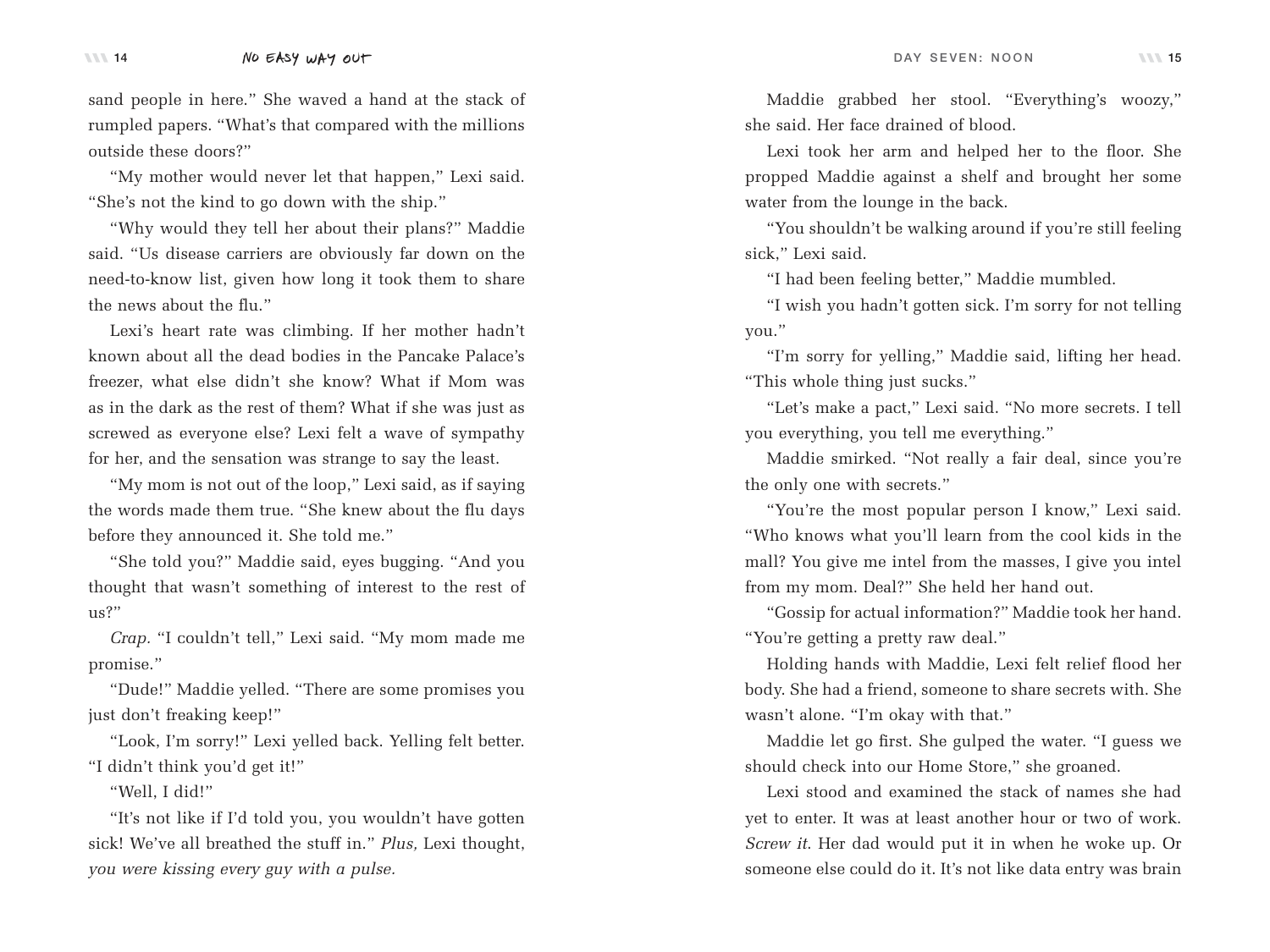surgery. Her mom could do it herself, for that matter. "Let's go," Lexi said, closing her laptop.

"Can we please stop running for like one freaking minute so I can get the fire extinguisher foam off my face?" Ryan Murphy grabbed the nearest shirt and pulled.

Drew halted. "Shrimp," he said. "Your face is messed up."

Not like anyone looked good in the fluorescent gloom of the service hallway, but certainly Ryan had a decent excuse for whatever mess his face was. Just that morning he'd pulled a Lazarus and defeated the flu, then he'd freefallen some thirty feet to rescue the ass who ruined their entire rooftop escape plan, only to be captured by security and then rescued in a cloud of fire-extinguisher foam. He swiped the wicking fabric of his climbing shirt over his skin and felt something smear around.

"That didn't help," Drew said.

"Can we stop at a bathroom or something?" Ryan rubbed his hands on his face and came away with crusty white crap.

"No one here cares what you look like," Marco said.

Ryan remembered Marco from their failed escape attempt through the parking level hatch. Something had changed in the guy over the last four days. He had a nasty edge to his voice. Ryan hated people with attitude. "I'm not worried about turning you on. This crap is burning my skin."

Mike pulled his T-shirt off, spat onto it, then came at Ryan. "Lemme get that," he said in a faux mommy voice.

Ryan smacked him away. "I'd rather let my face burn."

Mike snorted. "Your choice, Jumbo Shrimp." He threw the shirt at Ryan's head.

"Dude, this reeks," Ryan said, trying not to barf. All motion made him sick in the gut—like he needed shirt stink on top of that.

"Real men sweat," Mike said.

"While I appreciate the clever banter," Marco interrupted, "it's not helping us avoid the troop of security guards on our asses."

Mike stroked the gun in his waistband. "I could come up with a more permanent solution than running."

"We are not *killing* people," Ryan stated, like he had any control over Mike's use of his new toy, lifted from the police officer Ryan had tackled. He'd been as effective as a ninety-pound linebacker in stopping Mike from killing the dude in Shep's Sporting Goods. Of course, that guy had shot an arrow at them first.

"Unless you have some endless supply of ammo for that thing," Marco said, "that is not the answer to our problems."

"So what *is* the answer?" Drew snorted. "And it better involve food, because I'm starving."

Why were Mike and Drew listening to this guy? A week ago, they'd been trying to, no-joke, kill him. The change was freaky.

Marco closed his eyes like this was all such a waste of time. "Let's head to the third floor."

"Lead the way, Kemosabe," Mike said, sweeping his arm.

The guy had gotten a nickname? He wasn't even on the football team and he was getting a nickname? Ryan had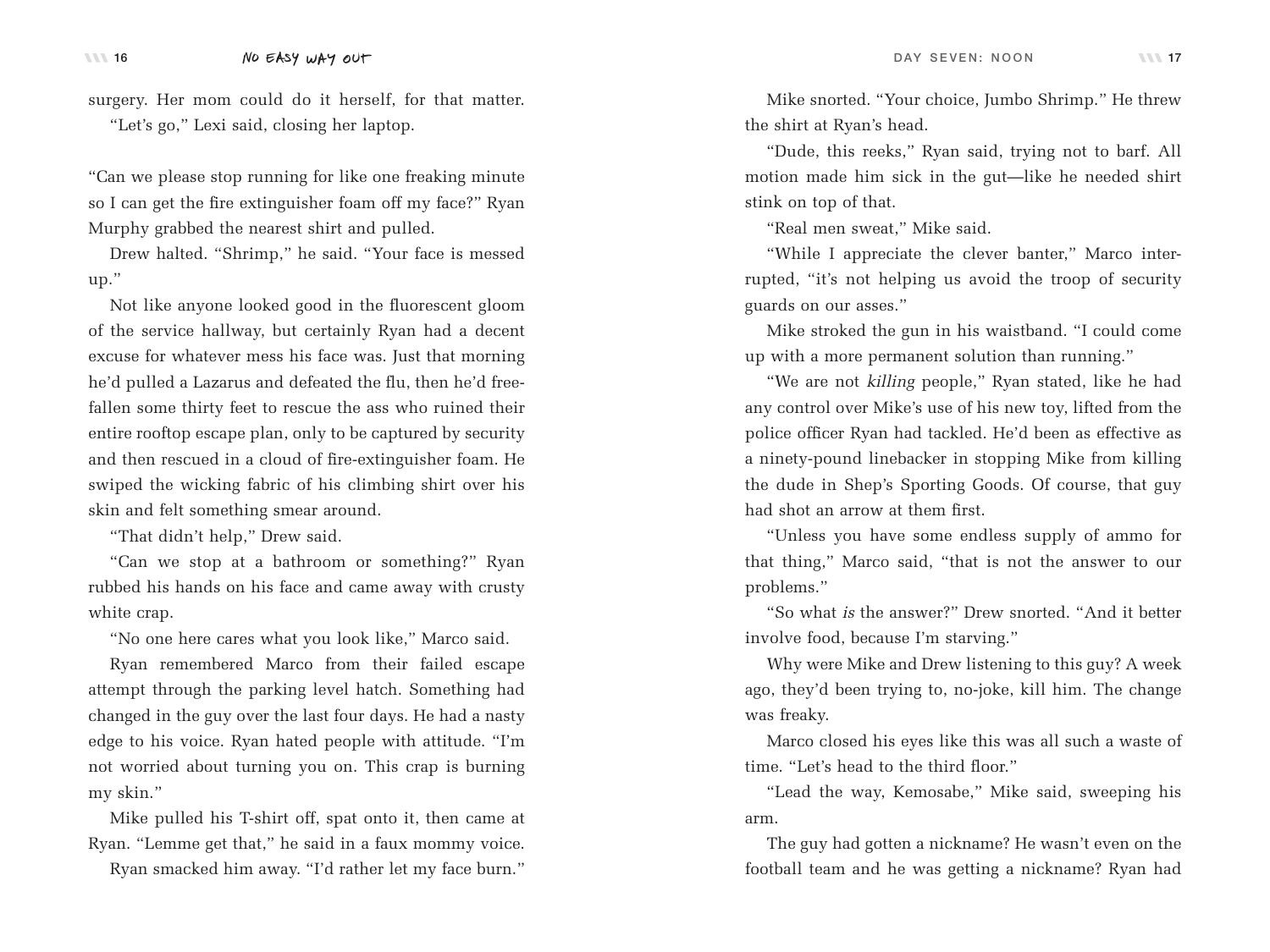only been out of the loop for like twenty minutes, but he was apparently years behind on information.

Despite what he'd just said, Marco Carvajal wasn't actually that concerned about security. They had woven through two stockrooms, shifting between service hallway systems, and moved up a floor already. Between that and the senator's new orders for reorganizing the mall, he doubted many guards were still in pursuit. Nevertheless, he liked to dangle that danger over The Three Douches' heads. Liked to remind them that without his help, they'd all be up a fraking creek.

He would have to have a word with them about "Kemosabe." Kemosabe was worse than "Taco."

They crept down the hallways toward the Grill'n'Shake, Marco's old place of employ. Things he did not miss: wiping tables and scraping food scraps as busboy to the ungrateful mall-walkers. Things he did miss: free fries and unlimited soda.

At the back door, he swiped his actual card key for old times' sake; he didn't want to wear out the mag strip on his shiny, new, stolen all-access pass. For a brief moment, he thought of Shay—how they'd taken the card key together, how their escape plan had fallen apart, but how their relationship had grown stronger—and he wanted to abandon these douches and check to make sure she was still okay in the med center. But he reminded himself that the whole reason he was with Mike, Drew, and Ryan was to ensure the safety of Shay and her sister, Preeti. Not to mention his own.

"Bathroom's in the back, food's this way," Marco said, holding open the service door.

"I think I know my way around the Grease'n'Suck," Ryan said, tromping toward the bathroom. Just as he was about to open the swinging door to the dining room, he froze. "There are people out there," he whispered.

Marco crept to the door and peered through the window. Regular people sat at the tables, some swilling stolen sodas, some with fistfuls of ice pressed to various appendages.

"There's a staff bathroom in the back." Marco said. He led the three into the kitchen.

People had raided what remained of the salad station.

"Where's the grub?" Drew asked, poking at the empty tubs.

"Relax," Marco said, approaching the monolithic metal door of the walk-in refrigerator. Everything worth eating was kept in the fridge, which, lucky for them, was still locked.

Marco pulled out the keys he'd inadvertently stolen from the manager on his last shift—two days ago. It wasn't like the man would miss them, given that he was dead. He wondered where his coworkers were now, Josh especially. Josh was a good guy. Marco hoped Josh was still alive.

It took several tries, but Marco finally identified the key to the fridge. The door swung open slowly, exhaling a cold mist.

"Hit the lights," Drew said, chops already wet with saliva.

Marco flicked the switch. The fluorescent lights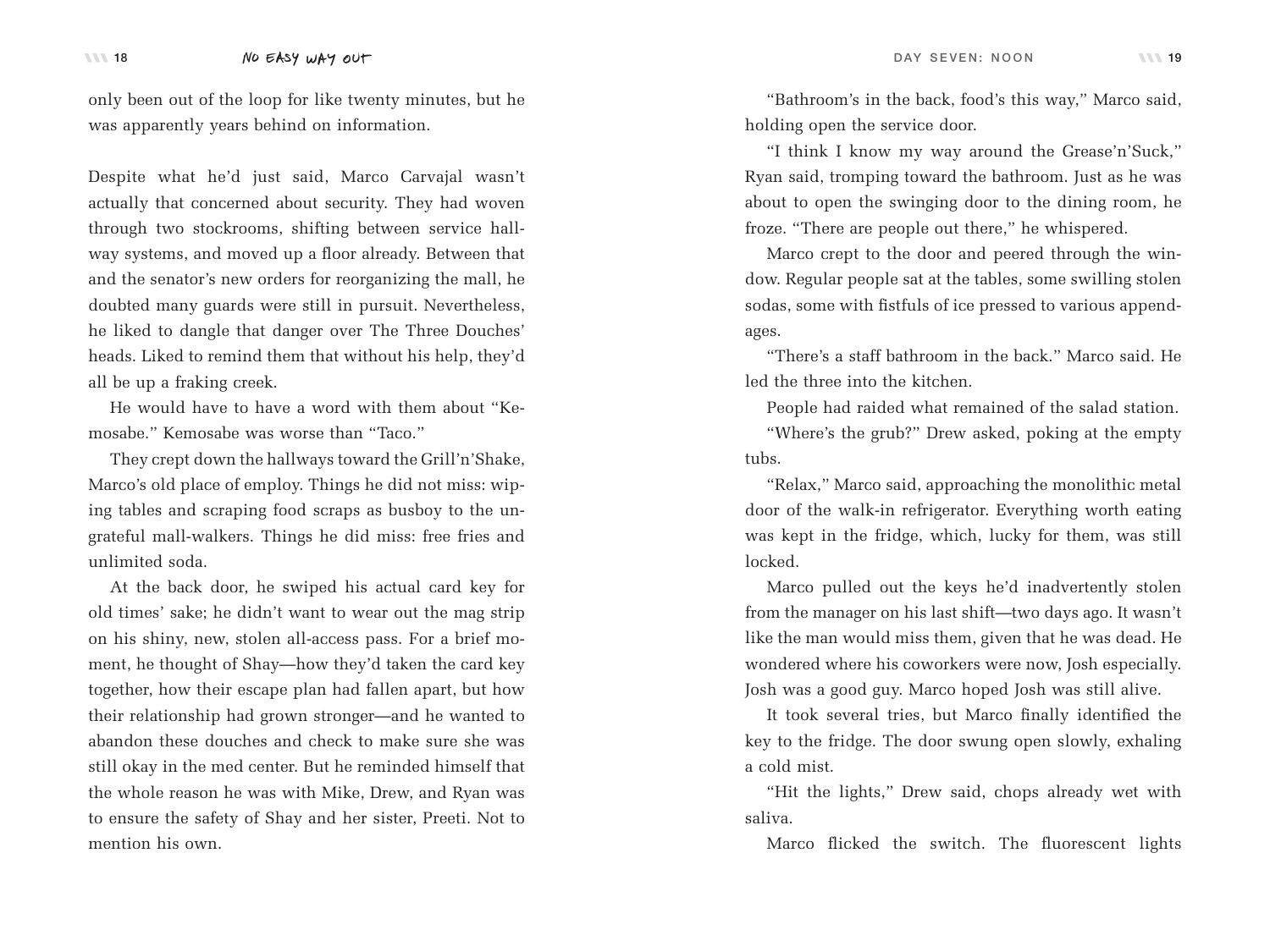blinked, revealing a wealth of comestibles. Another door inside separated the freezer section, which contained more food, most of it unfortunately frozen solid.

The two douches thrust themselves inside and began pawing the merchandise.

"Dude, crackers," Mike said, throwing a gigantic bag of saltines at Drew, who grunted happily. The manager must have thrown all the food—from saltines to salt—in the fridge for safekeeping. The two douches didn't even bother to pull the things from the wrappers; they slit the bags open and poured the broken contents down their gullets.

Marco had certainly surrounded himself with some charming company. But beggars could not be choosers, and these two were the best this mall had to offer in terms of personal security services. He had traded his freedom and chosen to act as mall tour guide in exchange for Mike and Drew's formidable protection—an excellent deal, even if it meant having to watch Drew spit crumbs like a camel.

He needed to figure out how this whole security thing would work with Shay. Should they all hide out somewhere? Would Shay agree to living like this—stealing food from the Grill'n'Shake's fridge, sleeping in stockrooms? What if she was sick or really hurt? No, she needed something better than this. So he would have to run a dual operation—one to keep Shay safe, one to keep these idiots safe so they could keep him and Shay safe.

The fridge door swung away from his shoulder, startling Marco.

"Relax," Ryan said snidely, slipping past Marco into the fridge. He no longer had a fine layer of white all over him, though his face was splotchy—not splotchy like Marco's face always was, but the handsome splotchy that guys like Ryan were blessed with. Even on a bad day, the douche was a billion times better looking than Marco.

"What's for breakfast?" Ryan said.

Mike chucked a bag of frozen chicken fingers at his head. "Gnaw on these."

Ryan caught it like he had bags of chicken launched at his head on a daily basis—which Marco guessed was essentially the definition of being a football player.

He definitely could not bring Shay here. Not with a handsome, coordinated jerk like Ryan around to mess up everything Marco had going with her.

The voices from the restaurant got louder; Marco thought he heard the kitchen door squeal. Not wanting to get involved in a firefight over frozen chicken, he checked that the inside release button for the handle was still working and closed them into the fridge. As he dug open a giant bag of baby carrots, Marco said a silent prayer that no one would test the lock.

Shaila Dixit was shaken awake by her bed, which was rattling its way out of the PaperClips. Her first instinct was to start patting the sides of the gurney looking for the brakes, but she quickly realized that, since there was no hill in the PaperClips, the gurney could not be rolling of its own volition.

"Just lie back and enjoy the ride," a voice behind her said.

"Where are you taking me?" The panic began to choke Shay. "Where's my sister?"

The gurney stopped and a round face with a mask over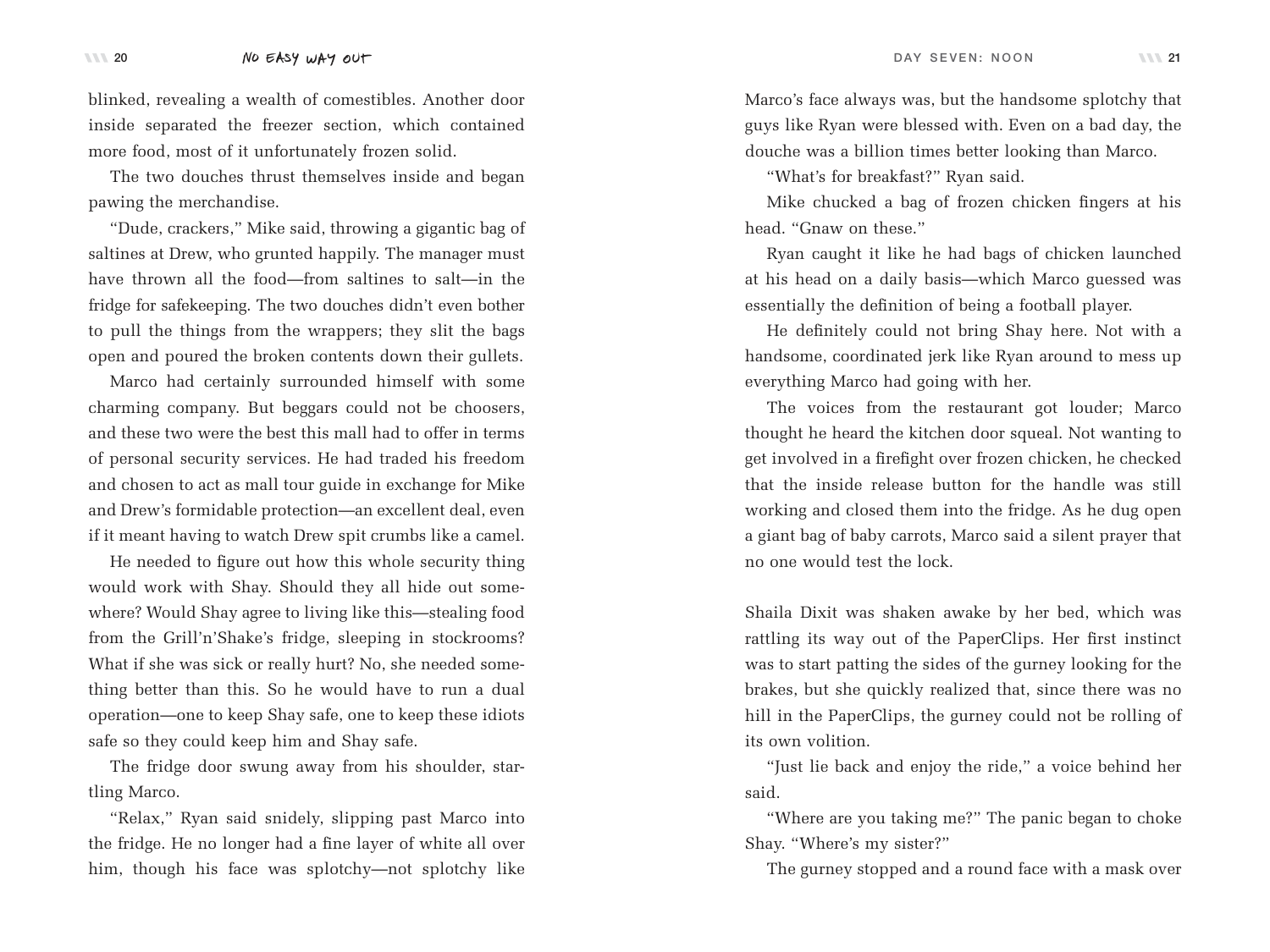its smiling mouth appeared at her side. "Dr. Chen said you had quite a scare," the face said. "I'm Jazmine, and I'm a nurse. I'm taking you to the new medical center."

"My sister?"

"Right behind you. You can relax, sweetheart."

Shay's head throbbed, so she sank back onto her pillow. If she hadn't felt like she'd hurl if she stood, she would have run. She did not trust this woman. She did not trust any of them. They had let her grandmother die. They said her sister, Preeti, was okay, but who knew if that was true. This place was horrible. Where was Marco?

Jazmine rolled her out into the hallway and then turned onto the main artery of the mall. Shay noticed half of the windows in the central skylight were covered over.

"What happened to the skylight?" Shay asked. Had the riot reached the ceiling?

"Some crazy people tried to bust out onto the roof," Jazmine said, her tone implying the inanity of the action.

Shay did not think this was stupid. In fact, she wished she'd thought of it. Ryan had taught her how to climb, after all. She wondered if it was he who'd made the attempt. That would mean he hadn't escaped through the garage. But had he made it out onto the roof?

"Did they escape?" Shay wanted the answer to be both yes and no.

"You think those government nut jobs in their plastic suits would let anyone out of here?"

That meant Ryan might still be in the mall. Shay closed her eyes and hoped it to be true. Didn't the universe owe her something good?

The gurney soon rolled to a stop under a fancy chande-

lier and a banner advertising a perfume. The room smelled sickly sweet. "The new med center is a department store?"

Jazmine fiddled with something on the underside of the gurney, then stood and brushed her palms on her jeans. "Harry's has been converted into this glamorous new hospital. Too many people showed up with riot injuries to try to keep making due in the PaperClips."

Shay lifted herself to her elbows and looked around. The makeup counters and racks of clothes still stood in their regular places.

"It's a work in progress," Jazmine said, following her gaze. "We moved you first, as you're non-critical."

"And my sister?" Shay asked.

"Flu cases will be moved last. We're trying to keep them separate."

"Can I see her?"

Jazmine, sensing perhaps from Shay's strident tone that the panic had returned, lifted her face mask and sat on the gurney beside Shay's hips. "I know you've been through a lot, honey," she said. "But you have got to trust somebody and it might as well be me."

"Why?" Shay asked, feeling peevish.

"You see anyone else around here?" Jazmine raised an eyebrow.

Shay allowed herself a smile.

"Your grandma was a special lady?" Jazmine cocked her head.

The question drove the smile away. "Don't you have to move the other people?"

"They won't miss me for another minute or so."

She stared at Shay like she was waiting for an answer,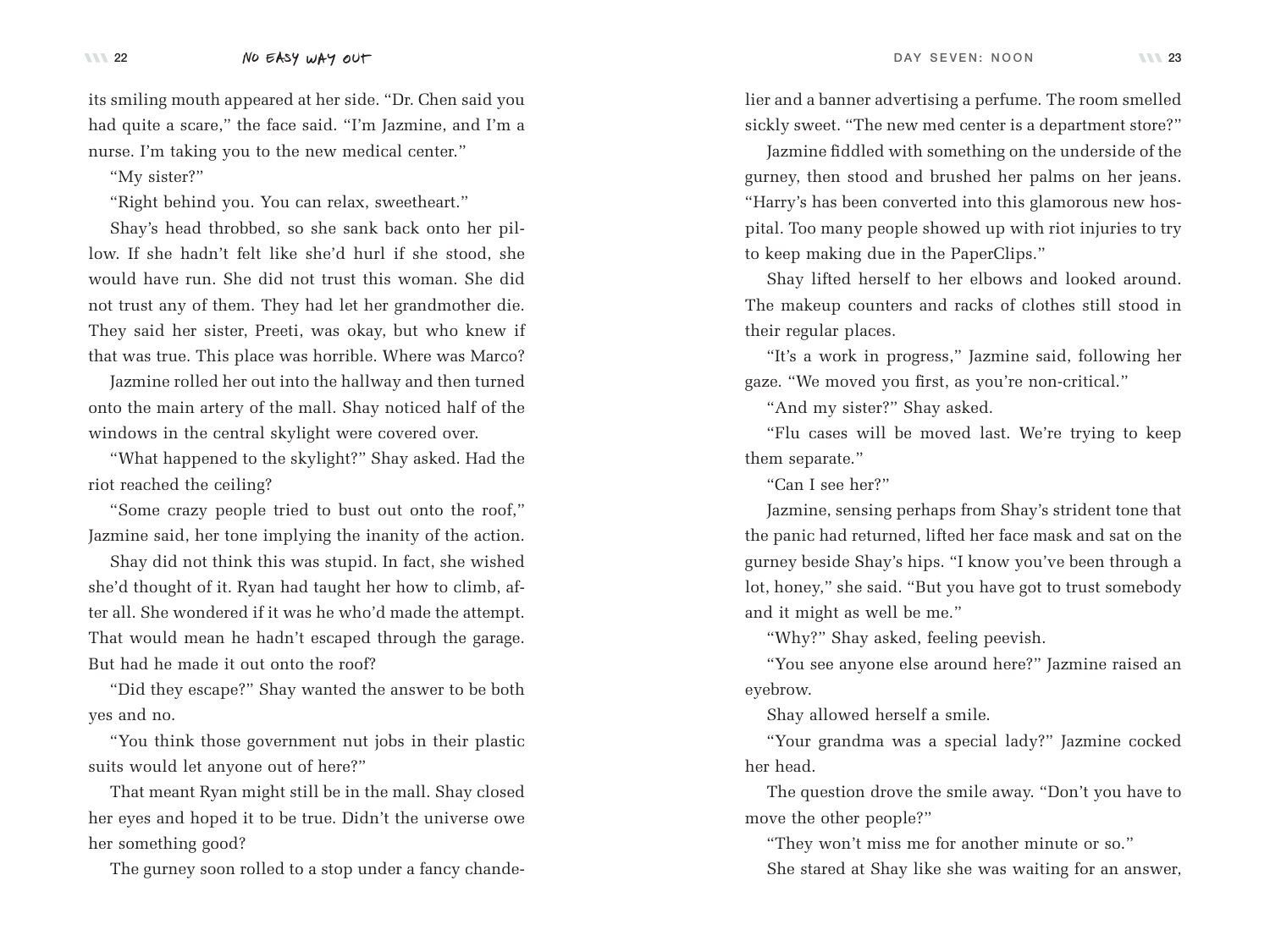like Shay was really going to talk about Nani to some complete stranger who probably was part of the team that let her die. No, that wasn't fair. That team, the ones in the hazmat suits, had fled, leaving only the contaminated, the damned.

Shay rubbed the edge of her sheet. "She was my best friend."

"That's a good grandma." Jazmine smiled as if waiting for more.

"She let me steal her henna."

"So that's what the mark on your cheek is." Jazmine stroked Shay's skin gently.

Shay flinched, surprised by the touch. The last time someone touched her, it was a zombie hand reaching out from the rubble of the old med center.

Jazmine, unfazed, smiled and held open her arms. "Can I at least give you a hug before I go?"

Tears pricked out along Shay's eyelids at the word. When was the last time someone offered her a simple hug, nothing else implied or wanted? Just a hug, just for her? *So long*.

Shay nodded her head and felt Jazmine's thick arms wrap around her, enveloping her in warmth. The tears dropped down her cheeks, darkening the fabric of Jazmine's shirt.

"No touching," a voice commanded. "And put on your mask."

"Say what?" Jazmine barked. "If I want to hug a person, I'm hugging her."

"New rules." The voice came closer. Shay turned her

head and saw a security guard, stun baton gripped in both hands across his chest like a shield.

Jazmine gave Shay a look like she would kill this man before she'd stop hugging people, but then she let go of Shay, replaced her mask, and shuffled off the gurney. "I'll check on you later," she said, squeezing Shay's shoulder, then walked away.

Shay nearly screamed for Jazmine to come back, but the security guard with his black stick shut her up. He looked both nervous and cocky, and Shay did not like that combination. Would he attack her? No, he was here to protect her. *Right?* Cold sweat broke out over her body. She was alone with this guy who looked ready to beat the crap out of anyone and everyone.

He turned and walked out of the store. Another gurney was rolled in by some woman, not Jazmine.

Shay did not trust these strangers. She did not feel safe. But she couldn't move off this gurney, not yet, so she fell back and stared at the chandelier until her eyes watered and the world became a bright blur.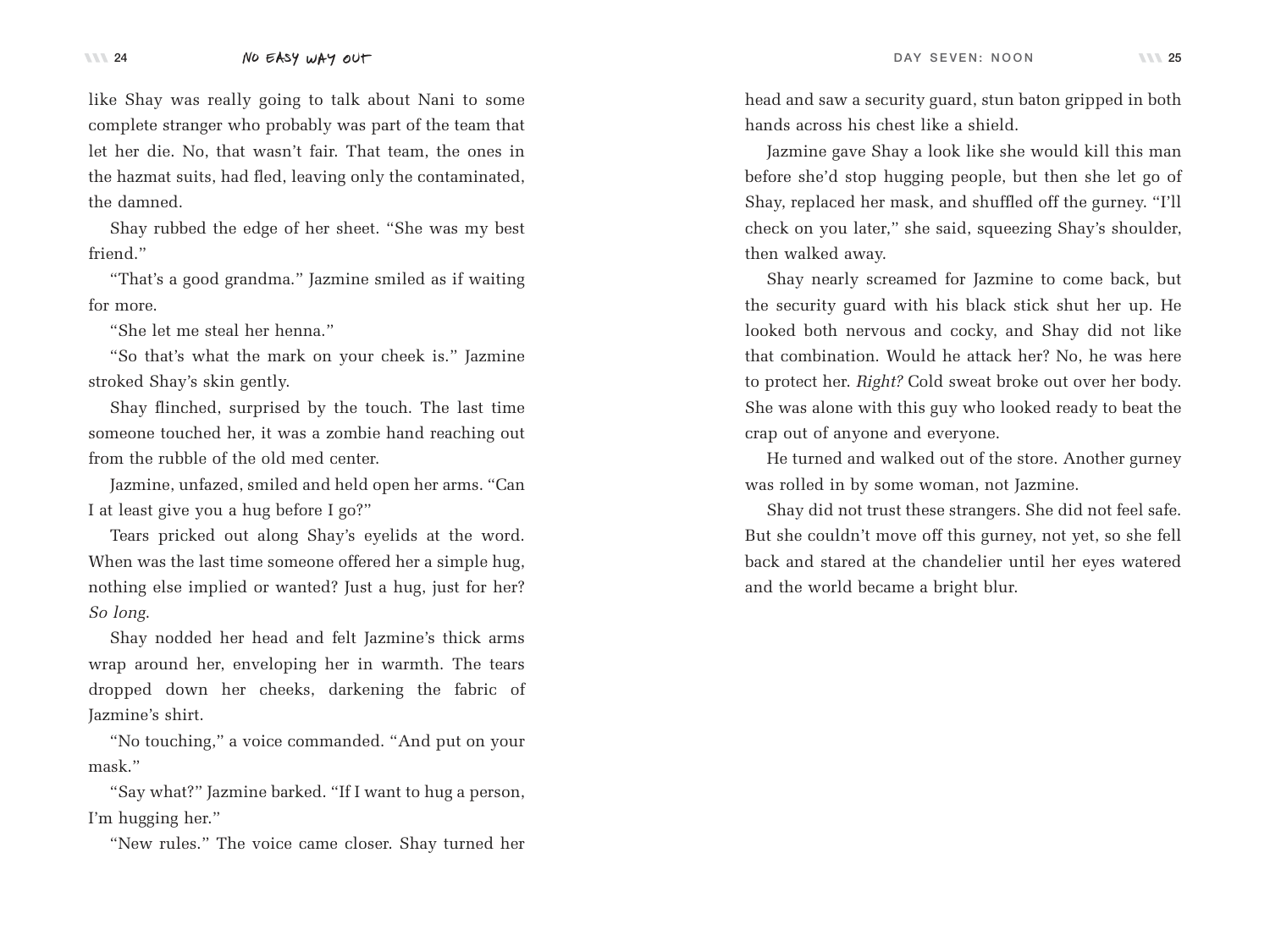DAY SEVEN: TWO P.M.

T W O P. M .

**THE first thing that struck Lexi was the scant num-**<br>ber of people who had showed up to sign in at the<br>JCPenney. It was basically her and Maddie and a<br>pair of old ladies. ber of people who had showed up to sign in at the JCPenney. It was basically her and Maddie and a pair of old ladies.

"Where is everyone?" Lexi asked, weirded out by the emptiness. There still had to be thousands of people in the mall. Where the hell were they?

"Dead?" Maddie offered. "Sick on their way to being dead?"

Lexi gave her a look, but saw that Maddie was not joking.

"Fine, they're not *all* dead," Maddie said, shrugging. "Maybe they're afraid of those thugs with the stun guns." She pointed to a group of four security guards, all leaning on a giant planter in the middle of the hallway, each displaying a two-foot-long nightstick-slash-electrocution rod.

The dudes looked less than friendly. Apparently, the

riot had made everyone, especially the cops, suspicious of their mall-mates.

This was not a good development. Lexi was not in one hundred percent agreement with her mother on anything, but the Senator's rules were the only option at the moment, and if the choice was between them and another riot, Lexi knew which side she was on.

"We should help," Lexi said. Maybe people didn't trust that the JCPenney Home Store thing was actually happening. The place certainly looked like it was still a JCPenney and not a home of any sort.

"Help what? The cops?" Maddie asked. "The old ladies?"

"My mom."

"Your mom is like the last person I'm in the mood to help." Maddie flipped her hair and glared at the cops.

"My mom is the one person trying to pull this place back together," Lexi said. "Come on."

Lexi didn't wait to see if Maddie followed. There used to be nylon barrier things, like the ones used in airports to organize crowds, near the checkout lines in the JCPenney. Lexi figured if she set them up outside, it might show people that her mother was serious about this plan and also control any crowds that hopefully showed up to register.

Just as she was about to cross the threshold, a guard yelled at her. "Hey kid, stop!"

"I'm just going in to get some barrier things," Lexi yelled back. "You need to do something to make this place look official."

The guy came strutting toward her. "The Senator said not to allow anyone in until they registered."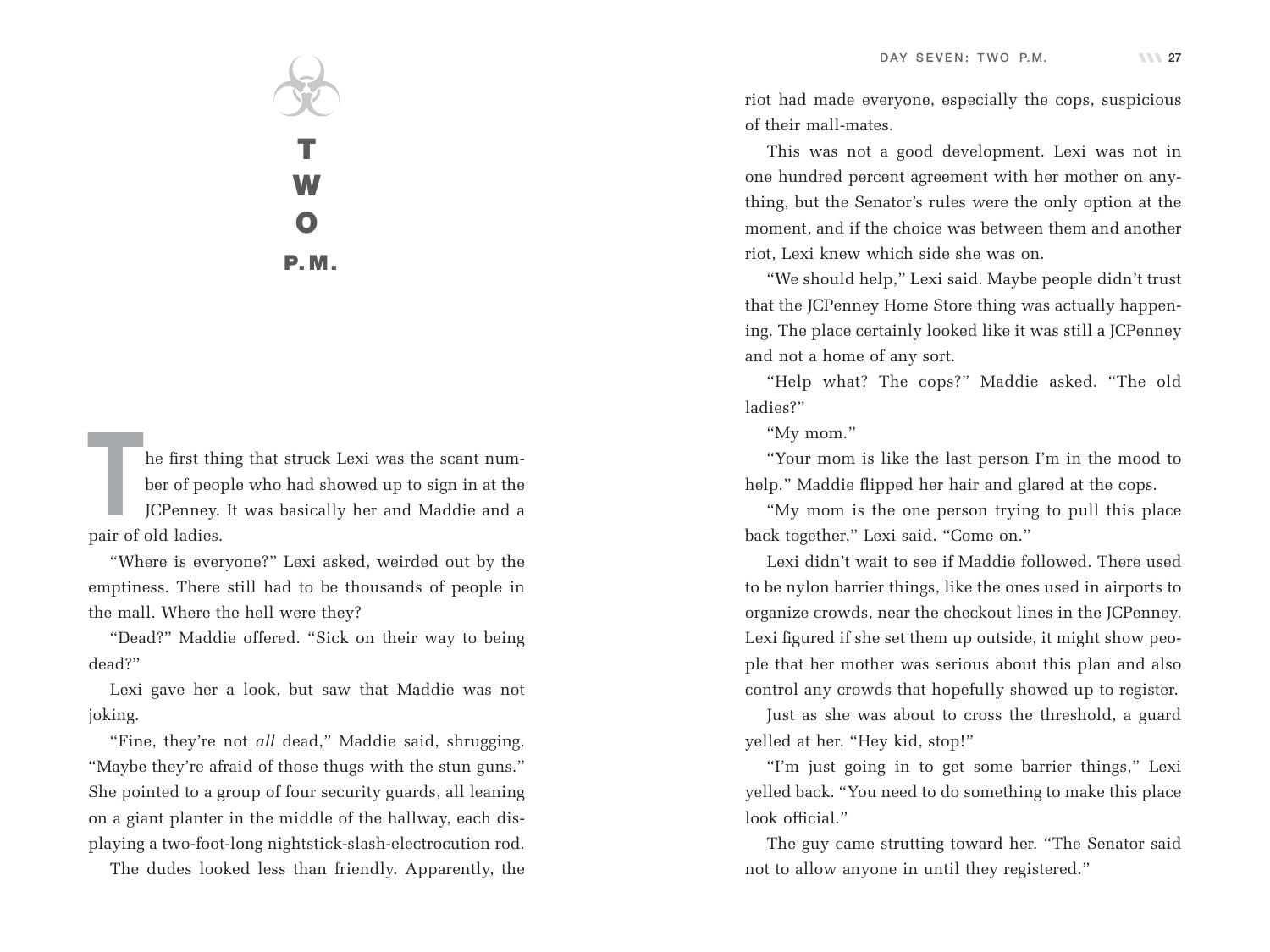"The Senator's my *mom* and she told me to help her." It was sort of true.

The guard took a few moments to process Lexi's information. "Okay, but what's your name? I have to write down everyone's name."

It was like talking to a 16-bit NPC. "Alexandra Ross. As in the Senator Ross."

The guy wrote something on his hand. *That's professional . . .* "What barrier things?" he asked, sounding less like a jerk.

Lexi scanned the sales floor and saw one. "That," she said, pointing.

The guy nodded. "I like it," he said. He switched on his walkie-talkie and told whoever was on the other end of it to collect the tension barriers from the checkout lines and set them up for crowd control outside the Home Stores. "This whole thing is kind of a clusterf—I mean, confusing."

Lexi smirked. "Sounds like my mom's doing." She instantly regretted talking badly about her mom to this guy who was supposedly the Senator's underling.

He didn't seem to notice. "The chief told us to just write people's names down until we got some computer system, but so far there's just been these two old ladies and you. I'm not even sure where to tell people to go. The whole store is still, like, full of stuff."

The sales floor looked like it always did, though there were toppled racks and tables—evidence of the riot. Most of the store, however, had escaped harm.

"Are there people in here?"

"Security did a sweep," the guy said. "Most bolted into the service hallways. A team is searching them for stragglers."

"Are there bodies?" Lexi was not sure if she really wanted to hear the answer.

The guy stiffened. "I'm not allowed to say anything about bodies."

*Okay,* that's *not weird or anything.* Why the clamming up over bodies?

His walkie-talkie bleeped. *"Nice idea with the barriers,"* the voice barked. *"Get the registrants to begin clearing the sales floors for the cots."*

The security guy pulled the radio from his belt. "Roger," he said. "Where should we put stuff?"

*"Stockrooms for now."*

Lexi told the guard she had a friend outside who could help. As she exited, she saw that the four guards who'd been lounging on the planter were setting up the barriers in front of the store. The place looked a lot more official. People were bound to come out to register now.

Lexi hoped the guard would tell the Senator that this had all been her idea. She may have bailed on the data entry assignment, but security had totally needed her help with the Home Stores. She was being even more useful out here. *Now who's going to feel bad about throwing a radio at my head?*

Maddie was suspiciously willing to accept Lexi's invitation to clear the sales floor, and the reason for this became immediately apparent. For every rack she rolled into the stockroom, she removed an item from it and draped it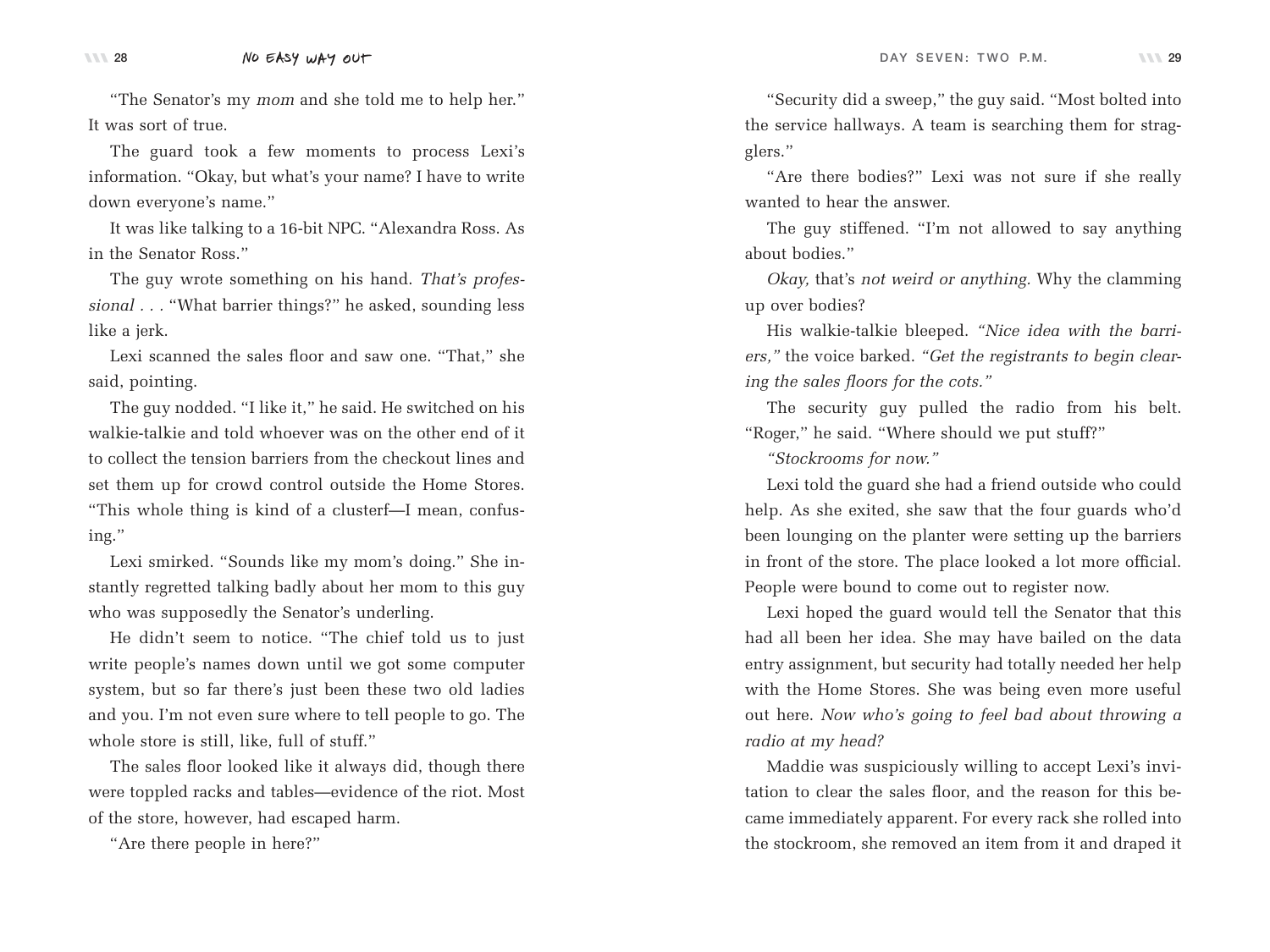over her neck. Lexi tried to ignore the shameless shoplifting, but then she caught Maddie actually changing into an entirely new outfit.

"We're supposed to be storing the stuff from the sales floor, not stealing it."

Maddie slapped a hand to her chest in mock offense. "Stealing! Why, I'd never." She pulled a hat onto her head. "I see this as just compensation for my labor." She glanced at herself in the mirror. "Is the hat too much? Yeah, I agree." She took it off and Frisbeed it into the depths of the stock area.

Lexi checked to see if anyone else was around. No, they were alone. So what if Maddie *was* taking clothes instead of waiting for the guards to give her a new outfit? That was okay. It was one outfit. No one would even know it was gone.

"You should get something," Maddie said, her face lighting up. "Something sexy instead of this depressing hoodie situation you seem to always have going on."

"No," Lexi said. "I mean, I like this hoodie. Picked it out from the Abercrombie myself."

"Girl, that thing had a dead body lying on it all night." Maddie grabbed Lexi's sleeve and pulled her arm free of it. "This hoodie must be trashed."

Maddie made a good point. Okay. One outfit for each of them. No one would know. It would be totally fine. And Lexi had just revolutionized the whole Home Store checkin process. She deserved an outfit. The Senator would totally agree.

Maddie pulled an expensive-looking sweater from a

pile and a pair of skinny jeans off a rack. "You're what, a size ten?"

Lexi had no idea. Sizes were not her thing. She usually bought men's jeans. They hid her curves better. "Sure?" she said.

Maddie tossed the pants at her. "You're a ten." She looked at Lexi like something should be happening. "Well? Go on. Before those old bags roll in another rack."

Lexi did as she was told. She dropped her jeans and stuffed herself into the pants Maddie had thrown at her. They were pretty much a nightmare, hugging every inch of skin like the things were glued on.

"*Ooh la la*, the girl has legs," Maddie cooed. The sweater beaned Lexi in the forehead. "Now the *pièce d'rèsistance*."

Obediently, Lexi dragged off her safe, comfortable T-shirt and tugged on the sweater. It felt like delicate fur. Judging from the wispy hairs, it was made of delicate fur. This too stuck to her skin, but in a nice way, like a hug. The only downside being that the thing revealed that Lexi had boobs like nobody's business.

Maddie looked pleased with her work. "Now see if the boys don't start eating each other for a piece of you."

"You have just described my worst nightmare."

Maddie raised an eyebrow. "You just haven't met the right boys."

"What are you two doing?" a male voice barked.

It was a security guard, another guy with a stun baton. He did not look pleased.

Maddie put on a sad face. "Don't yell at us, officer! We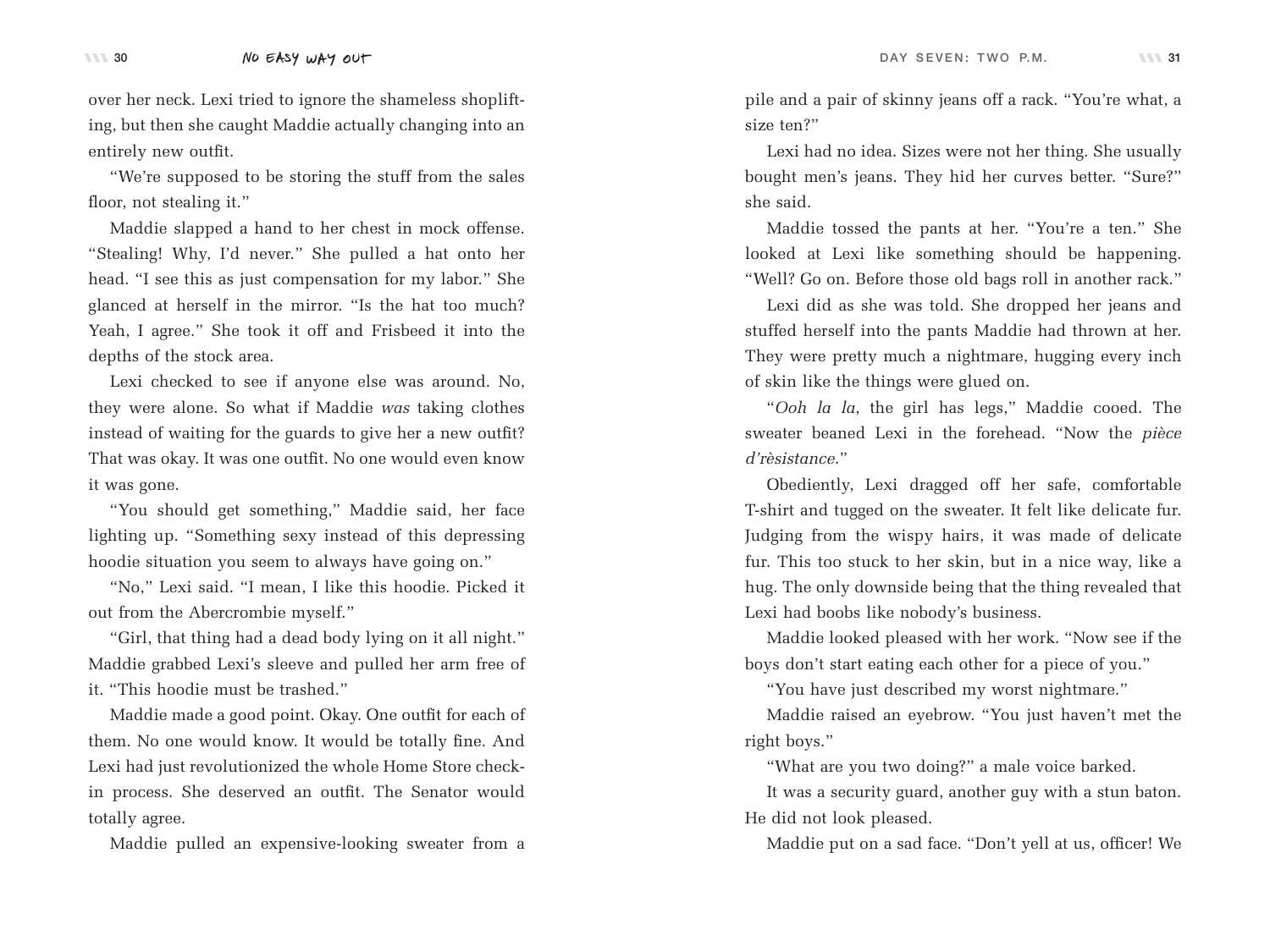were just moving this big heavy rack and it nearly fell on my friend and I was comforting her."

Lexi froze for a moment, then realized she should be in some sort of pain. "Yes," she said through gritted teeth. She grabbed her upper arm. "Very painful."

The guard gave them the once-over. "You change clothes?"

"No way," said Maddie. "That would be against the rules."

The guard nodded toward the table behind them. "Then why is your friend wearing *that* sweater?"

"She bought it, back before all hell broke loose."

"Yeah, right."

Maddie slapped a hand on her hip. "If she hadn't been trampled and lost her bag with the receipt in it, she could prove it, but I guess if you hadn't let this whole mall go to the crazies, she wouldn't have lost her bag, so it's just a nasty little cycle we find ourselves in."

Maddie was so totally out of line, Lexi had no idea what to do except shut up and try not to freak out. The guard shifted his hold on his stun stick. Maddie stared at him like she dared him to use it. Did she actually think the man wouldn't?

Then, miracle of miracles, the guard turned. "Just get back to clearing racks." He left them in the stockroom.

Maddie burst out laughing.

"What the hell?" Lexi cried.

"Come on, like that loser was going to really do anything?"

"He had a freaking Taser! You think after everything that's happened that he's afraid to use it?"

Maddie pretended to faint. "Oh, big scary man with a big scary Taser!" Then she shoved Lexi. "Grow a pair, dearest. Life's too short to give a crap about little things like electrocution."

As Maddie sashayed out of the stockroom, Lexi tried to comprehend the last few minutes. For all her bitching at and about her mom, she had never so much as jaywalked before meeting Maddie. And what had following Maddie gotten her? Mortified in front of a group of guys Lexi didn't even find remotely attractive, floor-burn from sliding down a bowling lane, and nearly infected with a deadly virus during a game of Dare or Dare. But without Maddie, she was alone.

"Wait up!" she yelped, and raced after Maddie's shadow.

The mall speaker was barely audible in the kitchen of the Grill'n'Shake. Marco, however, gleaned from what made it to his ears that the senator was serious about people checking in at the Home Stores. He heard "assumed dead" and "calculation of rations." Now was the time for him to make the call: *Do I stay or do I go?*

"We should try to check in," Ryan said, swallowing his defrosted chicken.

"Dude, we're outlaws," Drew mumbled through a mouthful of reconstituted fries.

"Forget outlaws," Mike said. "I am not like these other drones. I will not be a part of this goddamn experiment."

Marco was floored. "*Experiment?* Are you suggesting that our current situation is the result of a government test gone wrong?"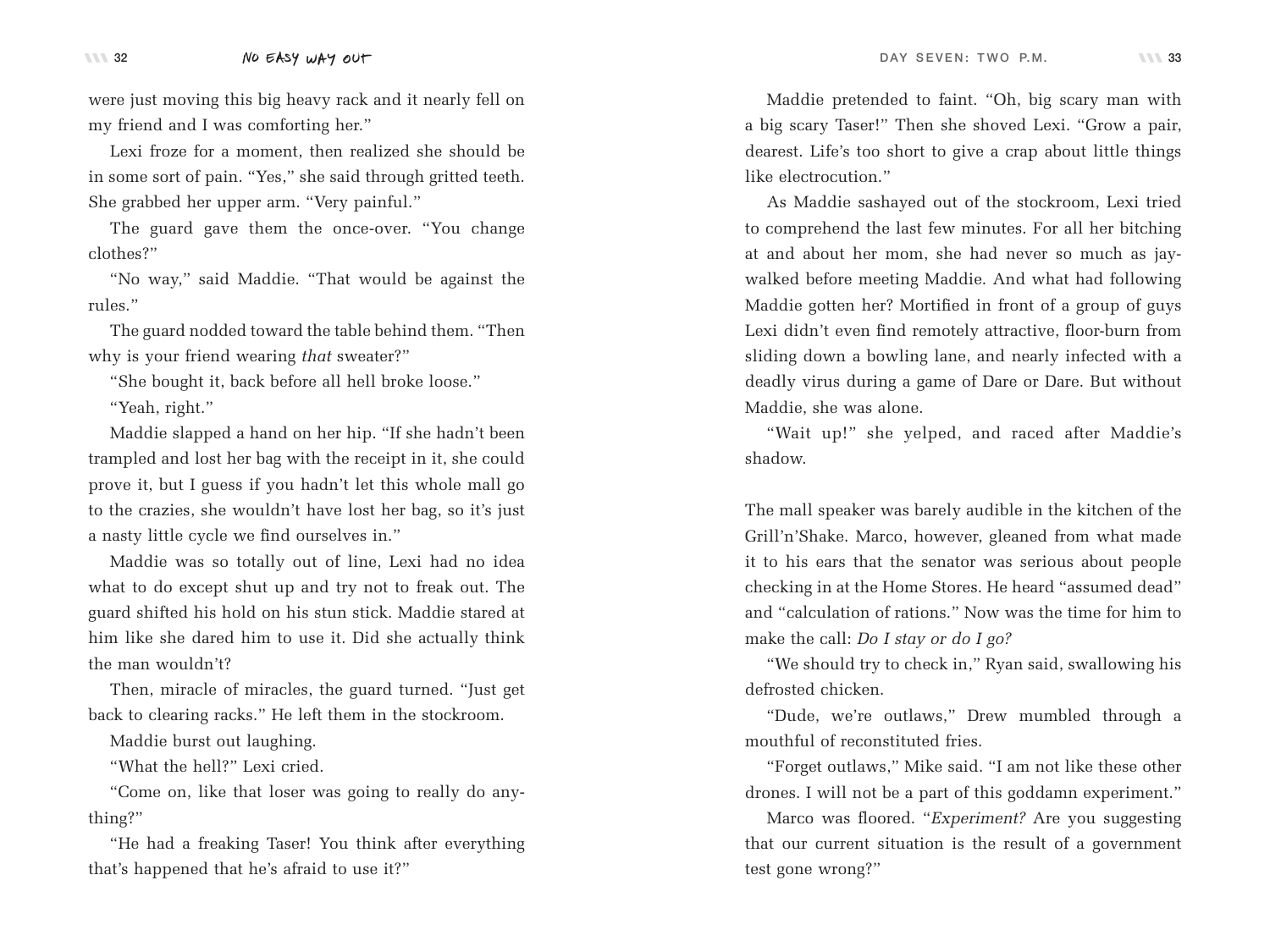"You really think that some terrorist would bother to attack a freaking mall?" Mike pulled another thawed chicken strip from the bag. "This has government coverup written all over it."

*Riiiiiight . . .*

"We're safer if we just try to fit in," Ryan chimed in.

If the three of them joined the plebes in the Home Stores, they would have no need for Marco's card key access services. This idea of Ryan's had to be shot down.

"No," stated Marco. "Bad idea. They put you in jail once, they will find another jail for you."

"We could use fake names," Ryan offered.

The kid would not give up. "They have a list of everyone in the mall from the first day. You think a couple of strangers appearing on the roster wouldn't attract attention?" Marco put on his most dismissive glare.

"So, what then?" Ryan winged the remainder of his chicken at the trash and glared back. "We live in the freaking freezer of the Grill'n'Shake?"

"We could find Reynolds, try his escape plan?" Drew said.

"The mall is surrounded," Marco said. "If they had helicopters scanning the roof, you think they don't have people watching the grounds?"

Mike stood. "You all are missing the point." He sat on the stainless-steel countertop. "This mall is a death trap. Our only goal is to survive until whatever the hell is going on ends. If we really are dealing with the flu, then the key is to keep ourselves isolated. We find a hole and stay in it."

Drew kicked a plastic bucket. "This sucks."

"It's better than being dead."

No one argued with Mike.

"Okay," Marco said. "So we find a suitable hole and put you in it."

"What about you?" Ryan asked, eyebrows knit in a scowl. "Aren't you hiding out with us?"

"I'm your eyes and ears," Marco said. "Someone's got to keep his head aboveground to watch for security and stay on top of the situation." This was working out better than he expected. The three would be entirely dependent on him for everything: food, water, intel. If any problem should arise for him and Shay, he could convince Mike to sneak out of his hidey-hole to resolve it based on whatever lie Marco thought would best motivate him, and the douche would never be the wiser. Better yet, Shay would never know that Ryan was even in the mall.

"I better go check in," Marco said, pushing himself up from where he'd been scrunched on the floor between two large, empty containers.

"Cut off for check-in's not for another half hour," Mike said, glancing over his hunched shoulder.

"I have to check on someone in the med ward." Marco brushed off his jeans. "I'll be back in an hour. Then we can move down to the hiding place I have in mind."

Mike nodded. "We'll gather supplies from the freezer."

The coast was clear outside the fridge. Marco crossed the kitchen, pushed through the service door, and started down the dim hallway.

"I thought you were alone in the mall," Ryan said.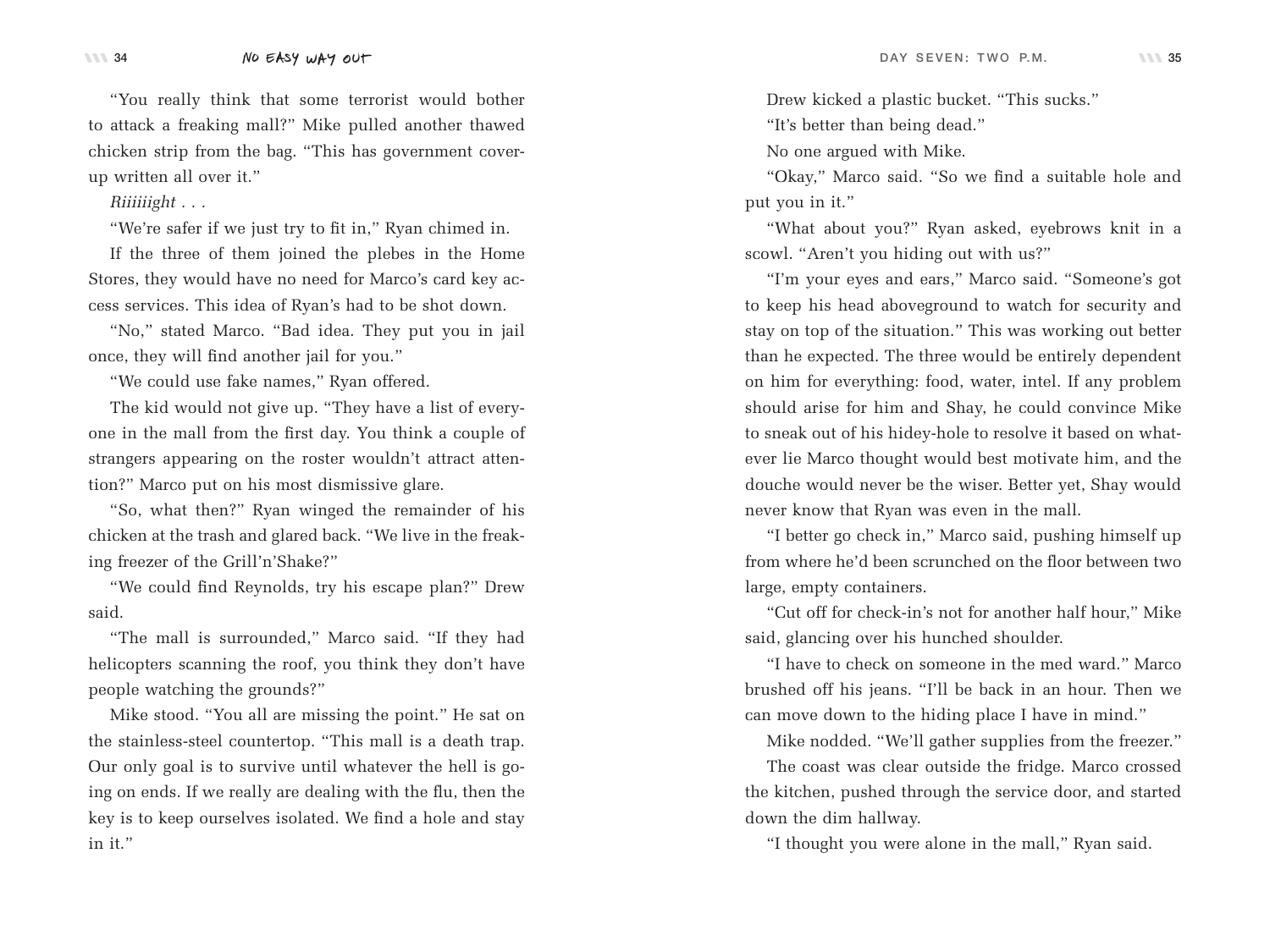Marco nearly jumped out of his skin. The kid was near silent in his climbing slippers. "I told you to wait here until I come back."

"I told Mike I'd collect supplies from the med ward in case any of us got sick again."

*"Again?"* Marco couldn't help the gooseflesh that prickled out on his arms at the idea that one of the douches was contagious.

"I had the flu," Ryan said, a touch of pride in his voice.

Marco took larger steps, tried to put a bit more real estate between him and the potentially infectious douche. "It's not a bad idea," Marco said.

"So who's in the med ward?" Ryan sped up to keep pace with Marco.

"My girlfriend," Marco said, wondering how hard to twist the knife and deciding the harder the better. "I think you know her. Shaila Dixit?" That took the jock down a few pegs. He stopped following for a moment, then jogged a few steps to catch up.

"Is she hurt?" Ryan asked.

Not the response Marco had expected, but he figured why not tell. "She passed out when she learned that her grandmother had died, at least that's what the doctor told me."

"I have to see her," Ryan said.

"You have to stay hidden." Marco kept walking. "People are looking for The Flying Kid."

Ryan grabbed Marco's arm. "I have to see her."

Marco glowered back at him, not sure if Ryan could see in the dim light the amount of pissed-off-ness he felt. Ryan didn't back down.

"It's your funeral," Marco said, and continued to walk. Ryan stumbled slightly, trying to keep up—*aftereffects of the flu?* "So Shay's your girlfriend?" he asked, panting as if walking was too much for him.

Marco tried to sound casual. "It started when she asked me to help her—you were in jail, I believe—but then her sister and grandmother got sick, and now I'm kind of all she's got." He watched Ryan's face change. Watched the realization sink in.

"Does she know I was in jail?"

The douche looked like he was about to cry. Marco threw him a bone. "I didn't tell her."

Ryan nodded. "Thanks."

*Like I did it for you . . .*

The med ward was now in Harry's department store, according to the senator's last announcement. Marco maneuvered through the service halls and between the empty stores with ease. Ryan followed silent as a shadow. They only communicated when Marco stopped in front of a door marked HARRY's, LEVEL 1, and then Marco merely held his finger to his lips and cracked the door open.

The space before them seemed empty. It looked like some back area—shelves of shoe boxes lined narrow corridors.

"We're clear," Marco said. Ryan nodded and they both slipped into the stockroom.

They followed a path between the stacks of shoes to a swinging door, which opened onto the main level. What had been the shoe department was now lined with cots and walled off from the rest of the showroom floor by a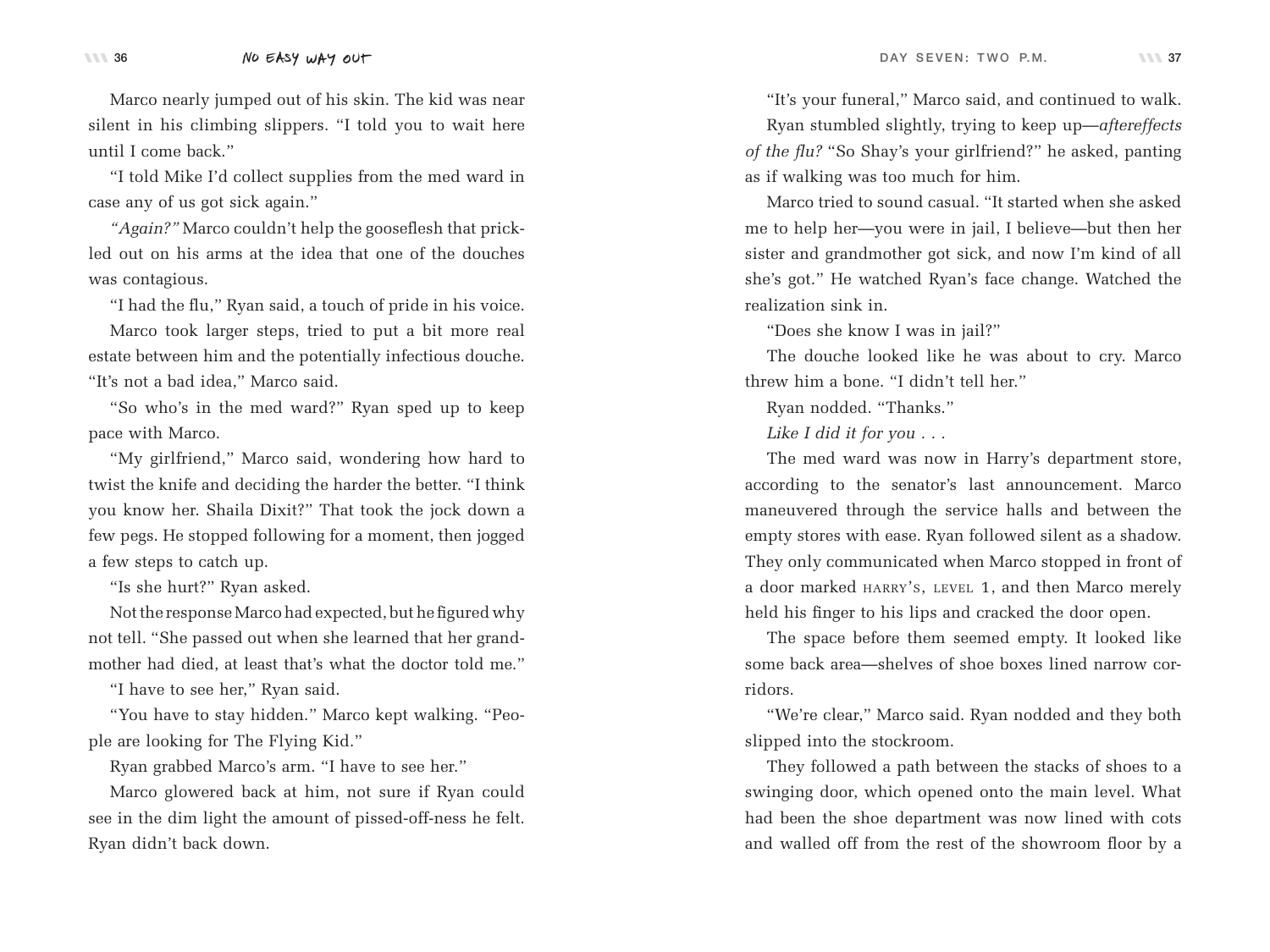curtain wall. A young guy with his arm in a sling dozed in a corner; otherwise, the room was empty.

"Must have been where they treated the riot victims," Marco said, weaving toward the only space in the curtain wall.

"Why do you think that?" Ryan followed a step behind. "No bodies."

"I had the flu," Ryan said. "I survived."

Marco glanced back at him. "You're lucky."

Beyond the curtain wall was a makeshift hallway. The entire sales floor had apparently been divided into "rooms" using curtains salvaged from the PaperClips.

"Which way?" Ryan asked.

"Does it matter?" Marco said, feeling defeated. He turned onto the hall leading away from the front of the store, hoping security was stationed there and nowhere else.

They'd checked five rooms when voices reached them from another part of the curtain complex: "An unauthorized entry was logged through a door off the service halls. We're looking for a fugitive."

Ryan grabbed Marco and dragged him into the nearest room. Through some wonderful twist of fate, the room contained Shay and her sister, both asleep on hospital beds.

Ryan's face fell. "Is she sick?" he whispered.

Marco walked to her side. "No," he said quietly, willing it to be true. "At least, she wasn't when I left her a few hours ago."

Ryan stood on the other side of her bed. "She asked

you to help her," he said, staring down at her face. "Help her do what?"

"Escape." Marco took her hand. If there was going to be some battle between them for her, he wanted to claim ground early on.

Ryan's arms dangled at his side. "Did she say anything about me?"

"She never mentioned you." Marco was being honest. Though of course he knew about them, had seen them all lovey-dovey outside the Grill'n'Shake. And he worried, or at least a very small part of him he was trying desperately to ignore worried, that if she opened her eyes right now and saw them both, she would choose Ryan.

Ryan was caught between kicking Marco's ass for touching his girlfriend and concern that the dweeb had actually, through some horrible cosmic joke, won her from him. "You obviously didn't help her escape," he said. "What did you do?"

Marco raised his head slowly. "I was there for her when she needed someone. While you were off skydiving from the rafters, I saved her from being crushed in the riot."

Ryan did not consider himself a particularly competitive person off the football field, but seeing Marco's grip on Shay's fingers filled him with a primal instinct. He had an inkling of the brain-space Mike lived in every day, a place where everyone was a threat or a target, where every move you made had better put you closer to your goal. Judging by Marco's hold on Shay's hand, Ryan sensed that there was little Marco wouldn't do to keep her. Ryan decided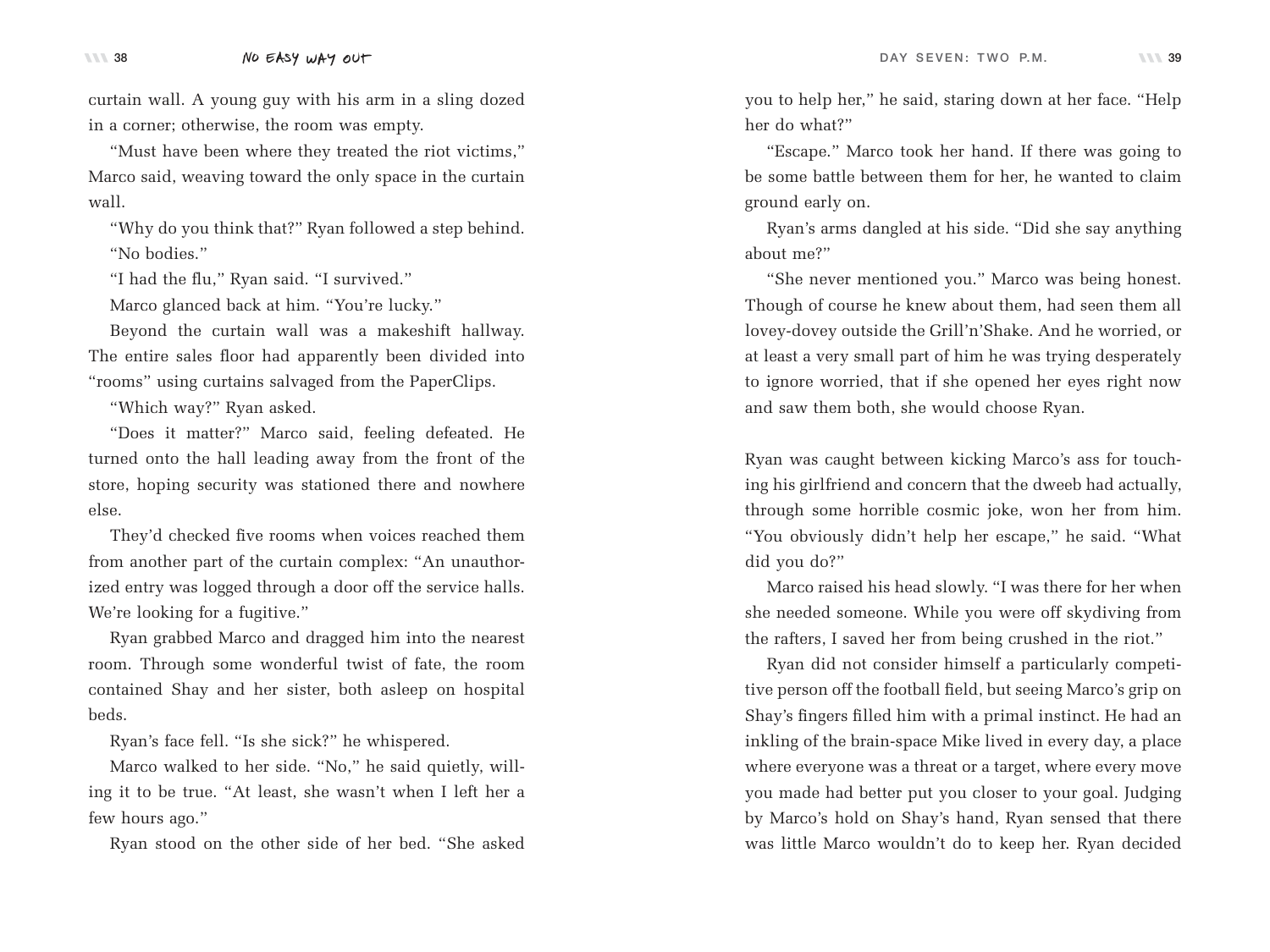that he had better play it conservative; after all, his survival and that of Mike and Drew depended on the weasel.

"If she's not sick, then why is she hooked up to that machine?" Ryan asked, playing the safest card he could.

"I told you, she got crushed in the riot. I *saved* her."

Footsteps stopped outside the curtain wall; Ryan dropped to the floor and crawled under Shay's bed, sure they were looking for him. Yet when the guard stepped into the room, he said, "Marco Carvajal?"

Marco shifted his feet—that was all Ryan could see. "Who's asking?" Marco said.

Why would security be looking for *him*?

"The senator." The guard stepped forward, but Marco went toward him without waiting to be dragged away.

Ryan was thankful that Marco did not alert the guard to his presence, and merely walked with the man out of the room.

He crawled back up to standing. Shay groaned softly. Was she having a bad dream? What horrible things had happened to her while he'd been running around like an idiot? He should have stayed with her. She needed him not anymore, he guessed. Not now that she had Marco.

But Shay liked him. He was sure of it. Marco had to be a stand-in at best. Ryan would win her back. A part of him wanted to shake her awake right then and demand that she dump Marco and run away with him. They would hide out in some corner together. But he didn't let himself do it. Instead, Ryan leaned forward and pressed his lips to her forehead like a promise.

"I gave her a sedative, so no matter how long you kiss her, Sleeping Beauty is not waking up."

A large nurse stood in the "door" in the curtain wall.

"Sorry," Ryan mumbled, jerking himself to standing. "I'm a friend."

The woman folded her arms across her chest. "I would hope so."

"I'll go." Ryan was ready to bust through the curtain to get out of there if that's what it took.

The woman thankfully stepped aside. "Don't let me catch you in here again."

Ryan shuffled out, glancing behind him to see the woman disappear into Shay's room. He debated eavesdropping to make sure Shay was okay, but not wanting to tempt the nurse to violence, decided to exit while he still had the option. He grabbed a bottle of pills from a tray—what kind of pills, he had no idea, but he figured he'd better return to the Grease'n'Suck with something or risk having to explain his failed expedition to Mike. Ryan had a feeling Mike wouldn't have a lot of sympathy for his nearly getting nabbed while checking up on his would-be girlfriend. Especially when Ryan's whole goal was to steal her from the only person in this mall Mike seemed to trust.

The security officer led Marco up to the third floor, then toward the skating rink, which was closed, according to a piece of paper taped to the door. *Weird . . .*

This end of the third level was opposite the more exciting part, which offered movie theaters, a bowling alley, restaurants including the Grill 'n' Shake, a bookstore, the arcade, etc. The officer stopped in front of a nondescript metal door with a pane of glass in the wall next to it, behind which sat a bored-looking guard. Marco's guard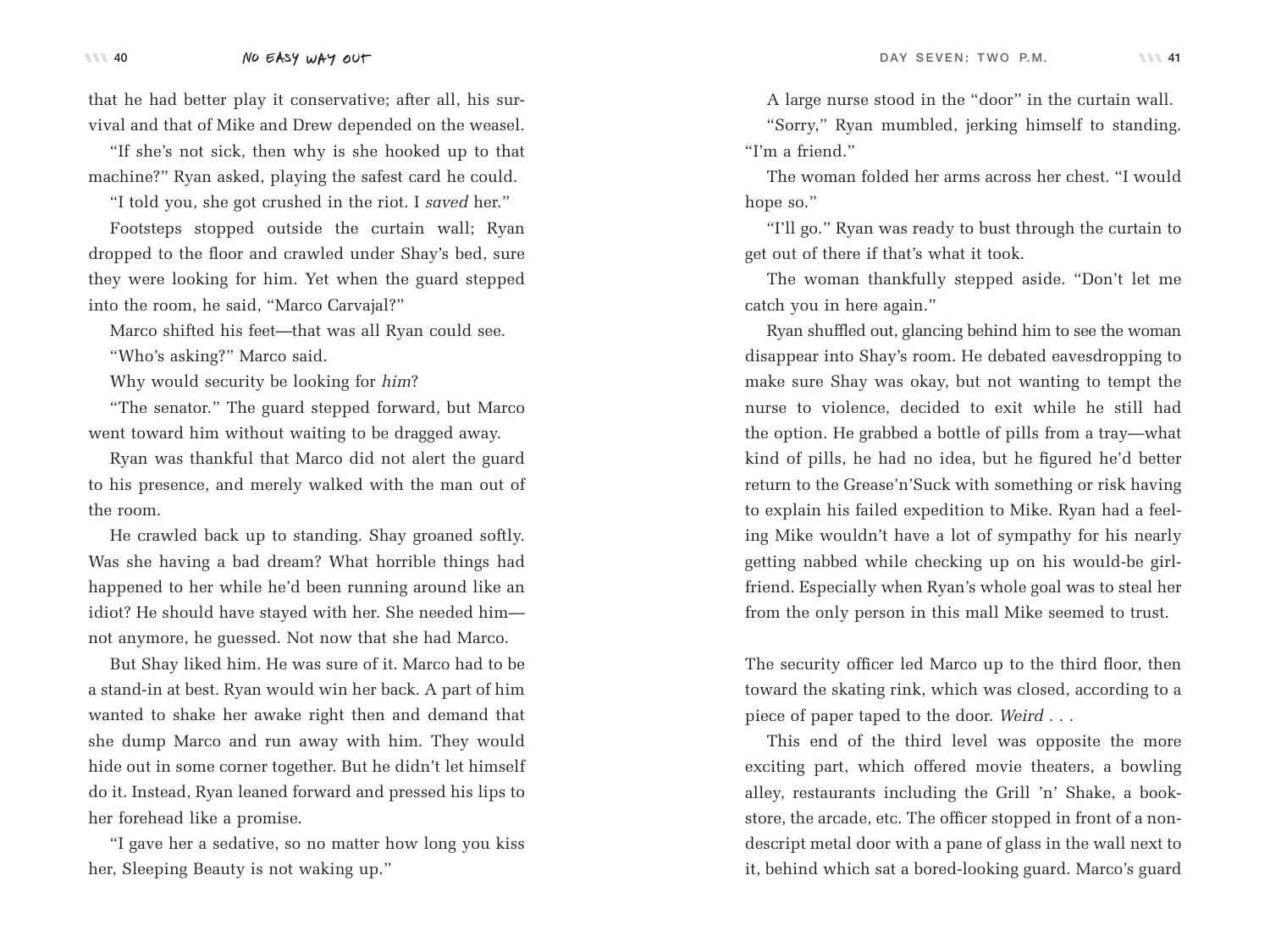nodded to him, the door buzzed, and the guy opened the door for Marco.

"After you," he said.

Marco walked through, eyes wide and ears open. This was like the most wonderful, unexpected recon opportunity ever. Every question he had about what the hell was going on in the mall, the answers were somewhere in this cluster of offices. He tried to absorb the information through osmosis.

One room held cots, another had piles of what looked like weapons and shields, in the next an older guy was futzing with computer wires between four cubicles, the one after that, three cots. Opposite the computer room was a dark closet with flashing screens showing the feeds from the mall's closed-circuit camera system. Then, at the end of the hall, the senator. She had a stack of paper on her desk. A heavyset man in a uniform sat on the other side of it.

"We've done all we can to convince people," she said, setting aside a sheet. "It may take a few days, but they'll see that this plan is going to work and get in line."

"You're the boss," the man said, sounding like he was not sold on the idea.

"I am not establishing a police state," the senator responded. "At least not as a first option."

The man got up and left.

The senator waved at Marco. "Come in," she said, pointing to the chair the heavyset man had abandoned. Marco sat. The senator folded her hands on her desk. "You know what's stuck in my mind?"

Marco did not like the smug look she was giving him.

He'd stared down enough authority figures at this point to know the palette of looks they displayed and what each one meant. You can only be in so many scuffles before you're just hauled in every time there's even a rumor of a fight. Not like Marco really had a choice in whether he got the crap beaten out of him.

Unsure of where the senator was hoping to lead him, he gave her a noncommittal shrug.

"How exactly did you get into the back of the Paper-Clips during the riots?"

This was not the question Marco was expecting. "I saw an open door and went through it." He tried to be as vague as possible.

The senator's eyebrows flicked up. "Interesting. Because it occurred to me that maybe you can answer not only this question, but the question of my missing security card key."

Marco swallowed. This was not the usual interrogation session with a guidance counselor; this was like staring down a shark. He sensed that one false move and she would tear his head from his body.

His brain spun into high gear. He couldn't afford to give up the card. It was the only bargaining chip he had in this place. Without it, he would lose Mike, lose any freedom he'd gained, forget being able to protect Shay. But they could search him and find the thing without his saying a word and where did that get him?

Better to play some hand than none at all. He slid his fingers into his pocket and felt around for his old card key. He pulled it out, leaving the universal card safely tucked away, and placed it on her desk.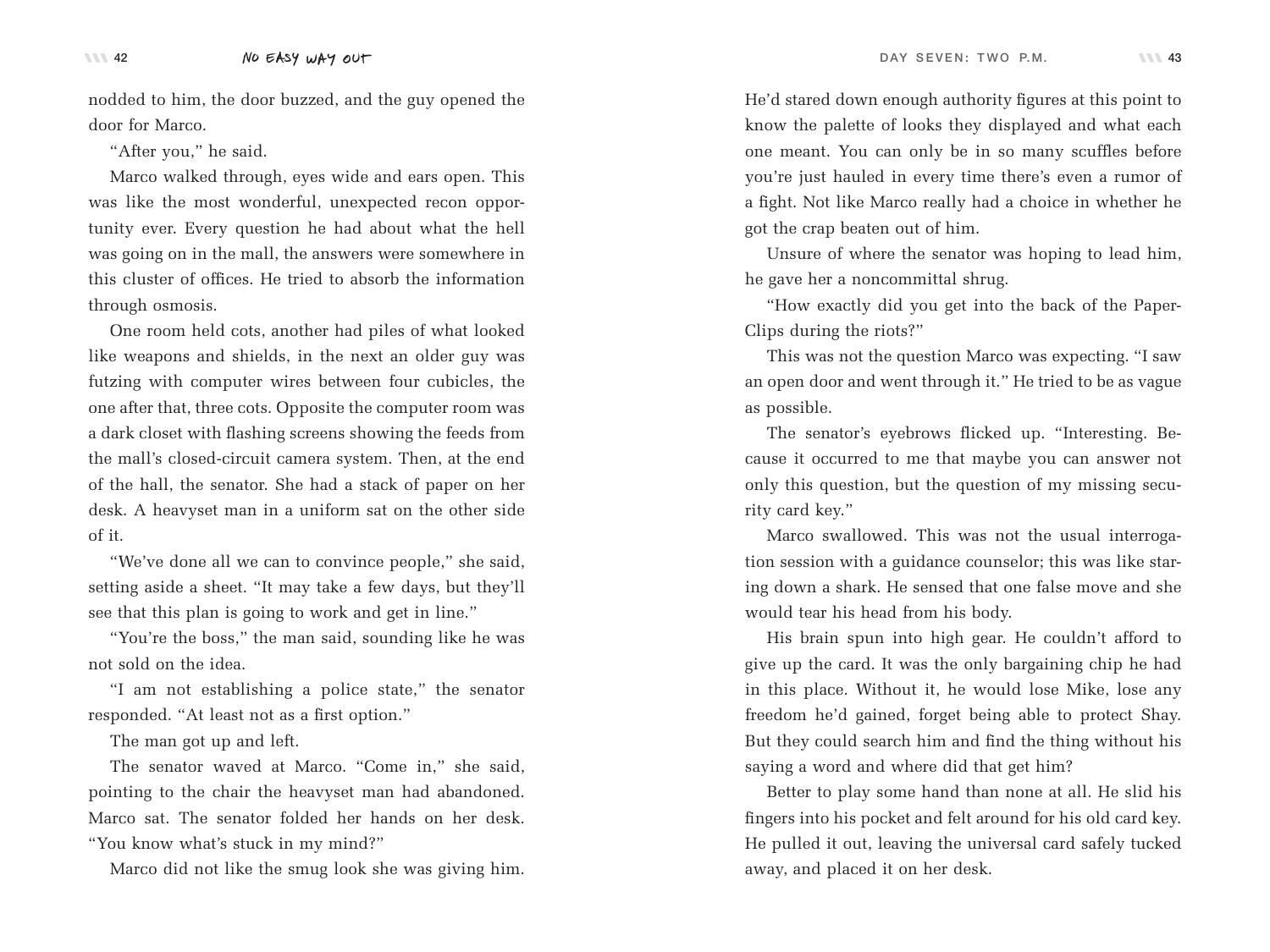"I only wanted to help Shay," he said, trying on his most pathetic voice.

"And those Spider-Men who tried to get out to the roof."

#### *Motherfrakingcrap*.

She pushed the card back toward him. "Don't hyperventilate just yet," she said. "I have a job for you."

Marco did not take the card back. What the hell did she mean by *job*?

The senator leaned back in her desk chair and stretched her hands behind her head. "I have a bit of a problem, Marco. There are around four thousand people in this mall and I only have a small private security force to control them. As we saw yesterday, when the people want to take over, they can.

"I am trying to pull this place together out of that chaos. But I can only do so much. People who don't want to jump on my bandwagon? Well, I don't have much of a way to get them on by force. So here's where you come in.

"I have a hunch, and you don't have to answer, but my hunch is that you know where my Spider-Men are. I don't want to waste my precious police resources hunting and trapping them, so I am offering you the job."

"You want me to hunt and trap the guys who tried to escape through the skylight?" He tried to play it as dumb as possible.

"No," she said, smiling. "I want you to keep tabs on them and keep me informed of any future problems they plan on causing."

"And I get to keep the card key?"

"You can keep the card key."

This deal was like a freaking dream come true. Not only was he not in trouble, he was being ordered to do exactly what he was planning on doing anyway. His arrangement with the douches was now blessed by the cops, and Mike and the others would never be the wiser.

"Okay," he said, taking back the card key.

The senator held out a hand. "Glad to have you on board."

Marco took it. "No problem."

"There better not be." She gripped his palm and stared hard into his eyes. "I am trusting you to be on my side in this. Do not cause me to regret that trust." She released Marco's hand.

"I won't," he said.

"Come back here tomorrow after dinner to check in," she said, then turned to a computer screen.

Marco assumed he was dismissed. The guard who had led him in was waiting outside the door. He shuffled Marco along the hall and let him out the front, depositing Marco back in the mall.

The hallway seemed brighter now. Maybe it was the late-afternoon sun coming through the windows of the food court, maybe it was the relative emptiness of this part of the mall. Marco took a deep breath, like he was sucking in the light, then trotted down the hall toward the escalators, his sneakers bouncing off the tiles like he was made of light himself.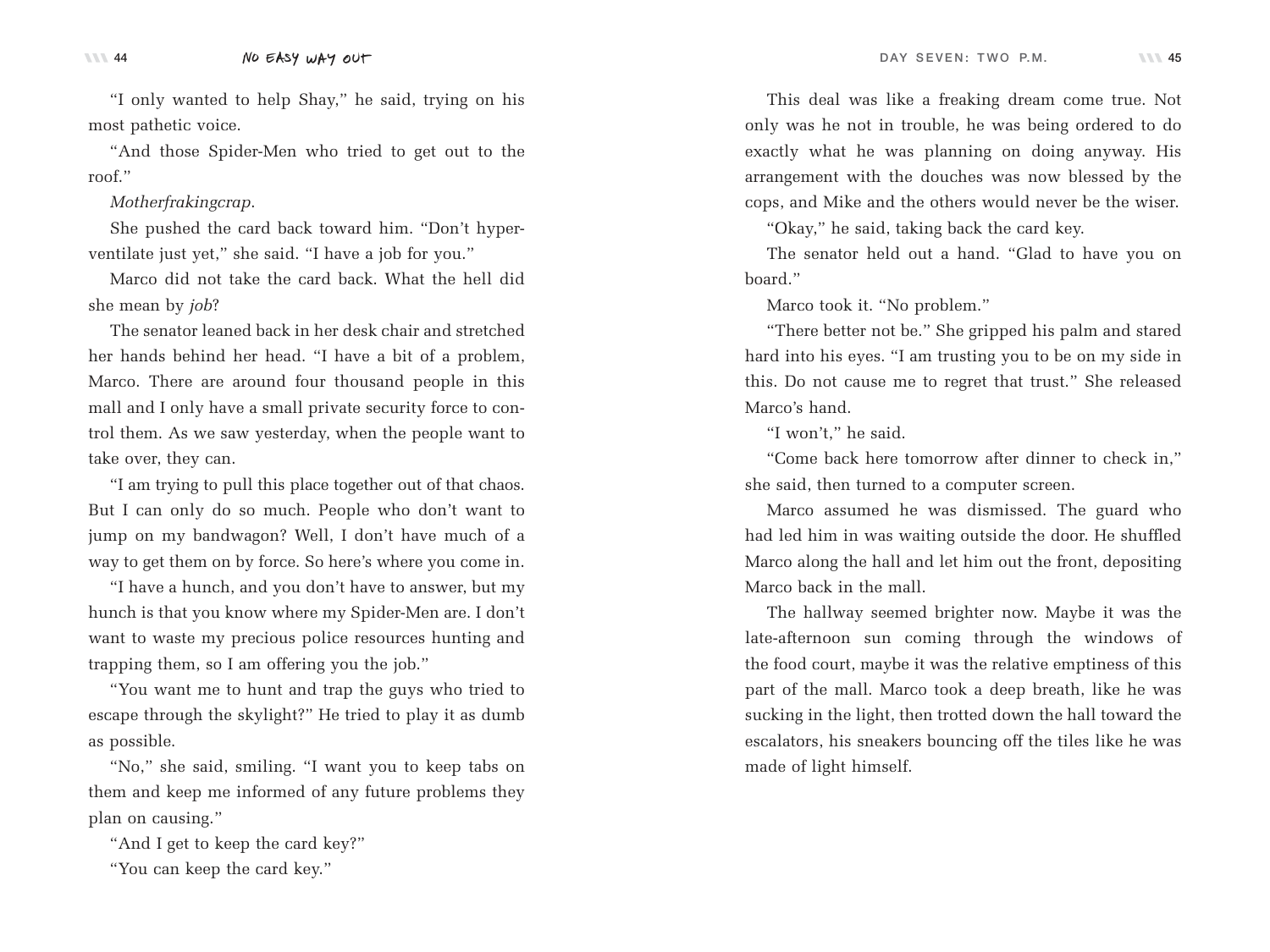F I V E P. M .

aving worked in her sexy outfit for half a day, Lexi longed for the comfort of her old tee and hoodie. Her old baggy jeans. Every time she bent over, she felt like some part of her pants was going to split. The pink sweater itched—maybe she was developing a rash. And it seemed to suck in the heat, so she was sweating buckets. Lexi had never felt less sexy.

"Cot number seven million and two, done." Maddie flopped onto the flat bed, then winced. "I think I'd rather sleep on the floor."

Lexi found it bizarre how everyone was eager to help; even the whiny girls like Maddie who bitched and moaned still did their assigned job. It was like everyone felt bad about the whole riot thing, and couldn't we put that behind us and all pretend nothing happened?

After clearing all the clothing from the sales floors into the stockrooms, people asked what they could do

next. The guards found new jobs for everyone, assumedly handed down from the Senator, who'd yet to appear in the flesh. Some were given the sucktastic job of cleaning the bathrooms, others the much less smelly job of collating travel-sized toiletries into Ziploc bags, and a few trusted old ladies were given the job of pulling suitable clothes for sleeping from the piles in the stockrooms. Lexi and Maddie were assigned to the largest team, charged with setting up the cots.

Lexi sat beside Maddie. "At least we're not cleaning the johns," Lexi said, swabbing her forehead with her sleeve.

"I heard that half of them are clogged, with like—"

Maddie put a finger to Lexi's lips. "Stop. TMI."

Lexi shrugged. "You said you wanted *all* the gossip."

"Not the gross stuff," Maddie said. "Keep the gross stuff to yourself." She looked at Lexi like Lexi was the only gross thing in the place.

"Okay," Lexi mumbled. "No gross info. Check."

Maddie looked around the room at the other women and girls setting up the cots. There were people of every age, but most looked like they were in high school or college. Lexi held still, waited for Maddie to break the silence.

Instead, her mother's voice boomed through the space: "For those registered at the Home Stores, dinner will be served in the first-floor courtyard outside the Borderland's Cantina. If you have not been registered, you will not be served. Please take this opportunity to register at a Home Store. Dinner service will end at seven p.m. sharp."

Maddie hopped off the cot. "I'm so hungry, I don't even care what they're serving."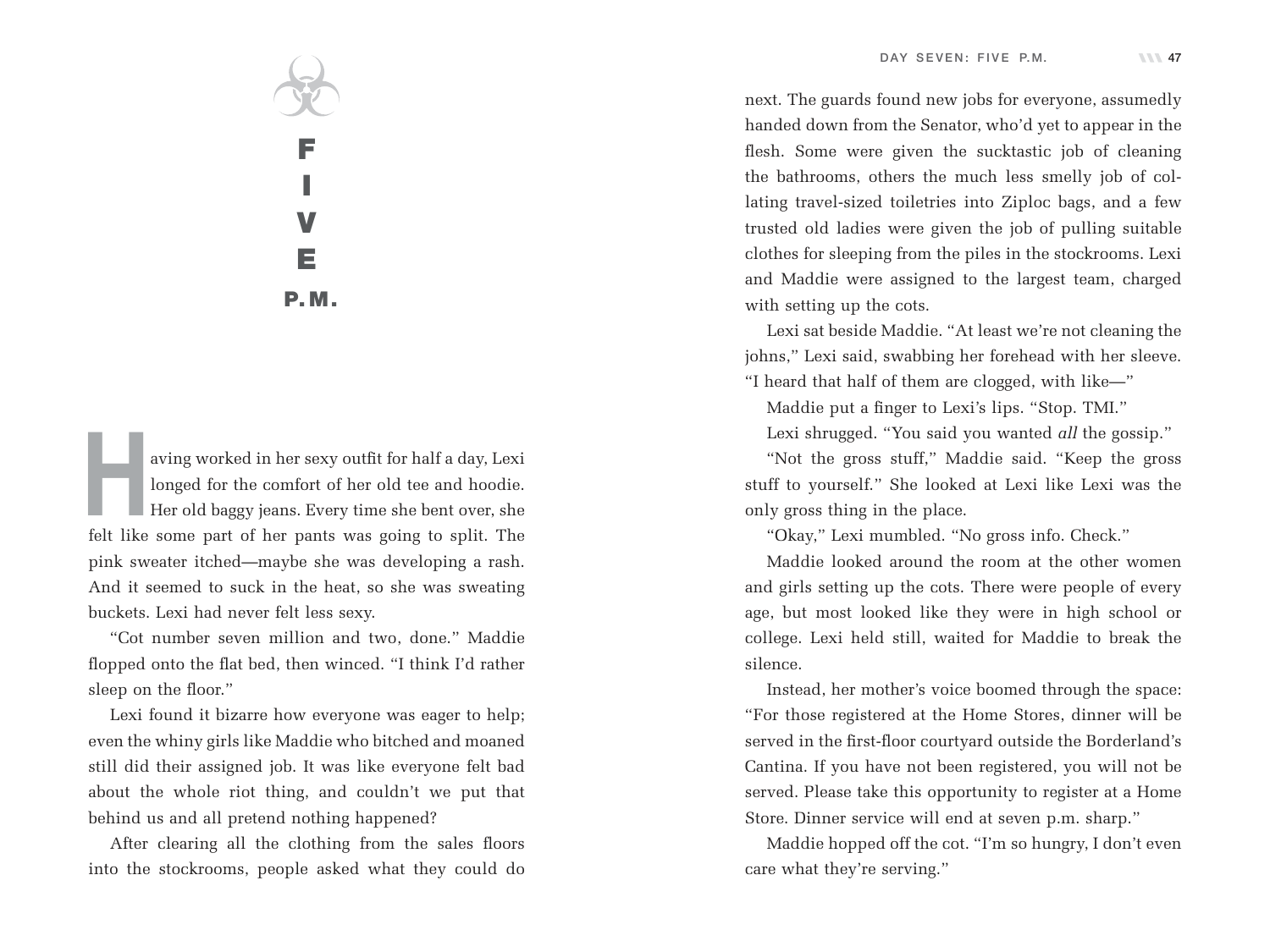Lexi hauled her butt up to follow Maddie, but stopped when she saw her dad, Arthur Ross, hobbling toward her.

"Hey girls," he said, cheery as ever. "Lex, I finished the database, but now I need help inputting the information collected at the Home Stores. Can I borrow you?"

Lexi's stomach growled. "Can I start after dinner?"

Her father checked to see if anyone was looking (no everyone was shoving their way downstairs to grab some grub), then pulled a box of frozen burritos from his satchel. "A special treat for working through a meal."

Maddie perked right up. "Can I help?" she asked, eyelashes batting. She grabbed Lexi's arm and gave her a pleading look. "Don't leave me alone to eat the camping food."

Maddie could seemingly turn her friendship off and on whenever she liked. A minute ago she'd looked at Lexi like she was no better than the crap being sucked out of the toilets; now she clung to her like they were best buds. But Lexi told herself that she was just being sensitive. Maddie was her friend. They'd been having a great time right up until like five minutes ago.

"Of course I won't leave you," Lexi said.

Maddie snatched the box of burritos. "Knew I had you whipped," she said, kissing Lexi's cheek. "Now, where's a micro when you need one?"

After nuking the food, Lexi and Maddie wolfed their burritos as they followed Arthur to the first floor. Dad had a laptop set up on the folding table serving as the entrance to the JCPenney. Beside it sat one of the guards responsible for checking people in.

There was a healthy line snaking away from the coun-

ter. It had taken several hours, but people were finally convinced that it was safe to come out into the open. Or maybe they were just that hungry. It didn't matter. Each gave the guard her name, and in return was handed a special white mask that fit like a dome over the nose and mouth, and small bottle of hand sanitizer.

"Of course they show up after we've cleared the whole place and set up their beds," Maddie snarked, scarfing the last of her burrito.

*At least they've decided to join the forces of good,* Lexi thought. If her mother's orders had failed to rally people, what then? She refused to think of it. Maddie was wrong. The Senator was in control—look how people followed her commands! There would be no more riots. She would not end up buried under the rubble again. She had Maddie to watch her back. *Right?*

Maddie picked up the first sheet in the pile beside the laptop and Lexi positioned herself in front of the screen. Maddie read the names and Lexi clicked the box in the database to indicate the person had checked into a Home Store, and then the box indicating which of the three stores they were in.

After a half hour of droning on, Maddie interrupted her recitation. "She's here."

"Is that a name?" Lexi said, scrolling through the list. "Ginger," Maddie snarled. "She's here."

Lexi's jaw tightened at the name. Ginger had abandoned her, leaving Lexi to try to save the kids in the Abercrombie alone. Ginger had made her use the CB radio to call Ginger's dad, who caused a riot outside the mall and got Lexi in trouble with her parents, and Darren, her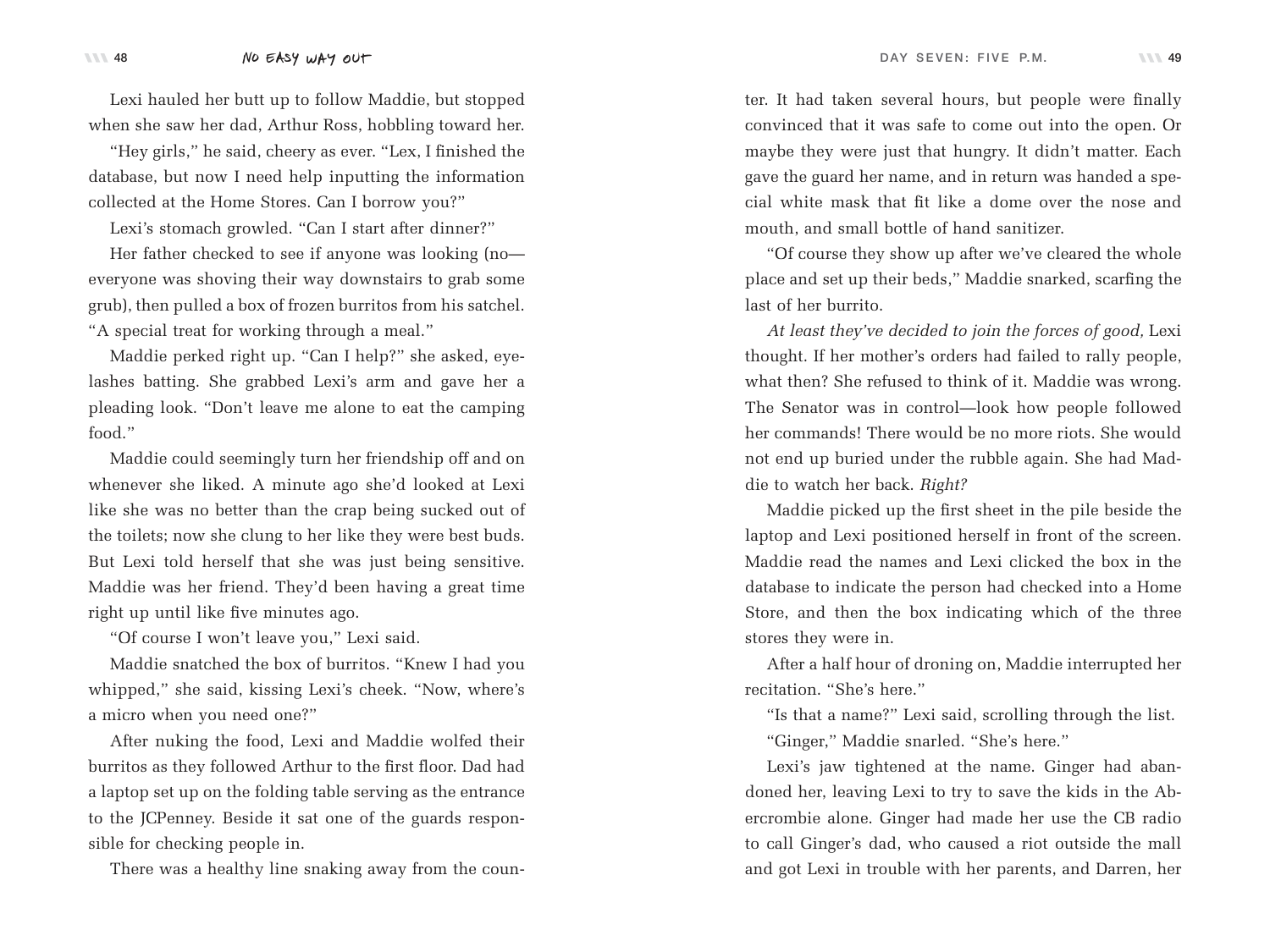parents—everyone—in trouble with the Feds. Ginger had ruined everything. And now she was back.

Lexi cracked her knuckles. "We shouldn't be surprised. Where else would she go?"

"Stay in whatever hole she'd crawled into when she left me to die in the Abercrombie? All it took was one mall apocalypse to wreck a lifelong friendship." Maddie snuggled against Lexi's shoulder. "At least some people are real friends."

Lexi felt a warmth spread over her cheeks. *Real friends*. She didn't want to show Maddie how much those words meant. She straightened her back, jostling Maddie, who sat straight.

"Back to the grind," she said, sighing, and read the next name.

Someone coughed in the line. The sound echoed like a bomb blast around the emptiness of the hallway. The guard at the table next to them looked up.

"Who coughed?" he shouted. It was the guy who'd seemed so lost this morning. Now he looked like a wolf with a scent.

No one responded. Then a youngish woman waved an arm. "She did!" she yelled, pointing to a mom-aged woman in a flowery dress.

The older woman froze, glanced around her. "I feel fine," she squeaked. "I just need a sip of water."

The rest of the people in line backed away from her. Two guards, faces in masks and hands covered in plastic gloves, closed in from the hall.

"Really, I'm fine," she said, then, as if her body wanted to betray her, she coughed again.

The guards grabbed her arms and led her out of line. The guard next to Lexi pulled antibacterial wipes from a container. He waved them in the air. "Miss," he yelled.

The girl who'd sold out the woman pointed to herself.

"Yeah, you," the guard said. "Take these and wipe down your hands and face, and give one to everyone around you, then wipe the barrier where the woman was standing."

The girl's eyes were wide, her mouth a thin, trembling frown. She obeyed, skipping forward on her tiptoes, and then scuttled back to where she'd been. The others in line took their wipes and began cleansing the space.

The guard turned to Lexi, sliding two masks across the counter. "Put these on."

Lexi slipped the thing over her face and passed the other to Maddie, who followed suit without making a peep.

Shay was shaken awake by Jazmine. "Dinnertime," the nurse said, holding out a plate. A pile of what looked like reconstituted barf slid across the surface.

"I'm going to be sick."

Jazmine smiled and dropped the plate onto the metal table between Shay and her sister. "You had a visitor this afternoon. Some boy."

Shay's heart rate increased. "Oh?" But then she reminded herself that it was Marco, had to have been; Ryan, even if he was still in the mall, had no idea that she was in the med center. Only Marco knew that. Her heart rate sank back to normal. "He's just a friend."

"Seemed pretty friendly," Jazmine continued, the smug smile on her face visible beyond the borders of her mask. "He kissed you."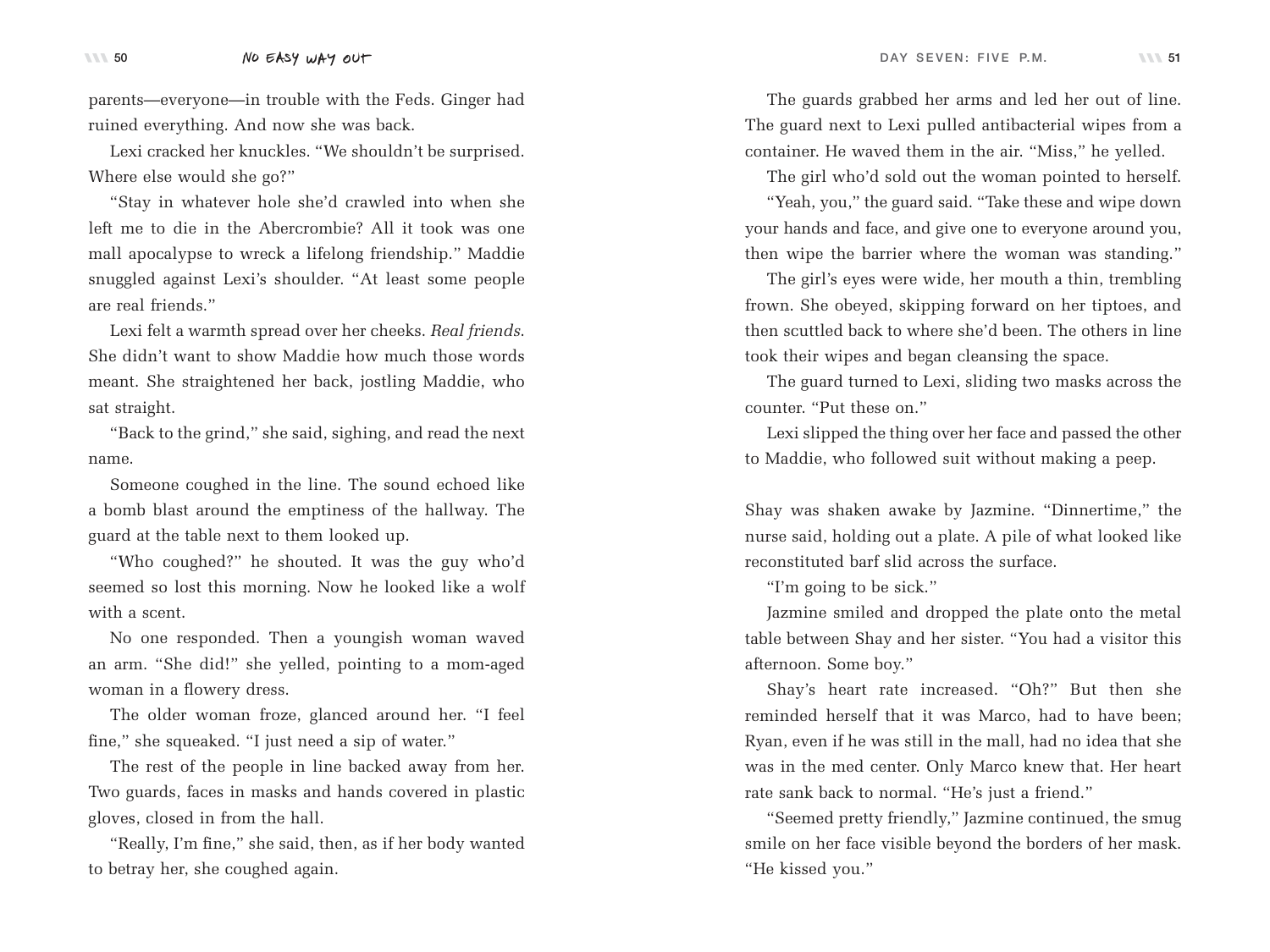Gooseflesh prickled across Shay's skin. Marco *kissed* her? No, that was against the rules. If she had kissed him on the cheek, that was only to be friendly. He was taking things out of context. He was reading into her actions. Not that she could really blame him. She had been, in essence, leading him on. But what choice did she have? She had a sister to protect. She needed an ally. And to keep him, she would do whatever she had to.

But she would say something to him the next time she saw him. There would be no kissing, especially while she was passed out. Or if he really needed a kiss, then only on the cheek. God, this Marco nonsense was the last thing she wanted to deal with. Why were boys so freaking needy?

Jazmine laughed. "You look like you're deep in thought, so I'll let you think." She stood.

"No," Shay said, not wanting to be left alone now that she was awake. "I was just thinking about the boy. Do you have a boyfriend?"

Jazmine settled back on the gurney. "I'll tell if you eat something." She nodded at the plate.

Shay lifted the sagging paper dish. "What is it?"

"Chicken something," Jazmine said, eyeing the plate. "I had some. It's edible."

"Are the white lumps chicken?"

"A safe bet," Jazmine said. "I say just close your eyes and shovel it in. You need to eat."

Shay held up her wrist. "I have my trusty IV."

Jazmine frowned. "You planning to spend the rest of your life with that in your arm?"

"Who knows how long that even is?" Shay wasn't

sure why she said that. She didn't want to be negative. But it felt true, once said. She could die tomorrow. And wouldn't that be better than facing another nightmare day in this place?

Jazmine's face softened, but still looked disappointed. "You have to stay strong," she said. "You have a sister to watch out for." She squeezed Shay's hand. "Things are going to get better from now on. This senator lady has got people working together."

*For how long?* Shay had never been a bitter person, but now it felt like all that was inside her was bitterness. She pushed it down, conjured some happiness.

"That's great."

Jazmine smiled. "That's my girl."

Shay shoveled a spoonful of chicken slop into her mouth and forced herself to swallow it down. "It's actually good," she managed, stifling a retch.

"Now I know you're lying," Jazmine said, chuckling. "Here." She pulled a small leather notebook from the pocket of her cardigan. "I found this in the PaperClips and thought you might like it. You look like a journal girl."

Shay laid the spoon aside and took the notebook. It was a business thing, the kind of little book her dad used to take to conferences before he got an iPad. Opening it, Shay saw that the pen was one of those special ones that had a built-in light in the pen tip and a highlighter on the other end. She ran her fingers over the paper, which was smooth and blank.

"Maybe you can write something about your grandma and show it to me?"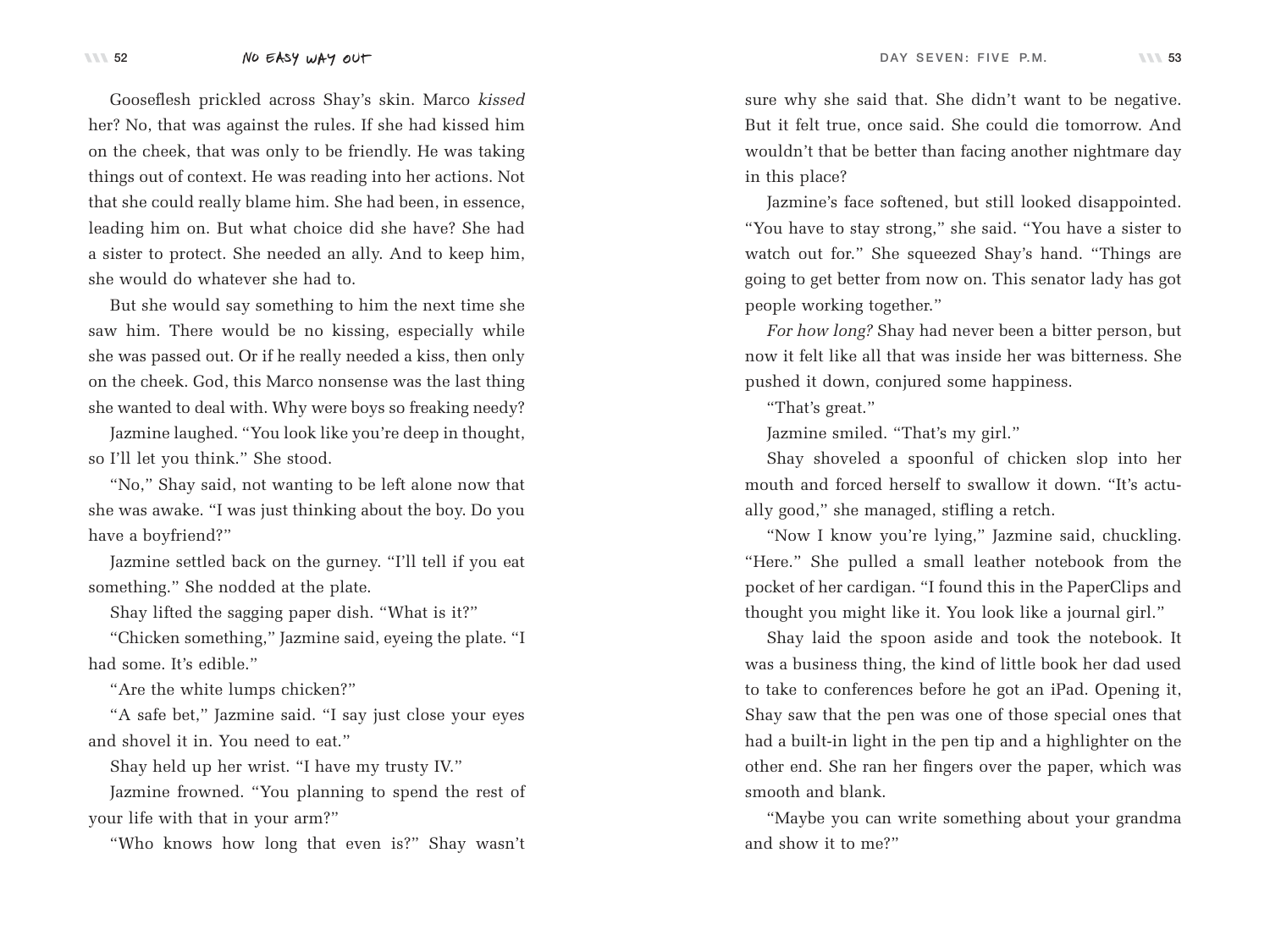Shay glanced up from the beautiful blankness of the paper, tears turning the world to water. "Yes," she said, her voice catching on the word.

Jazmine smiled and patted her leg through the thin blanket. "Then you finish your food. I'll be back in a half hour to check you out." She took Shay's wrist and gently removed the IV.

Panic gripped Shay. "Don't I need that?" Why was Jazmine taking away her medicine?

"It's just saline," Jazmine said. "And you're conscious now, so you can feed and hydrate yourself. We have to conserve what resources we have, now that we're on our own."

"But what if I pass out again?"

"Honey, that was the effect of a sedative I gave you. One of the security guards said you looked panicked, so I gave you something to help you relax. But you're all better."

*Gave me a sedative?* Like Shay wasn't already feeling totally out of it, this woman thought it was a good idea to drug her? And "all better" seemed a long way off if sedatives were on the table as treatment. Unless this was all some ploy . . .

"Are you kicking me out?"

"We need the bed for people who are in recovery." "But what about Preeti?"

"She'll stay for another twenty-four hours for observation, but then she can join you at the JCPenney."

Shay's mind raced. She would not be turned out into that madhouse. She would not be left alone to be crushed by the masses. Where was Marco? She began to cry. It was all she had left.

"Don't make me leave."

Jazmine squeezed her shoulder. "You're a strong girl," she said. "Things are safe out there now. I wouldn't send you into harm's way."

Shay did not trust this woman. Who was she, really, but a stranger who'd pretended to care, just like everyone else? Shay was just another body to be moved around. She had to find Marco. He would help her get Preeti out of here. He would help them find somewhere to hide.

Jazmine continued spouting her plans for Shay's release. "A guard will take you to the JCPenney if you want."

"No," Shay blurted. "I can do it." She would not get trapped by one of those lunatics with a Taser. She'd seen them blast people if any of their orders were contradicted.

Jazmine brushed off her pants. "If that's what you want." She walked to Preeti's bed and checked her over pulse, temperature, blood pressure, lung sounds. "Your sister is doing just fine. You can come back and see her in the morning."

Shay was barely paying attention. She needed a plan. She was still wearing the T-shirt and jeans she'd stolen from H&M. Maybe her bag was under the bed?

Jazmine, as if reading her mind, handed her her bag. "What did I say this morning?"

Shay snatched the strap.

Jazmine grasped her shoulder. "I told you that you have to trust someone."

Shay nodded because that was what Jazmine wanted, but the woman was wrong. Shay would not trust anyone but herself. Who else could she really count on?

"Can I finish my food?" She needed some more time to come up with a strategy.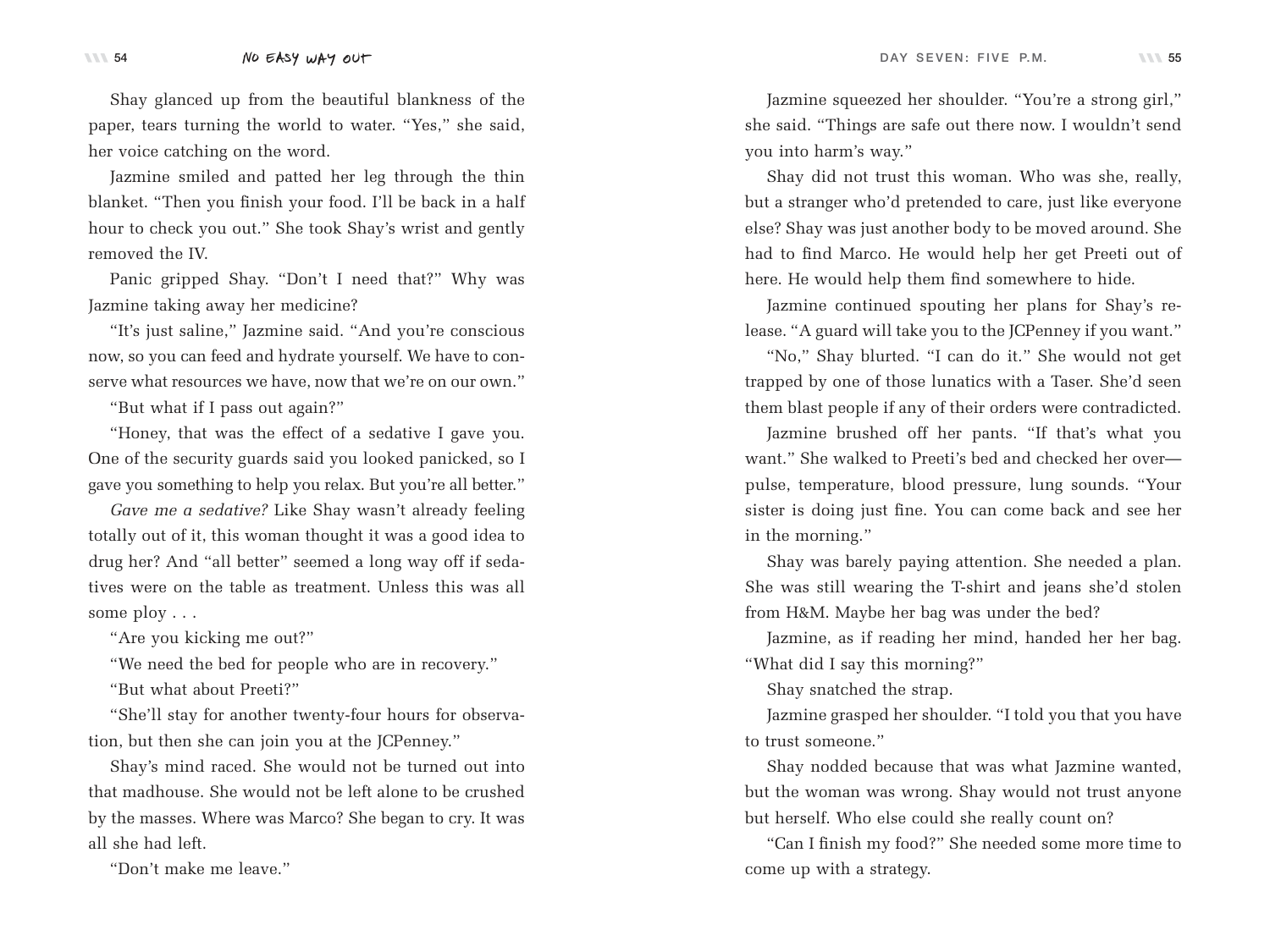Jazmine sighed. "Take your time," she said. "I'll be back in an hour to check you out."

*Good*. An hour to plan her actions. She scooped the rest of the chicken mush into her mouth. She wasn't sure what food existed outside the med center; who knew when her next meal would be? She dumped out her bag and sorted the items: wallet, iPod, headphones, dead cell phone, contact solution and case, children's Tylenol . . .

The bottle stopped her brain cold. She'd last held it to Nani's lips in an attempt to drive back her fever. How deeply she'd failed Nani. What an idiot she'd been to think she could save her. What good were her plans, really? She'd screwed up everything, killed her grandmother, nearly killed her sister. Better to just lie back and let the mall take her.

Preeti stirred. "Shaila?"

Shay froze, caught between the sadness inside, sucking her against the bed, weighing her body down, and the need to show her sister everything was okay.

"Shay?" Preeti's voice trembled. "Are you here?"

Jazmine was right about one thing: Shay had to be strong for Preeti. She sealed up the sadness like a sandwich bag. *Poof!* The emptiness felt like joy.

Shay sat up. "I'm here."

Preeti, who hadn't even really been awake, rolled over. "Tell Mom I'm not going to school."

"Okay," Shay chirped. She stuffed all the crap back into her bag. Her hand stroked the smooth surface of the notebook, nestled amid the sheets. Did she even need it? She felt so clean inside. *Take it,* whispered the sadness. Shay slipped it into her bag.

■ ■ ■

Ryan tapped the pill bottle against his legs as he padded through the service halls back toward the Grill'n'Shake. At least he thought he was heading back to the Grill'n'Shake. Ryan tried to stick to the path Marco had taken, but all the halls looked alike and, without Marco's card, most doors were closed to him. He was beginning to consider the possibility that he was lost.

There were store names printed in block letters on some of the doors, but that information was of little use to Ryan. It's not like knowing he was outside the Candy Hut gave him a clue about where he was relative to the Grease'n'Suck. He wasn't a big mall person, not like other people. Funny, to go to the mall maybe five times in a year and end up getting quarantined on one of those visits. *Typical Murphy Luck.*

Ryan's older brother, Thad, had a theory about Murphy Luck. Murphy Luck was always to blame for an interception. Murphy Luck explained why Thad could drink a twelve-pack of light beer and not even get buzzed. Murphy Luck was why Dad was such a dick. The man couldn't even keep a one-day construction job without pissing someone off. Crap like getting lost in the service halls of a mall qualified as undeniable Murphy Luck.

Voices echoed from around the corner. Not wanting to find out if they belonged to security, Ryan pushed open the nearest exit door. It opened into the second-floor hallway next to the Sports Authority. Feeling like perhaps Murphy Luck had taken a time-out, and that he should not be in the hall, Ryan decided to upgrade from his crusty climbing clothes.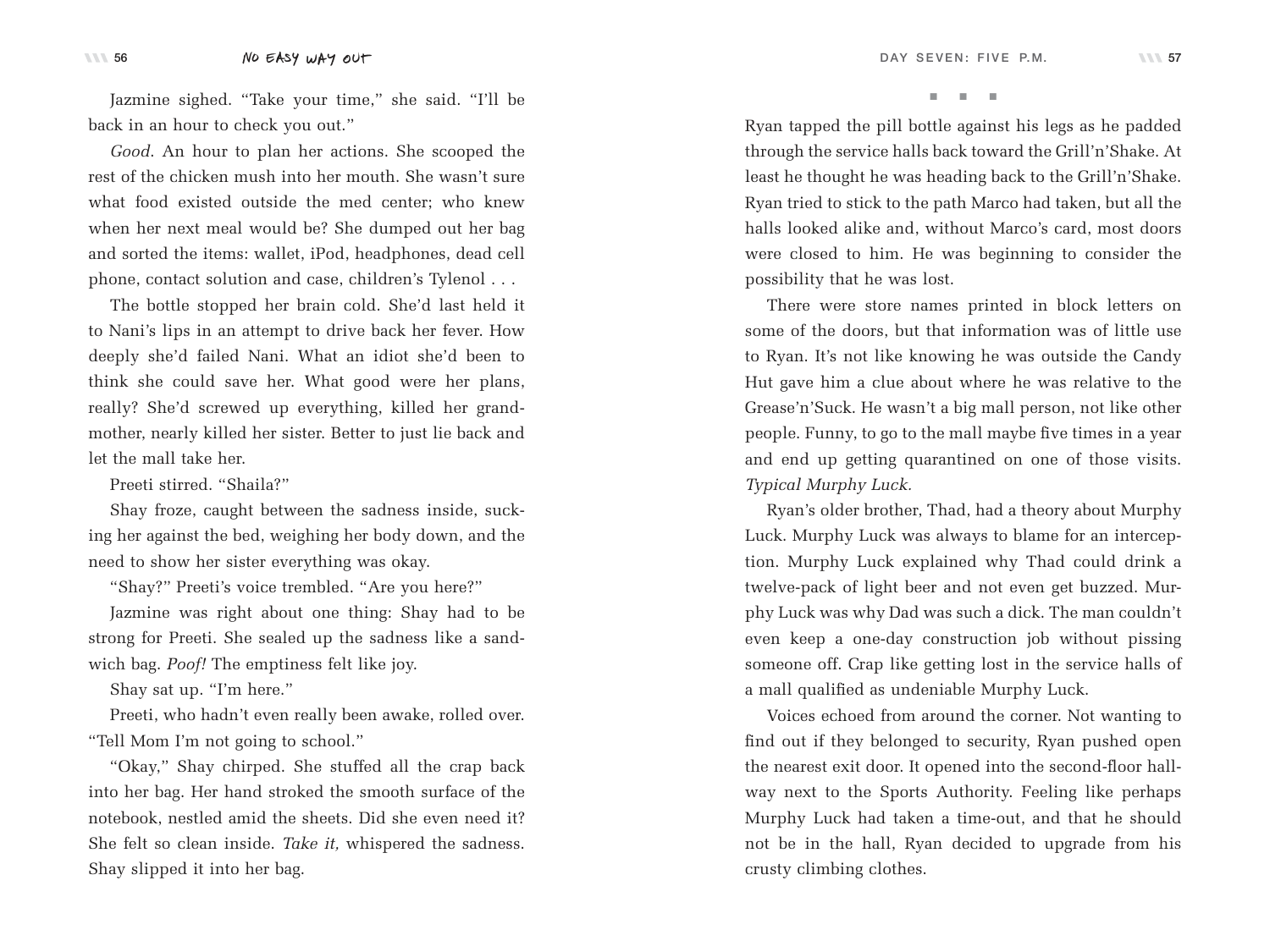The store was empty—no salespeople, no shoppers, and most importantly, no insane looters with guns. Things seemed normal, like there had never been a riot. Were people really following the mall leader's orders?

Not that it mattered to Ryan. Mike had made the call that they were staying under the radar. Ryan was not going to rock the very small boat of protection he'd found in this hellhole, even if it meant also staying under the thumb of Marco. Mike had watched his back from minute one of this nightmare. Ryan owed it to him to stick with his plans. They were teammates, and a team was a powerful thing. He would find some way around the Marco-Shay situation.

He grabbed a pair of basketball shorts and a T-shirt, then decided, why stop there? They were obviously taking up residence in the place and might want a change of clothes. He grabbed a duffel and packed it with some T-shirts in his size, then a bunch larger for Mike and Drew, shorts, socks, and boxers. He went into the back to look for some sneakers.

As he rounded the corner of one floor-to-ceiling shelf, he discovered a person who'd not been as lucky with the flu. It was a man. Old. His dad's age. His face was bluish and blood had dried in thin trails from his nostrils. Puddles Ryan did not want to know the origins of pooled around his legs. He smelled terrible.

Ryan scrambled back to the other side of the shelf. His second dead body in as many days. Why was this happening to him? To any of them?

*Forget about it.* There was nothing he could do to help that guy or Mike or himself, any of them. Best to just forget about it. Move on. Find the sneakers and get the hell out of there.

He found a pair of sneakers in his size. The things cost two hundred dollars. In the real world, he couldn't have ever hoped to buy them. *Screw the Shops at Stonecliff.* The place owed him some freaking nice sneakers for all the crap he'd been through.

The coast was clear outside the store. Ryan heard voices down below, but just regular talking. He checked over the railing and saw people sitting on the floor with paper plates. There were dead bodies lying around and these people were at a goddamn block party. It was like bizarreo-world.

The ground seemed to pull away, and Ryan felt a wave of nausea course through him. He found a bench and parked his ass on it.

He was not fully recovered from the flu. He pretended he was fine, but there was a constant ache in his muscles and his brain went fuzzy if he moved too fast. He should get back to the Grease'n'Suck. He waited for the nausea to subside, then shouldered the bag and tried to look as inconspicuous as possible.

There was no one on the third floor, so Ryan walked faster, nearly running into the Grill'n'Shake. The dining area was empty now. Ryan headed straight into the kitchens.

Mike and Drew were sitting beside a small pile of boxes overflowing with bags of defrosting chicken strips, crackers, and what appeared to be a handle of vodka.

"Looks like you've got all the food groups," he said, dropping the duffel.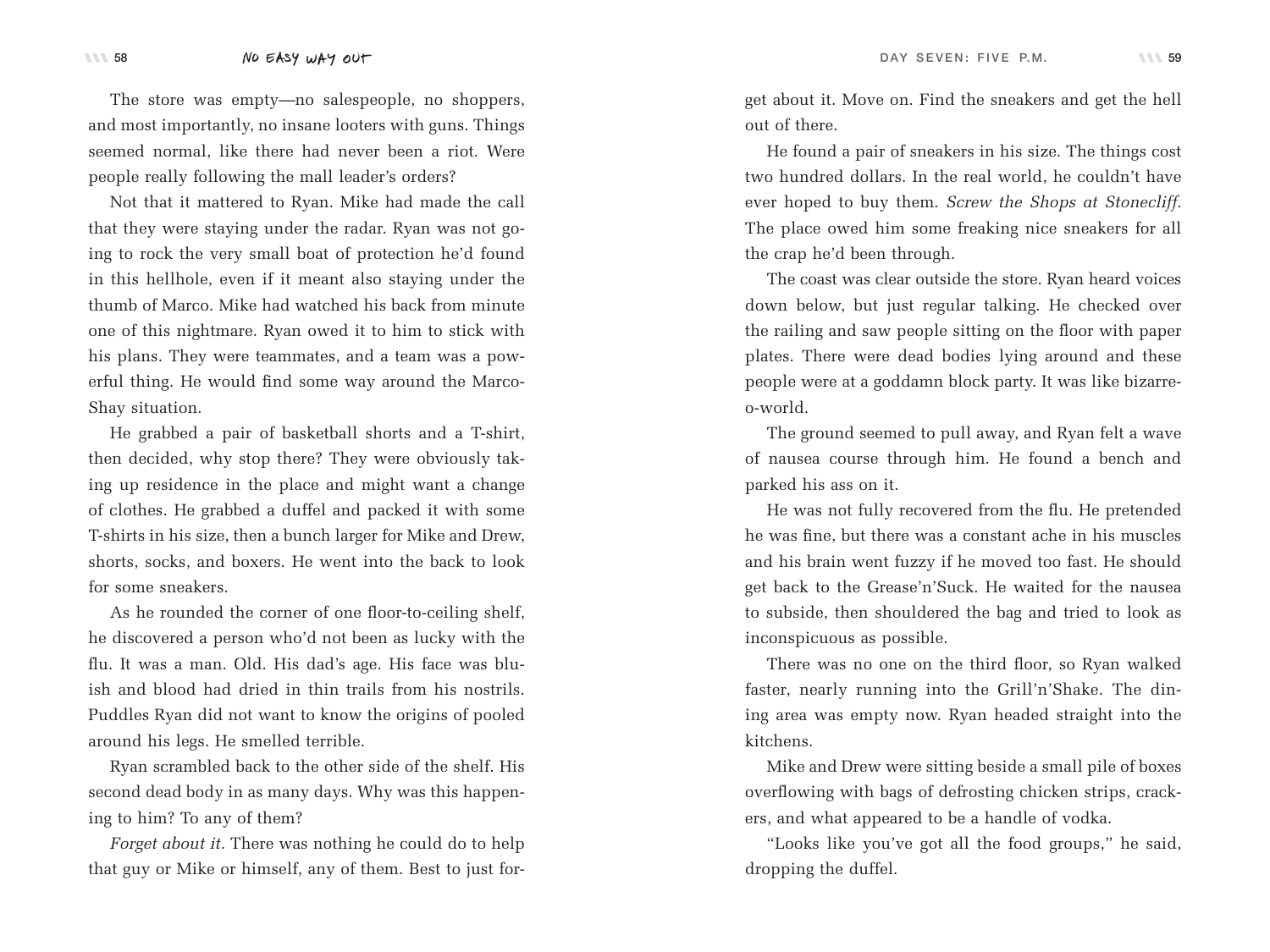Mike looked up. "What the hell took you so long?" He stood and grabbed the back of Ryan's head, pulling him into a hug. "You okay?"

Ryan shrugged him off. "Fine." Mike's caring was a little intense. "I'm not at death's door."

"You were at death's door, idiot." Mike shoved Ryan's head.

"I'm fine, really," he said, trying to ignore the throbbing Mike's jostling had ignited in his skull. "I got us some clothes."

Drew rifled through the duffel. "Packers!" He pulled out a jersey.

"What kind of crap are they selling in this mall?" Mike said, grabbing the bag.

It was the one point of dissention between Mike and Drew. Mike was a Giants guy and Drew had been raised a cheesehead like his dad. The only fight Ryan had seen between the two started when Mike in a drunken haze pissed on Drew's cheese-wedge hat. Drew had tackled him, busting a hole in his basement wall. The fight ended when Mike promised to not only buy a new hat, but to wear a Packers jersey for a week.

"Don't get your jocks in a twist," Ryan said, rubbing his temples. "There's something for everyone."

Mike dug out a Giants jersey and pulled it over his head. "Now we're in business."

"Jumbo Shrimp comes through in the clutch." Drew tugged on some new socks.

Ryan ducked into the bathroom to change and splash water on his face. He slurped some from his cupped hand, then examined himself in the mirror. He didn't look good.

Pale. Bags under the eyes. He'd bench himself. But this was no game. There was no bench to rest on.

When he came back, Marco had rejoined their crew and was skulking in the corner. He was smiling, but still looked pissed off. The guy was weird.

"Now that the whole gang's back together, let's mosey to our new quarters." Marco clapped his hands like this was some class trip.

Ryan was not ready to follow Marco blindly. "What did the senator want to see you about?"

Marco gritted his teeth. He had not wanted to share that particular tidbit with Mike, but it figured the douche wouldn't allow even that small lapse in information. Perhaps he'd twisted the knife too hard on the whole Shay issue.

"She asked me if I had a stolen card key. She'd seen me in a back hall during the riots. I was trying to save my friend's life."—Marco looked purposefully at Ryan, who looked a bit peaked—"The senator was suspicious, so I gave her my old one from the Grill'n'Shake." It was a decent lie. The douche did not question him further and slogged over to a duffel bag.

Mike nodded. "Nice thinking."

"I thought so." Marco was impressed with himself. Everything was coming up Carvajal today. If you discounted the whole trapped-in-a-mall-with-a-deadly-virus thing.

The mall speakers squealed and announced the end of dinner in fifteen. "Please return to your Home Store for distribution of new clothes and toiletries."

Marco checked his watch. It was six forty-five, a little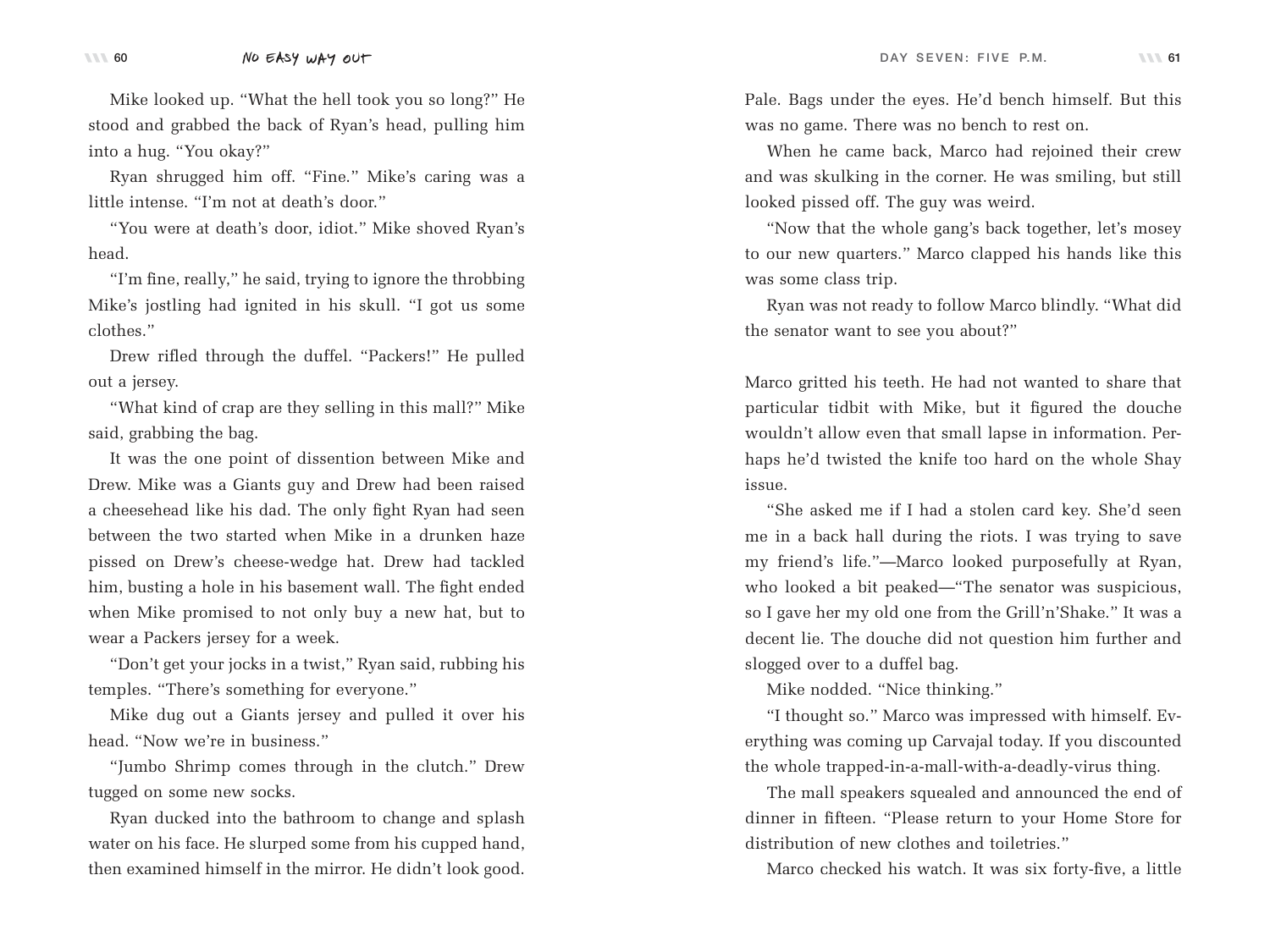early for curfew, if you asked him, but nobody was asking, so he'd better get this show on the road. "I have to get back before anyone cares that I'm gone."

"Calm down, Taco," Drew muttered, pushing himself to standing.

"Marco." Marco would not let that nickname back into their vocabulary.

"*Mar*-co."

The nickname had sounded kinder.

The Three Douches hefted their boxes of nutritionally dubious food and followed Marco into the service halls. Marco decided to risk the elevator—he was now a sanctioned mall employee of sorts; who was going to stop him? He led them down to the parking garage, then wove through the rows of cars to the far wall where he knew of a storage closet for cones and other parking-related crap.

The door to the room wasn't even locked, so Marco swung it open and was greeted with a cloud of stale air. He flipped on the light. The space was the size of a minivan and was empty save for a stack of cones and some sandwich board signs used for indicating that the lot was full.

"There's no window," Ryan said, poking his head through the doorway. "How are we supposed to breathe?"

Mike pushed past him into the space. "It's perfect. No one will bother us here."

"Glad I packed the vodka," Drew said, pulling the bottle from the box.

"I'll come back in the morning to check in," Marco said, dusting off his hands. He didn't want any residue from that hole following him up into the mall.

"What are we supposed to do for a bathroom?" Ry-

an's voice sounded squeaky, like he was about to cry. Marco would have liked to see that. He would have liked to record it for Shay. *Here's your big strong boyfriend* . . .

"The parking garage is your oyster," Marco said, waving a hand.

Mike grabbed Ryan by the shoulders. "We'll manage." Mike held a hand out for Marco to shake.

Marco took it. "See you in the morning," he said, then shut the door on them for the night.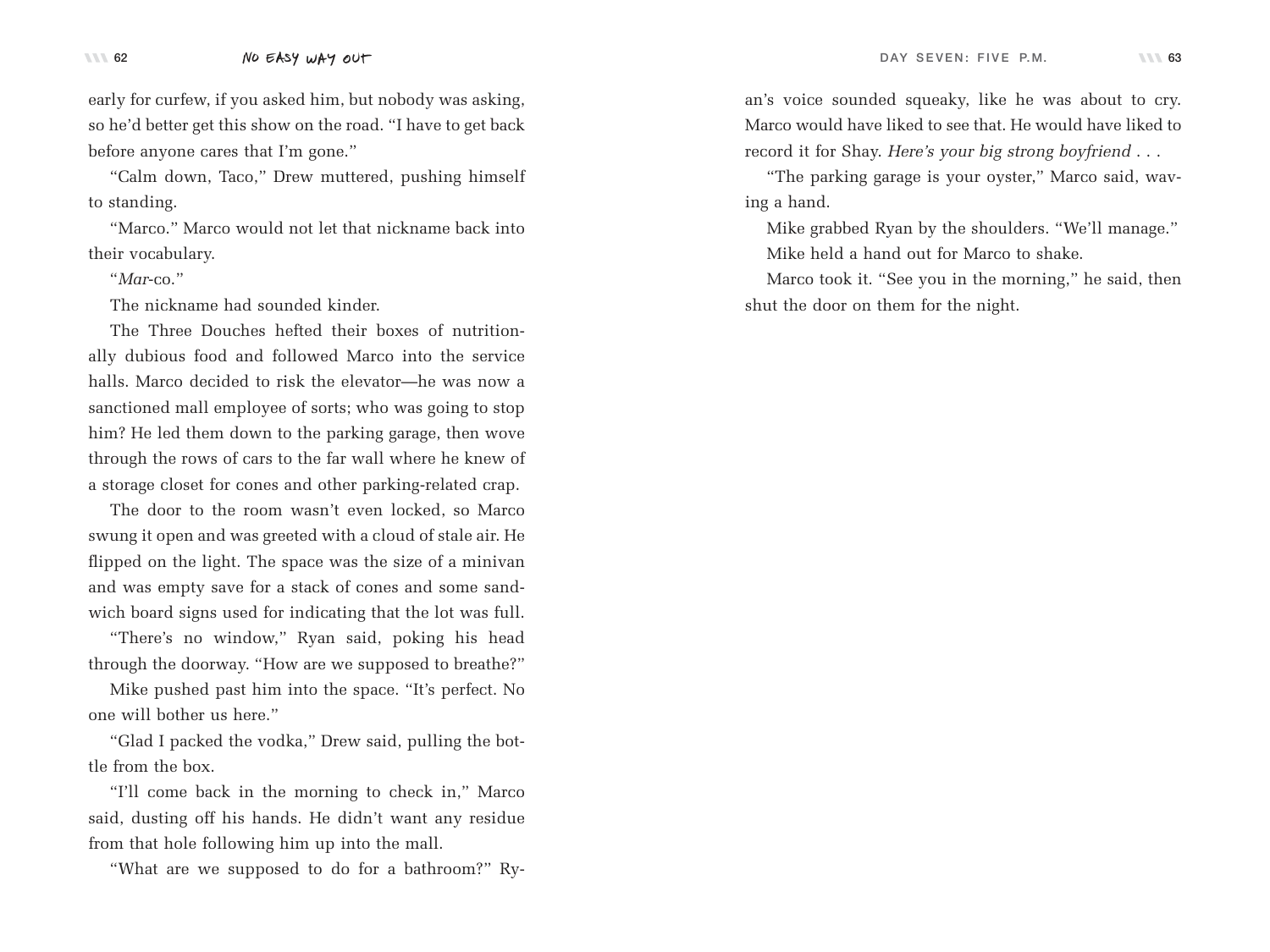111 65 DAY SEVEN: EIGHT P.M.

E I G H T P. M .

exi had finished typing in the last entry when a guard approached with a late arrival, fresh from the med center.

"She's a riot intake, not flu," the guard said. This diagnosis seemed hasty to Lexi. The girl did not look well.

"Shaila Dixit," she mumbled, eyes bloodshot and scanning the inside of the JCPenney as if ready to run at the least provocation.

Even through the mist of sick and crazy the girl was giving off, Lexi could tell she was gorgeous. Much prettier than Lexi. But wasn't everyone?

"I can't really check people in," Lexi said. "There's a guard."

"I'm not waiting," the guard said, and left.

The girl kept sweeping the room with her eyes.

"I guess I can just tell him when he gets back," Lexi offered.

The girl glanced at her. "It looks safe," she said. "Is it safe?"

Lexi shrugged. "Compared to what? We're in a mall with a lethal virus."

The girl was not amused. "What do I do? Just find somewhere to sleep?"

Lexi checked the list. The guard had left his clipboard on the counter when he went to the bathroom. Maddie had said she had to go too, and would he show her where they were? That had been like a half hour ago. It did not take much imagination to picture what had caused the intervening delay. The guard had been on the "youngish and cutish side"—Maddie's words.

"You're cot number fifteen-twenty. That means first floor. Look for a cot with a five-twenty on it." Lexi reached under the counter, where perfumes had once been stored, by the smell of it. "Here's a nightgown."

The girl took what looked like a nightie Laura Ingalls Wilder would have donned on the prairie.

"And here's some soap, hand sanitizer, a mask, and I think a toothbrush?" Lexi passed a plastic bag across the glass.

"Thanks," the girl mumbled, taking the items and stuffing them into her shoulder bag. She all but tiptoed into the store, head turning this way and that, as if watching for ghosts haunting the empty cosmetics counters. For all Lexi knew, they were—who knew how many had died in this very spot?

The question having been posed, Lexi realized she now possessed the power to answer it. In front of her, on her laptop, was a database of the entire population of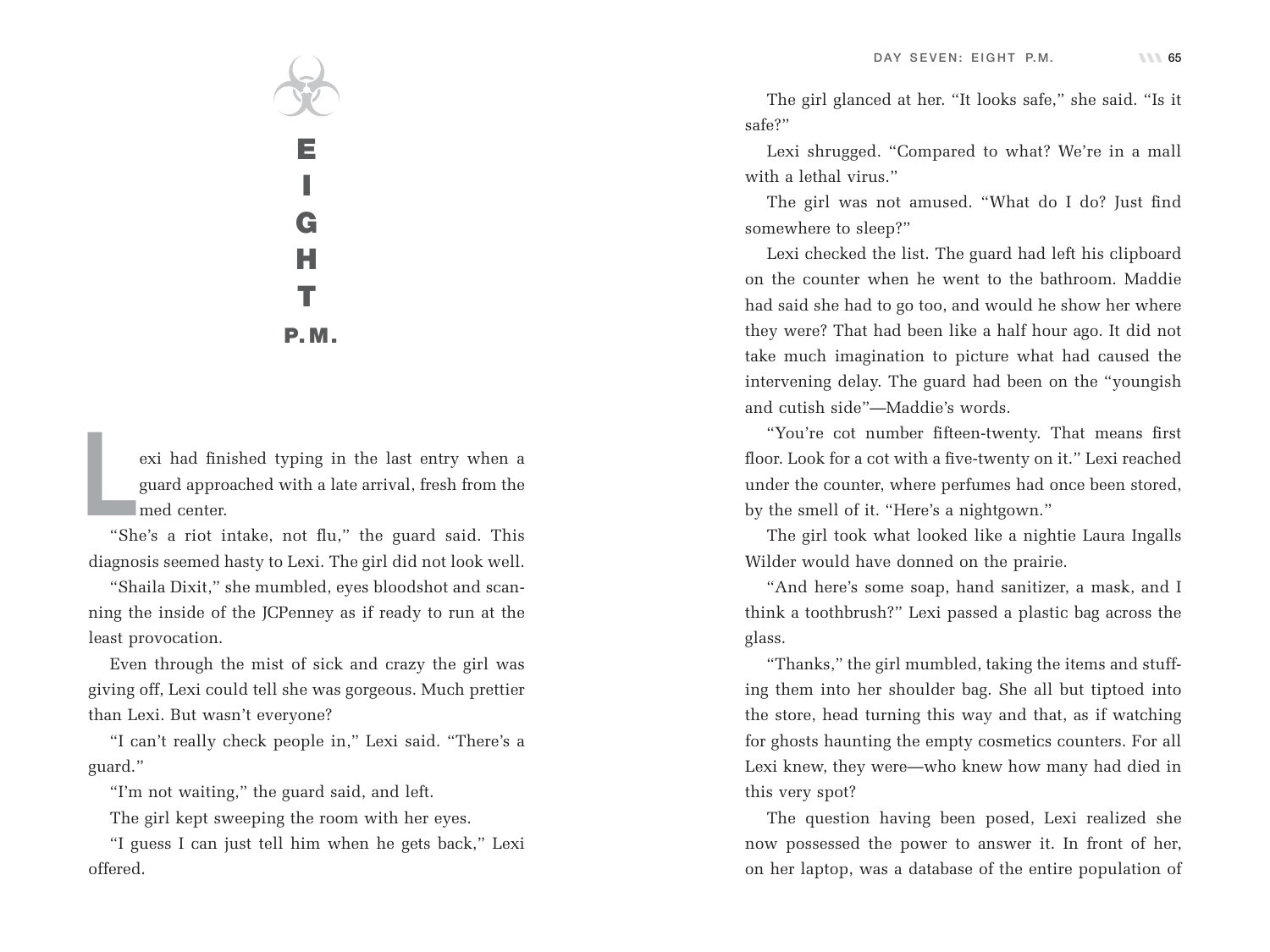the mall. Her father had set up an intranet linking Lexi's laptop with a server in the mall offices. He had entered all the names from the med center himself instead of letting Lexi do it—some lame attempt at preserving people's privacy or something. All she had to do was run a search for all the entries that had not been checked in to one of the Home Stores or the medical center and she would get—one thousand five hundred and thirty-five.

*ONE THOUSAND FIVE HUNDRED AND THIRTY-FIVE?*

Her father must not have finished entering his names. No way there were over one thousand dead. First of all, where would the Senator have put them?

Maddie trotted back to the counter. "What'd I miss?" Her shirt was disheveled. Her cheeks were flushed. Her face mask hung like a necklace around her neck.

"You know, my mom made an announcement about minimizing contact to prevent the spread of disease." Lexi canceled her search, erasing the impossible number.

Maddie poked her in the arm. "But I already *had* the disease, so that rule totally does not apply to *moi*." She winked at the guard as he passed to begin shutting the security gates.

Lexi rolled her eyes and closed the laptop. "I'm going to check on our new home."

Maddie brushed her hands over her shirt. "Excellent. I want to use the bathroom." She replaced her mask.

"You just came from the bathroom."

"Oh," she said. "Right." She laughed. No, cackled. Lexi was not sure how to respond, so she kept silent.

Their cots were on the second floor in what had been an evening gown display. Lexi had pulled rank and gotten

them these digs. The area was a small bubble off the main floor, offering them an iota of privacy, something the rest of the floor lacked. There were two other cots in the space, both occupied by older women who were already prone and staring at the ceiling.

Lexi had left her assigned Ziploc bag and pajamas on the cot closest to the wall. Maddie had moved both one cot over, giving herself the cot next to the wall.

"You moved my stuff," Lexi said.

"Is that okay?" Maddie asked. She grabbed her stuff and sashayed out of the bubble.

It was okay, Lexi guessed. But Maddie should have asked. Maybe she'd thought it was someone else's stuff? No, Maddie had seen Lexi's assigned paisley boxer pj's after dinner check-in. *Whatever*. It didn't matter. One cot was as good as the next. And it was better than sleeping with her parents in the mall offices. That was the message the Senator had relayed after dinner via the guard's walkie-talkie. "Please ask my daughter if she would please sleep up here with her parents." Just the words every girl longs to hear. She told the guard to reply in the negative.

Lexi grabbed her stuff and headed for the dressing rooms. There were lines for the bathroom and she wanted out of this hairy nightmare sweater ASAP.

Shay sat on the cot marked 520. There were far too many people in this room. The nearest cot was a mere foot away and the woman on it was already snoring.

The guard had closed the security gate over the exit to the rest of the mall. Was this supposed to make her feel safe? She felt trapped, caged. There was no running back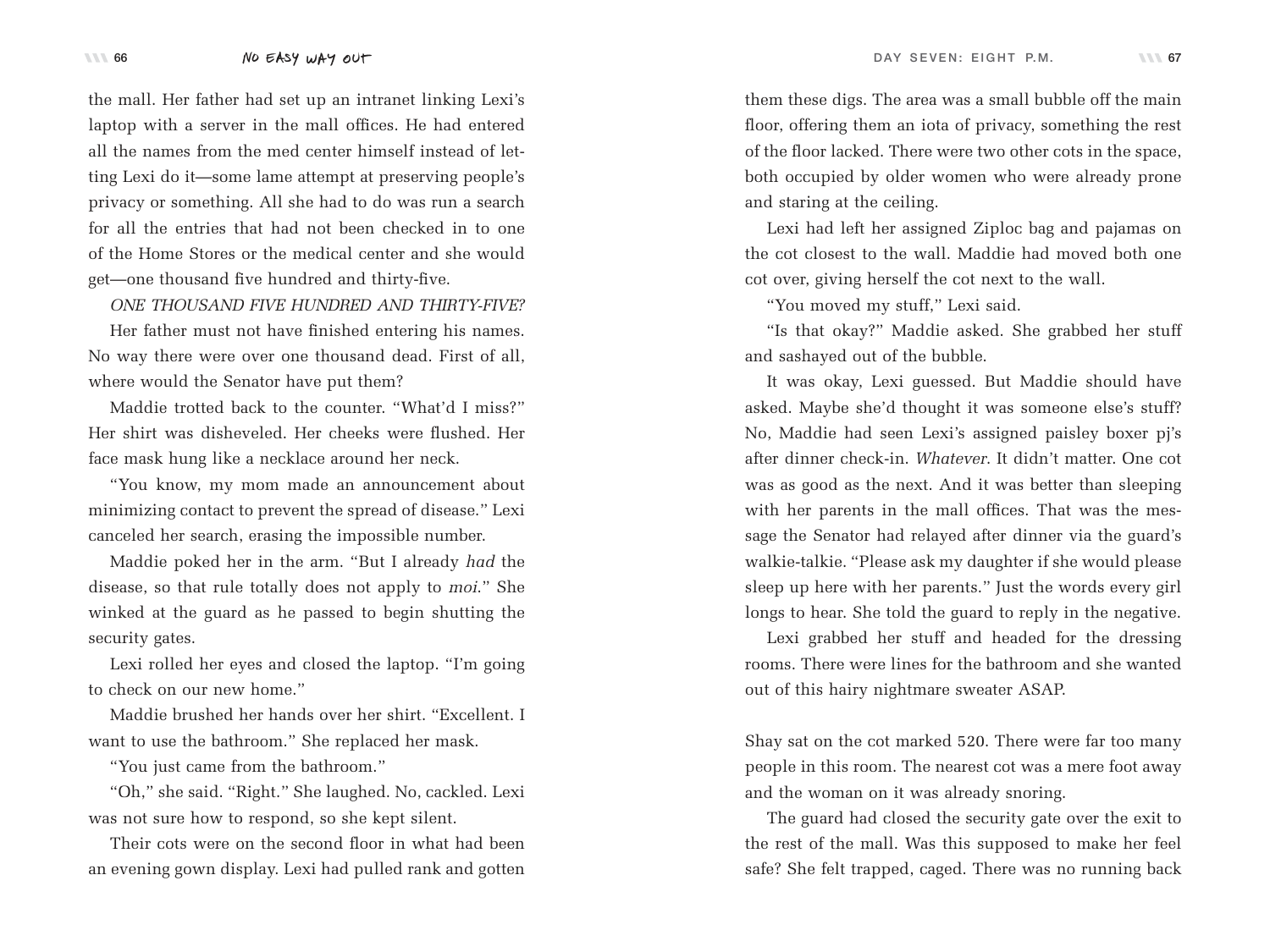into the mall through the front entrance. To escape, she was going to have to go out the back.

As if to emphasize the prison aspect, a security guard stalked by her cot, stun baton swinging beside his leg and Taser in its holster. There were only a few guards. After Lights Out, it wouldn't be hard to sneak by them. Shay tried to memorize the path from her cot to the stockroom door. Once she was in the stockroom, she could use her key-light to find the service door. After that, she was home free. She would fetch Preeti from the med center under cover of darkness and then hide out in a nearby stationery store until morning, at which point she would find Marco and they would hole up in some back-room fortress until the government decided to open the doors.

Now the only difficulty was the waiting. She did not know how long she had until Lights Out. How to kill the time? She went to the bathroom and brushed her teeth. Some other women were washing with wet paper towels, splashing water over their faces and hair. Shay decided to follow suit. She bent over her sink and tried to get her hair under the faucet.

"It's easier if you use your Ziploc bag like a bucket," the woman next to her said. "If you want, you can use mine." She held out her plastic bag.

The woman had a nice face. She looked old, but not Nani old.

"Thanks," Shay managed, and took the bag.

The woman returned to running her fingers through her mane of brown hair. Shay wondered if the bag was okay—was the woman infected? It was too late now. Shay filled the bag, added some soap, and doused herself, then passed it back to the woman. Only afterward did she realize that she'd failed to remove her T-shirt, the top quarter of which was now soaked. She would have to change into the wretched nightgown she'd been given: red plaid with small blue flowers and a lace-trim collar. It fit her about as well as a garbage bag and was only slightly more comfortable. The fabric was a weird polyester that crinkled with her every motion. She left her jeans and boots on.

Another fifteen minutes were consumed in the fingercombing and braiding of her hair. Shay contemplated hacking the mess off, but the mere idea of losing her hair brought tears to her eyes. She found a stray elastic in her bag and wrapped it around the end of the braid.

The lights still glared down at her. There was more time left to kill.

The notebook found its way into her hands. She flipped it open. She clicked the pen light on and off, on and off. No words came. Normally, she couldn't write fast enough, the words poured so rapidly from her brain. Nothing. She put the pen tip on the page, wondering if mere proximity would inspire, but no. Still nothing. Her words had died.

She closed the journal and dropped onto the cot, which was a mistake, as the thing was barely softer than the cement floor. Her head throbbed. She closed her eyes and concentrated on the pain. At least in it there was something to hold on to.

"Pass the crackers," Ryan said into the black. Mike had ordered the lights be left off to keep their hiding place inconspicuous.

A bag hit him in the side of the head.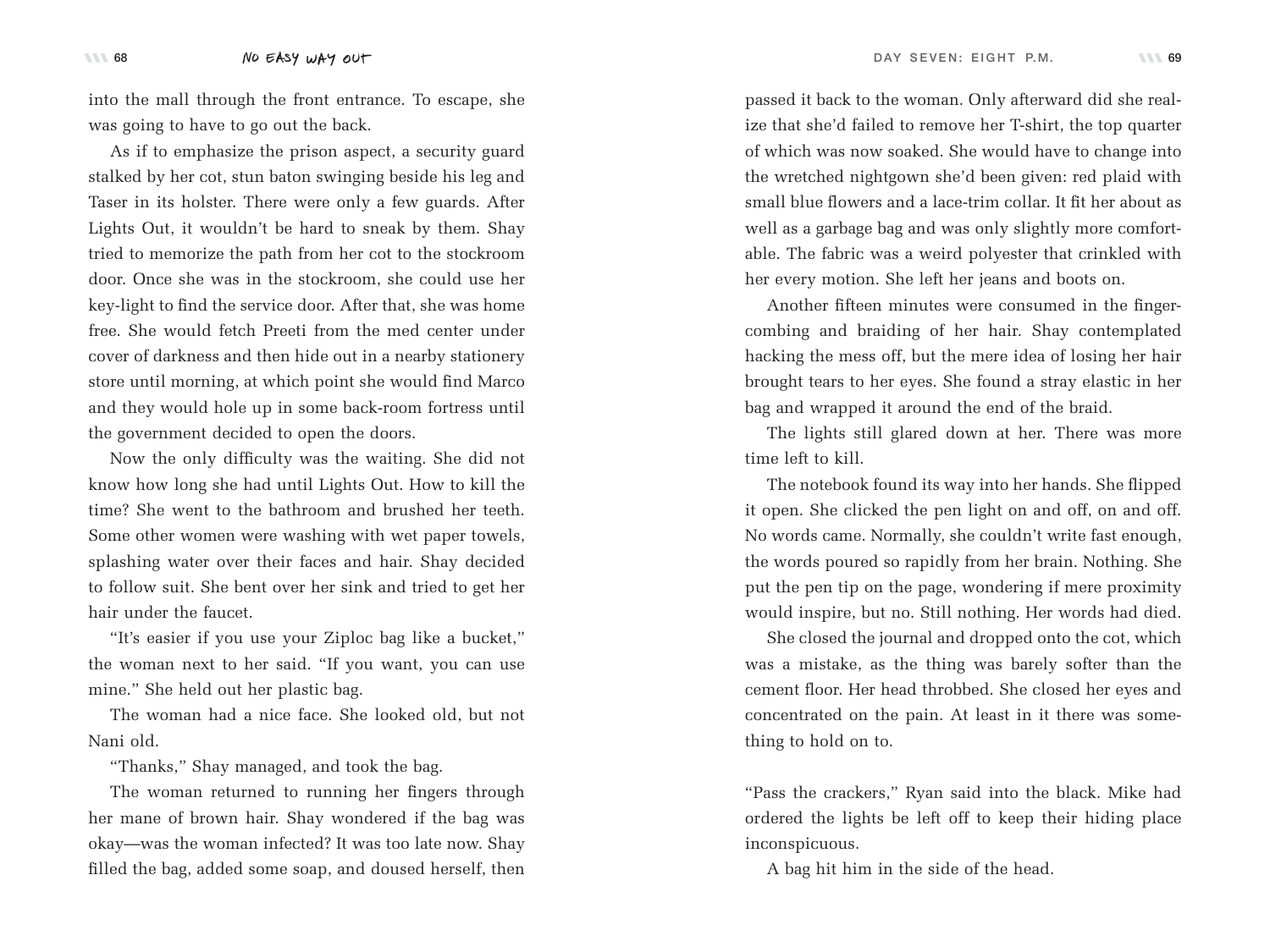"Nice aim," he grumbled, rubbing his cheek. His head could not withstand much more abuse.

"I am like a freaking laser guided missile, J.S.," Drew said from somewhere off to Ryan's right. He sounded drunk. Ryan wondered how many handles of vodka the two had stowed away and whether there was anything of a non-alcoholic variety available. He was not going to risk a flu relapse by getting hammered.

Munching stale saltines, Ryan contemplated his options for reconnecting with Shay. He could sneak out tomorrow during a bathroom break and try to locate her in the med center again. Maybe just seeing him would be enough to bust up whatever she had going with Marco. Taco had said she'd come to him for help. *I can help her now.*

The thought made him laugh. How could he help anyone from a dark closet in the parking garage? And what, was he going to propose that she live with the three of them in this tomb? He wasn't even sure he'd make it through the night. The floor was cold and kind of wet, and the air smelled of exhaust fumes and was thick with dust.

Plus, would Marco retaliate if Ryan made a move for her? Not like things could get much crappier. He could move them to an even dirtier hole in the parking garage, but Ryan doubted such a place existed. He could rat them out to security, but if he hadn't done that already, it seemed unlikely. Mike had mentioned something about them watching out for Marco. Maybe the weasel needed them more than he needed to keep Ryan away from Shay.

Ryan's brain throbbed. He was not known for his strategizing skills off the field. Ryan's plan was just to be nice enough to people, to pass his classes, and generally not make any waves outside of the football arena. Mike was the guy who was always running some scheme. Maybe he could help with Shay?

It would have to wait. Ryan's head was killing him. He pulled the pill bottle from his pocket and decided to take two. Whatever they were, they had to help. His head couldn't feel any worse.

"I need a drink," Ryan said, palming the pills.

"I've got a bottle of joy juice with your name on it." Mike's voice sounded like it was coming from the floor. Was he already flat-on-his-back drunk?

"Anything of the less flammable variety?"

"You can't light vodka," Drew mumbled, like Ryan was such an idiot for not knowing this.

"Water," he said, growing more tired of this stupid plan by the second. "Do we have any water?"

"You need Bacardi 151, something serious," Drew continued.

"Shut up," Mike drawled. "Any drink you make, I can light it. You just have to hold the freaking lighter over the glass for more than two seconds."

"Like you know anything."

"Like *you* know anything."

Ryan slapped the pills into his mouth and choked them down with spit alone. He curled up on the gross floor, head on his duffel, and prayed that whatever he'd just taken didn't kill him. This could not be how he lived for the rest of his potentially shortened life. There had to be a Plan B. Plan A sucked.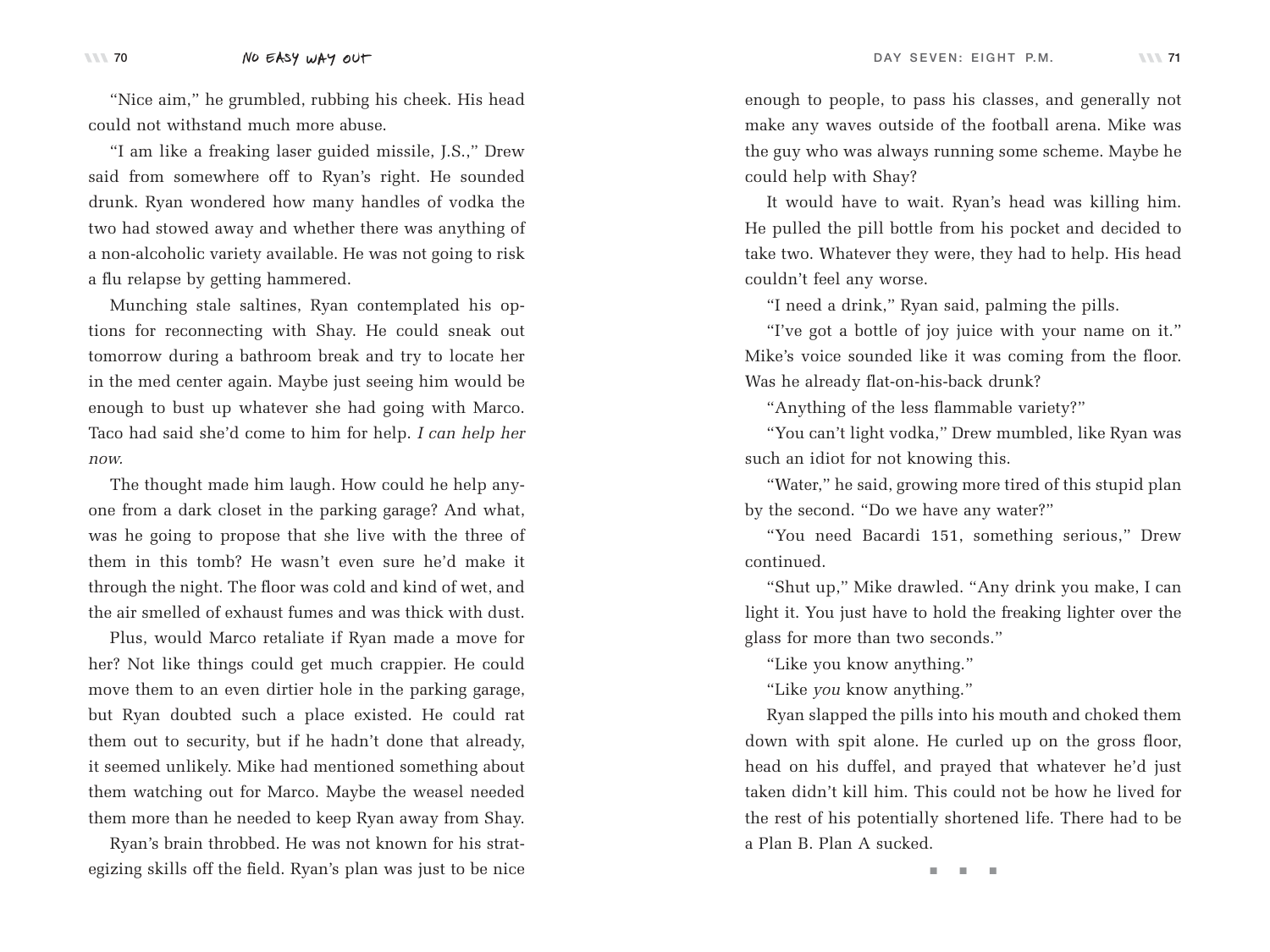The line for the bathroom was no shorter when Lexi emerged from the dressing rooms in her boxers and T-shirt. It snaked around the perimeter of the sales floor. The women in line chatted with those seated on cots. Everyone seemed happy, some even laughed, like it was okay to joke around again. The mall, well, the JCPenney felt safe. Like no one would leave a girl trapped under a corpse beneath a pile of garbage ever again.

Even with all the women using it, the bathroom was relatively clean. One girl tossed her paper towel into the trash only to miss. Instead of walking away, she trotted over and put the crumpled sheet into the bin. It was like people cared again. Had Lexi's mom actually pulled this thing off?

#### "Hi."

Lexi had just splashed water on her face, so it took a second for her to wipe her skin dry and address the person belonging to the voice. She knew who it was, though. It was undoubtedly Ginger Franklin's tremulous warble.

"I'm so glad you're okay." Ginger twisted a strand of her hair around a finger.

Ginger had a bruise on her cheek. Lexi did not really care how she got it.

"No thanks to you," Lexi said.

Ginger looked like she was tearing up. *Good.*

"I'm really sorry," Ginger said. "I was just so scared. I don't want to die in here."

"Really? Because everyone else is totally lining up for the chance to kick it in the Gap."

"I suck, I know it. What can I do to make it up to you?"

"Go away." Lexi turned back to the mirror and dug the mini toothbrush out of her bag.

Ginger wiped her eyes with her hand. "I never took you for a mean girl," Ginger said.

"No, you only took me for a loser you could use and then abandon."

"I never took you for a loser." Ginger disappeared from Lexi's mirror.

Lexi didn't need Ginger. Ginger had bailed when Lexi needed her most. When her supposed best friend needed her most. Friends like that were no friends at all. Still, Lexi felt like a jerk. She wasn't used to being pissed off at anyone except her mom. Her computer nerd friends, or friend, really—Darren and her, they never fought.

Lexi allowed herself to wish Darren were here. Yes, it was kind of a death sentence, but it would have been great to have had one of her people stuck in here with her. Darren would have been the perfect partner for spying on the Senator. Darren would never have ruined everything by calling his dad and starting a riot outside the mall.

Lexi finished brushing her teeth. The fantasy swirled down the drain with her spit. She was trapped in here with one friend who was kind of a bitch and another who was no friend at all. *Welcome to your life.*

Back at the cots, Maddie was flipping through a magazine.

"They came by with books and stuff," she said. "I got us a *Cosmo* and *Us Weekly*." She waved two magazines. "Can I take *Us Weekly*?" It was the one she had in her hands. Lexi nodded.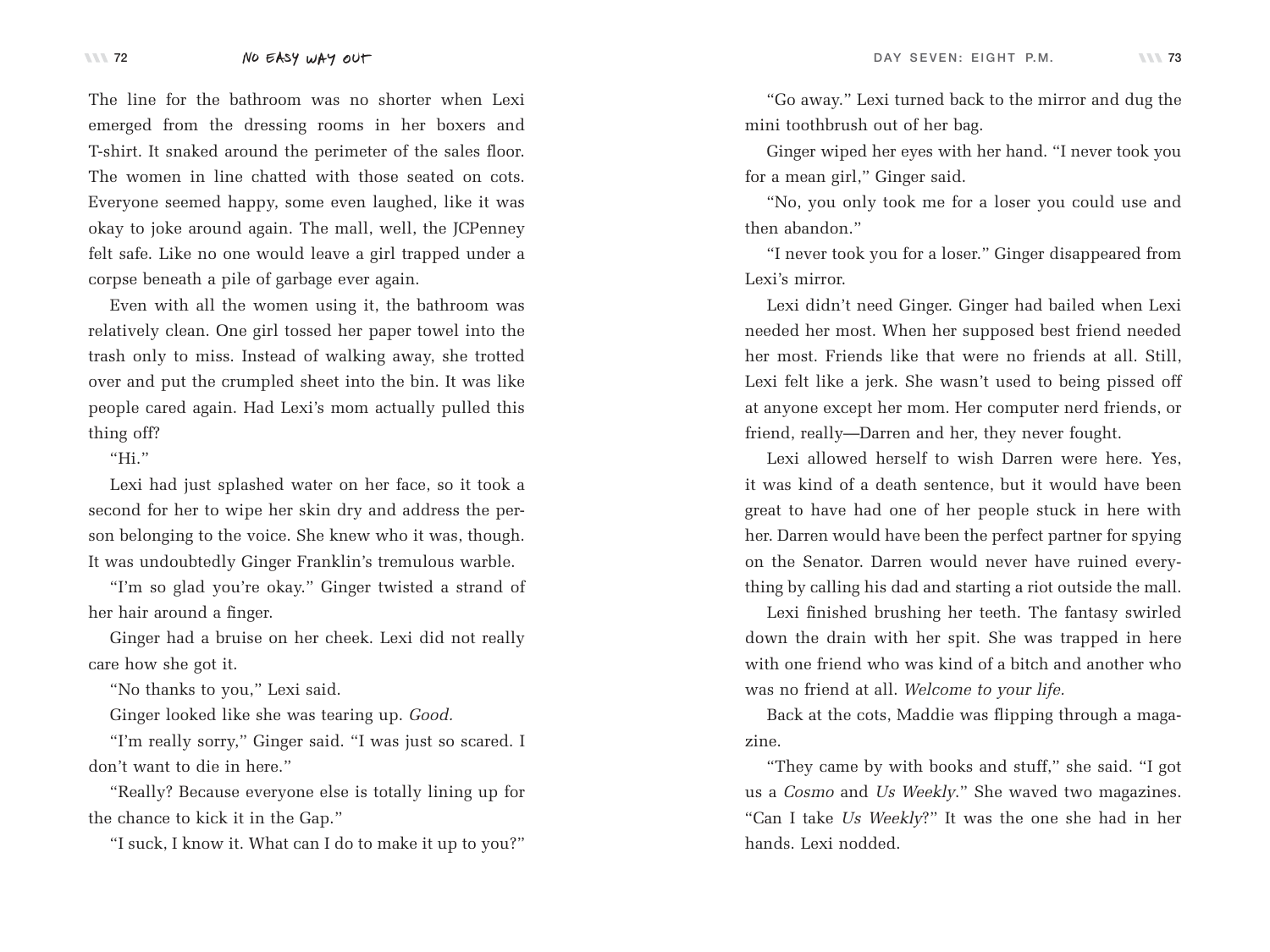NO EASY WAY OUT

Maddie went back to reading. "It's a week old," she groaned. "I already knew about this breakup."

Lexi had never even flipped through a *Cosmo* before. There were lots of skinny white girls in clothes that looked less comfortable than the sweater from hell Lexi had spent the day trapped inside. These were not her people.

"I'm going to walk around."

"Let me know if you find a copy of *Lucky*."

What in the name of jeebus was *Lucky*? "Roger that," Lexi mumbled, and made for the stockroom.



<sup>t</sup> ten, the lights went black. All of them. The<br>men around Marco grunted—"Hey!" "What<br>the hell?"—and the shrieks of women could be<br>heard from the ICPenney down the hall. The mall sneakers men around Marco grunted—"Hey!" "What the hell?"—and the shrieks of women could be heard from the JCPenney down the hall. The mall speakers bleeped and the not-quite-reassuring voice of the senator apologized and ordered that some lights be left on for safety's sake. Within five minutes, a fluorescent light buzzed to life somewhere behind Marco's head.

Marco had preferred the black. He had covert ops to run. Light just made everything that much more difficult.

After storing The Douche Corps in the parking garage, Marco had signed in to the Lord & Taylor, which was where all the unaccompanied men were supposed to live together peacefully. Whoever devised this plan had clearly never been to an all-boys camp. Some total dick had pissed all over the seat of the john Marco had gotten stuck with, and in the time he'd taken to do the round-trip tour

111 74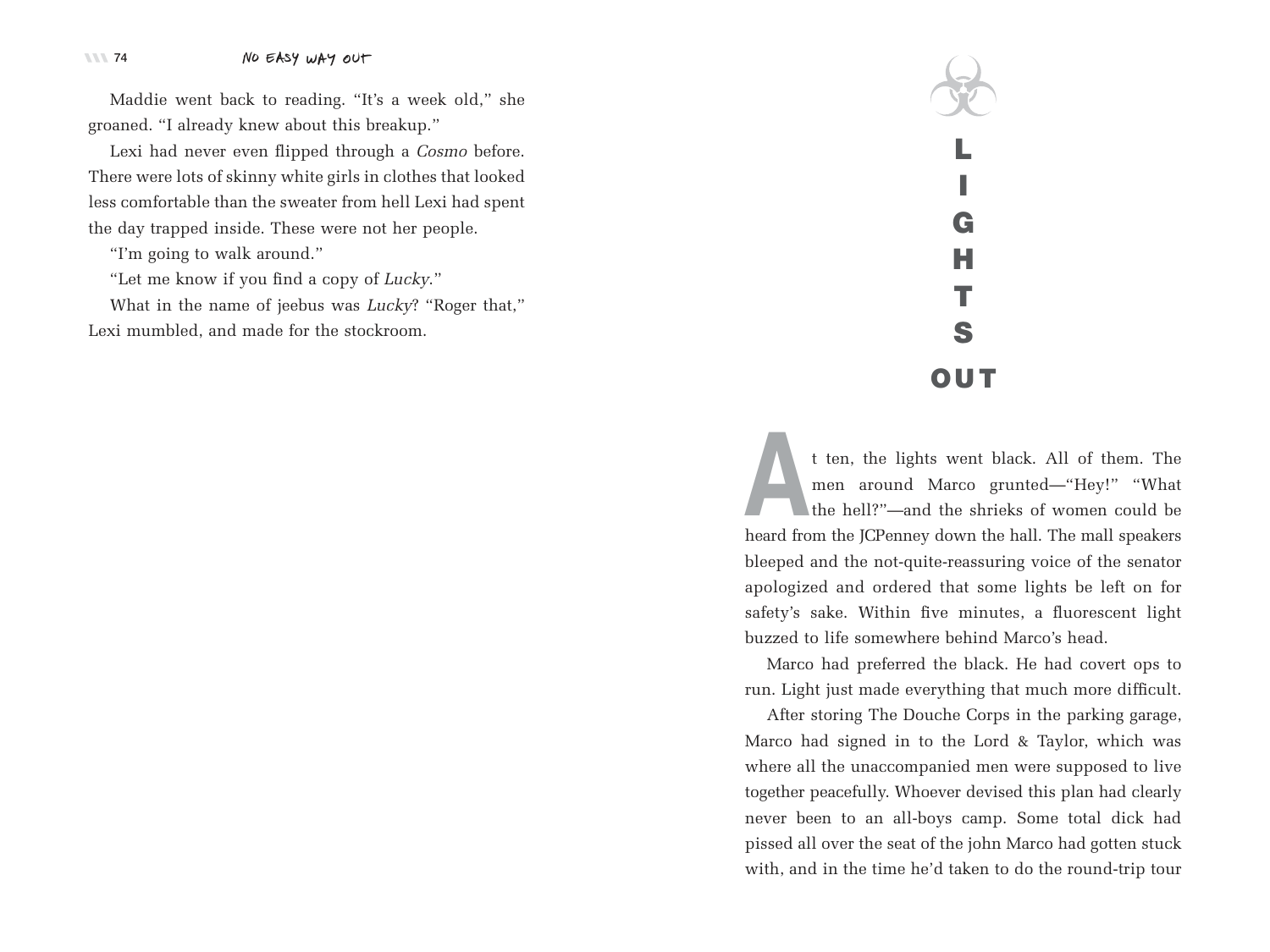through the facilities, some asshole had stolen his pillow. At least no one had crapped in his cot.

Marco had gone to camp. Once. His parents had signed him up for a community day camp one week, at the end of which all the campers went on an overnight to Bear Mountain State Park. Marco was supposed to share a tent with one of the other kids, but some false claims were made about Marco's sexual orientation, which prompted the boy to abandon Marco after lights-out to bunk with his friends in another tent. Marco's solo enclosure was excreted upon at random intervals throughout the night. He listened to the sound of piss spattering on his tent and prayed that the walls truly were waterproof. After each golden shower, there was an explosion of laughter from the other tent signaling the piddler's return to his partners in pee.

He'd cried. Not like anyone was there to call him a pussy over it. In the morning he packed the tent in its bag, then washed his hands over and over, never really feeling clean. When the bus dropped him off, he informed his parents that he hated camp and didn't ever want to go again. Money always being an issue anyway, the funds were never again wasted on summer programs.

At least this time, it didn't matter. He would not be at the mercy of these assholes. He had the key to the entire mall. And he was out of here the second that security guard cleared the area.

Shay was beginning to regret her plan. Here she was, in some back hallway behind the JCPenney, and there were no lights except the tiny LED on her key and the glowing red of a distant exit sign. Voices echoed down the hall, from where, Shay was not sure, but they scared her. She did not like being alone in this hallway, and definitely did not like the idea of *not* being alone in the hallway.

Stumbling forward, Shay kept one hand on the wall, the other waving the small light back and forth across the ground in front of her. Knobs on pipes winked at her. Her hand dropped into a doorway and she staggered, falling against the metal door. She fumbled her key ring, which clattered into the black below.

Shay knelt on trembling legs and patted the cement. The echoes were closer now. Or were they simply coming from the other direction?

Her hand hit something soft, not keys. Shay dared to let her fingers explore the softness. It felt like jeans. Something groaned. Then claws clasped her wrist.

Shay screamed, punched and kicked the softness, which groaned again and let go.

"Help," it may have said.

Once freed, she thrust herself away, hit the opposite wall, then clambered to her feet. Running blind through the dark, Shay took whatever turns the hall presented; she just needed to be away from whatever had groaned. Visions of Nani's blackened, gaunt, dead face, eyes glistening, flashed in the darkness. She ran from the visions, had to escape these ghosts. *Exit*. She needed an exit.

Red signs were her only guide. EXIT. EXIT. Her hands slammed into a dead end. From the cold and the corrugation, Shay guessed it was a sealed-over freight delivery door.

Shay banged on the metal. *Let me out!* she screamed in her mind, afraid if she spoke in real life, the echoes would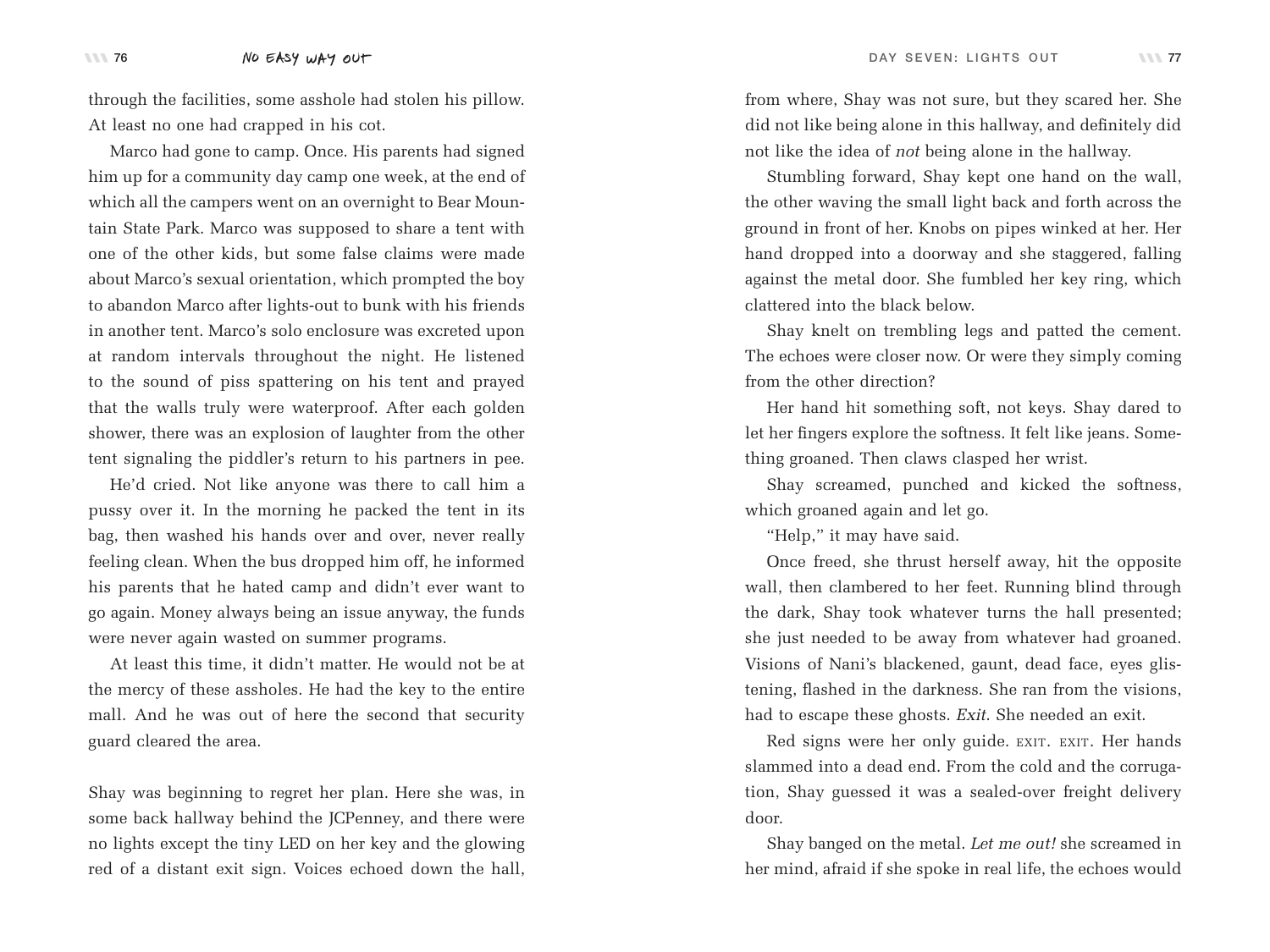materialize into people. That the ghosts would be real.

The freight door didn't give when she struck it. All the doors from the mall to the world must have been sealed over with concrete, permanently shut. She would die in this place. All of them were being left to die in this place.

Marco rolled off his cot and crawled down the narrow aisle to the far wall. He traveled light, just his card key, wallet, and iPod—no way he was getting rid of it, even though without Internet or a charger cord, once the battery died, it would be dead weight. He'd never changed into the boxers and shirt he'd been given to sleep in—like he was going to go nighty-night amidst that pack of wolves? *Hells to the no.*

He made it to the nearest stockroom door and slipped through it unnoticed. There were no lights on. The place smelled weird. Then Marco saw a lighter flash in a far corner. *So this is where the party's starting.* Marco had wondered how people would take going from complete freedom to incarceration. Apparently, incarceration had won out for a few hours and now the natives were restless. He was glad to be getting out while the getting was good.

The door to the service hallways was thankfully closer to him than to the lighter flame, so he escaped without incident. Alas, the halls were dark, which made everything suck that much more. Marco groped along the passage, hoping to find an exit before something found him.

No such luck. Footsteps slapped toward him. Then arms slammed into his back.

"Out of the way, loser!" a voice cackled, tearing past Marco.

Okay, maybe this was worse than the Lord & Taylor. At least there were a few security guards in the Lord & Taylor.

As Marco weighed the pros and cons of returning to the at least semi-policed chaos of the men's Home Store, a familiar voice echoed down the passage to his right.

"Help," Shay whispered. "Someone? Help."

Marco ran through the black toward her voice. What the hell was she doing here? Shouldn't she be in the med center? She had a serious head injury!

He turned a corner and heard a door rattle. Marco dashed toward the noise and ran smack into Shay. She screamed and Marco jumped back.

"Shay, it's me! It's Marco!"

She burst into tears and threw her arms around him.

He stroked her hair. "You're okay," he whispered. "I'm here. You're safe." He was not sure why he said this. Like he could protect her from anything.

Her body went limp, as if her bones had evaporated. "I'm so scared," she whispered.

"Let's get you back to the med center."

"Kicked me out," Shay mumbled.

"Then the JCPenney," Marco said, assuming she had been thrown in with the rest of the *chicas*.

Shay nodded against his chest.

Marco used his iPod as a light, flashing it for brief moments to find landmarks—a name on a door, a corner and managed to wind his way through stockrooms and passages to a door marked jcpenney. Shay clung to him like she couldn't take a step without support.

"Why did they kick you out?" he asked, trying to take her mind off whatever had happened to her in the tunnel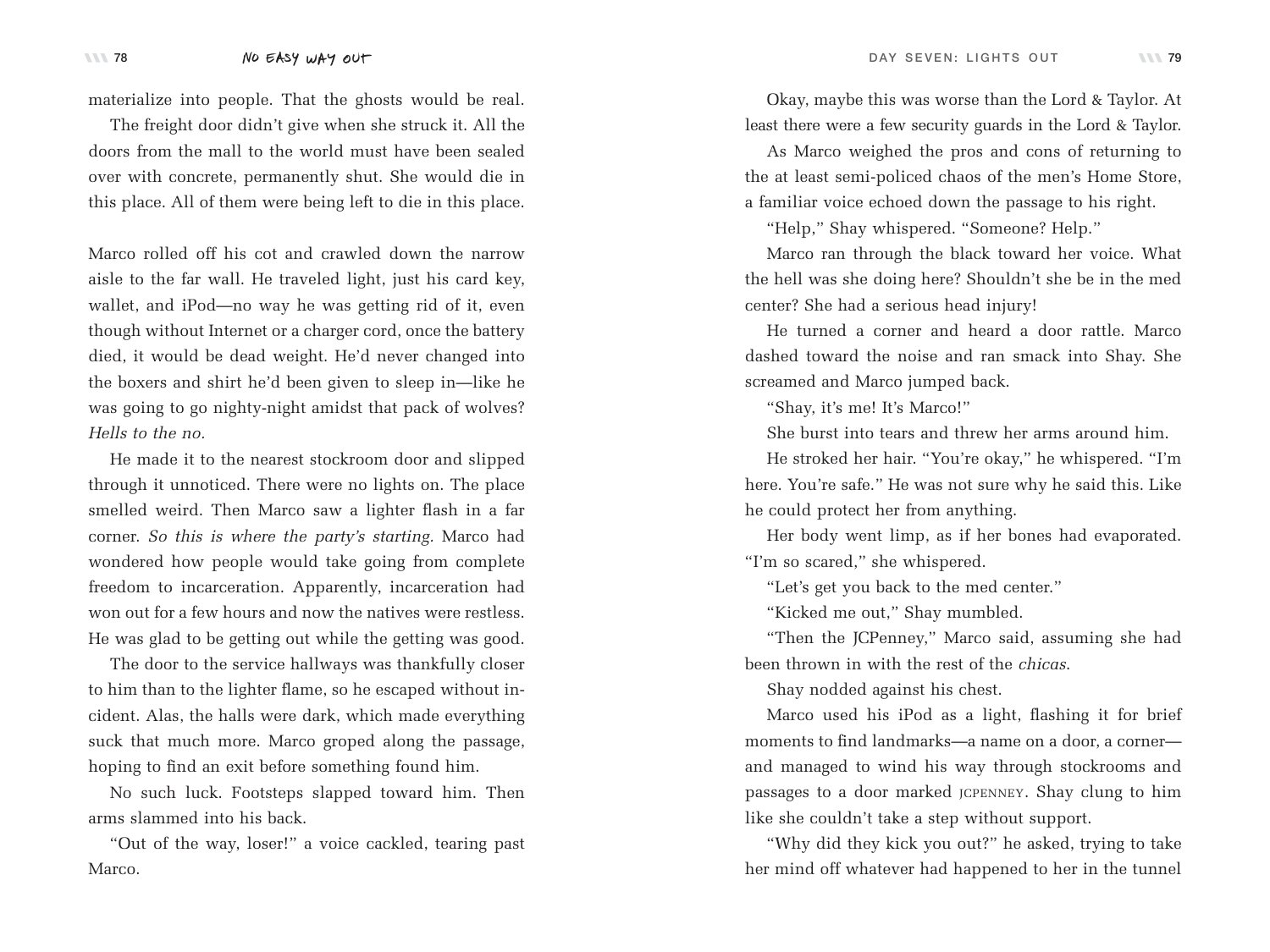before he found her. He prayed it was just the dark. If it was something worse, he would find whoever hurt her and kill the bastard.

"No room," she said, her voice barely hissing beyond her teeth. "I'm all alone in there."

Marco slid his card through the reader and opened the door. "It's safer in here," he said, leading her into the stockroom. "Just stay the night, and tomorrow, I'll find us someplace to hide."

She nuzzled closer to him. Warmth flared over his skin. "And Preeti?" she managed. "We have to protect her."

Marco stopped in front of the door leading to the sales floor. "And Preeti. I am going to take care of you both." He liked saying the words. It was as if by saying them, they could be true. A dream blinked into his brain, him and Shay and Preeti hiding out in a stockroom, all the food they needed, no one bothering them, safe until whenever this nightmare ended. Him and Shay. Together.

Shay leaned her head against the door frame. "'Til tomorrow, then," she said.

Marco, unable to control his lips, leaned forward and pressed them to her forehead.

Shay stiffened. "Please," she said, pushing him away. "I can't."

And a part of Marco seethed. *She can't with me*. But the better part won out.

"Okay," he said, pulling back. "I'm sorry."

"I'll see you tomorrow?" Shay said, smiling.

"I'll find you after Lights On."

Shay nodded and slipped back into the neat, quiet rows of sleepers.

Marco tracked back to the service door only to hear voices on the opposite side. Not wanting to risk another encounter in the black, he padded to the opposite side of the stockroom. There were several different large rooms back here, all of them stuffed with the original contents of the sales floors. Sequins sparkled in his dim light, and his pants caught on errant hangers and poles from the haphazardly disposed-of racks.

Lexi sat on a desk in an office of some sort. She'd wandered after leaving Maddie and found her way into the stockrooms. When Lights Out was announced, she'd stumbled into this office, closed the door, and flipped on the light. Searching the room, she came upon two significant prizes: (1) an old CD player with a cache of not-too-terrible CDs, and (2) a bag of peanut M&M'S. Satisfied this was the best the place had to offer, she'd turned the lights off and enjoyed her feast with a Beatles accompaniment playing softly. She was halfway through *Revolver* and had two M&M'S left when someone slammed into the other side of the wall against which she was leaning.

Unable to leave well enough alone, Lexi slid off the desk and tiptoed to the door. Peeking outside, under the dim light of the one bulb left burning in the stockroom, she saw a boy wrestling with a display rack.

And not just any boy. A lanky, nerdy-looking guy. And judging from the amount of space he'd covered before becoming ensnared in the racks, at home enough in the dark that he probably spent too much time indoors, perhaps playing video games; this was his element. This was also Lexi's element. This boy was her people.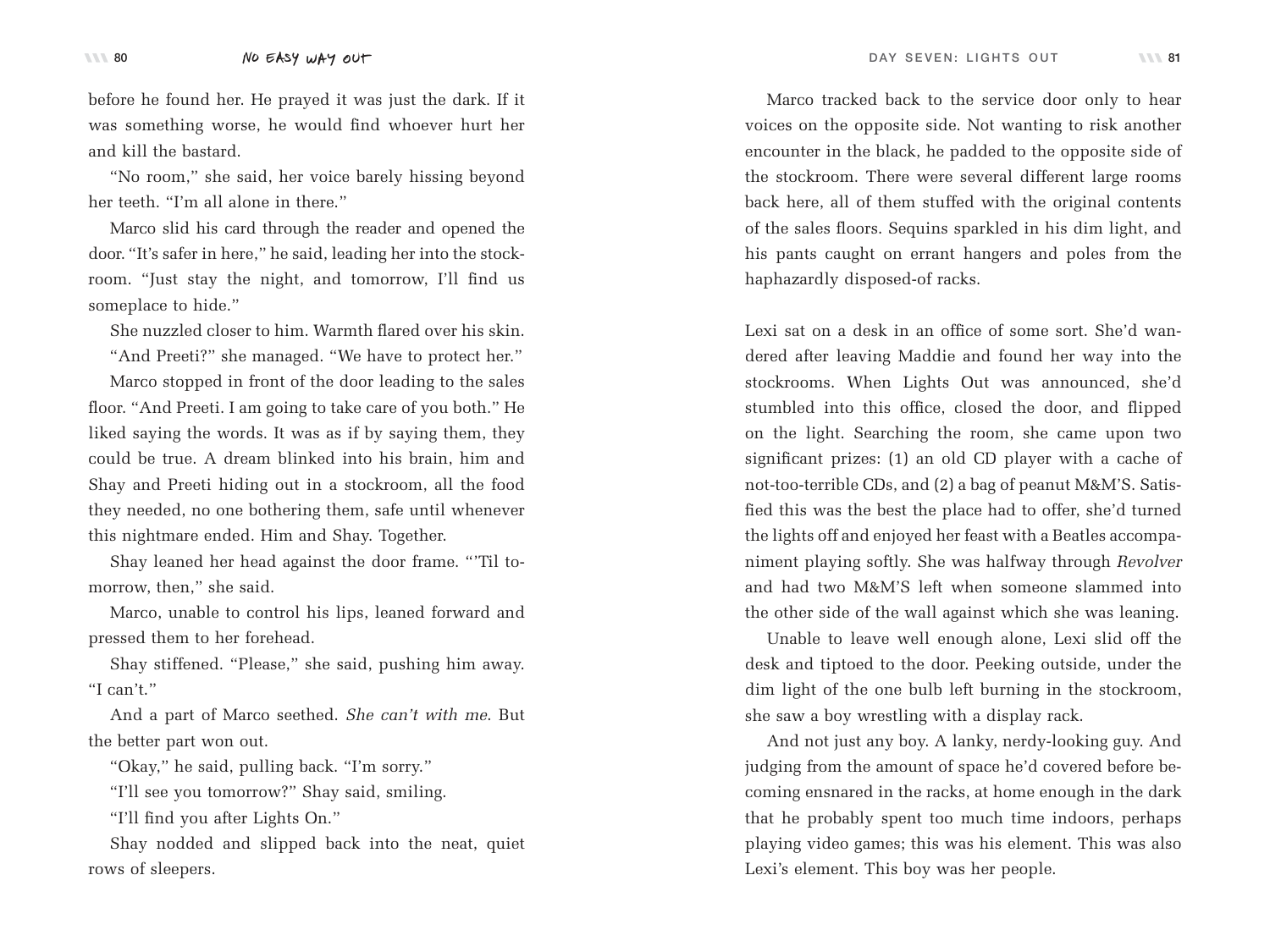She suddenly wished she was back in Maddie's outfit. She wanted to look hot for this guy, even if it meant breaking out in a sweater-induced mega-rash.

*What would Maddie do?* Say something flirty, be confident.

"I think you won," Lexi said.

The guy gave his cargo pants one final jerk and freed himself from the wretched rack. Looking up, he squinted at her, then smiled—he wasn't wearing a mask. *Does that smile mean he likes what he sees?*

"I would hope I'd have the advantage over a clothes hanger," he said.

Lexi liked his face. It wasn't model-nice, but wasn't bad, either. "Don't get cocky," she said. "I had my money on the rack for a few seconds."

"The thing did rip my cargo pants," he said. "I guess we'll call it a draw."

Lexi didn't get a slick vibe from him. He wasn't giving her a line. Sarcasm was his normal mode. It was also Lexi's. She kind of didn't want him to go. "So what brings you to the JCPenney after Lights Out? Did a girlfriend let you in?" She might as well find that out now.

He considered his answer a moment longer than Lexi would have liked.

"A friend who is a girl let me in," he said. "We have been helping each other out and she asked me to check on her. She was scared to be separated."

Lexi did not buy this excuse. How did they know when to meet? It was a long time after Lights Out. And how did he find his way through the service hallways to get from the Lord & Taylor to here? And why lie to her?

"That smells like a load of crap, but whatever. I don't really care. Go on with your operation." She let him hang on that line, turned and went back into her office.

He followed her. "Is this your room?" he asked, flipping on the light.

Lexi couldn't help but smile that he'd followed. "It is now," she said, hopping onto her desk. She held out the last two M&M'S. "Want one?"

"Thanks," he said, and popped it into his mouth. He chewed slowly, luxuriously.

Lexi slid the yellow M&M between her lips. If neither of them could speak, then he couldn't leave. The candy was gone all too quickly. "You going to tell me the truth now?" she said, trying to keep up her confident front. "Like what you're really doing in the back of the JCPenney after eleven on a Saturday. I mean, the place closes at nine according to the sign on the door."

He laughed. "You got me. I'm into women's clothing and needed to stock up on evening wear for the Halloween drag ball."

Lexi had completely forgotten about Halloween. How sad was that? Not that she dressed up. She and Darren hadn't dressed up in years. No, they liked to hide in the bushes outside his house and scare the crap out of the little trick-or-treaters (obviously the Senator allowed no pranks to be played on her government-funded lawn).

"I'm just kidding," he added.

Lexi came back into the present. "Sorry," she said. "Very funny. I just had forgotten about Halloween. Weird how it feels like time should have stopped, like the world should be on pause until we're out of here."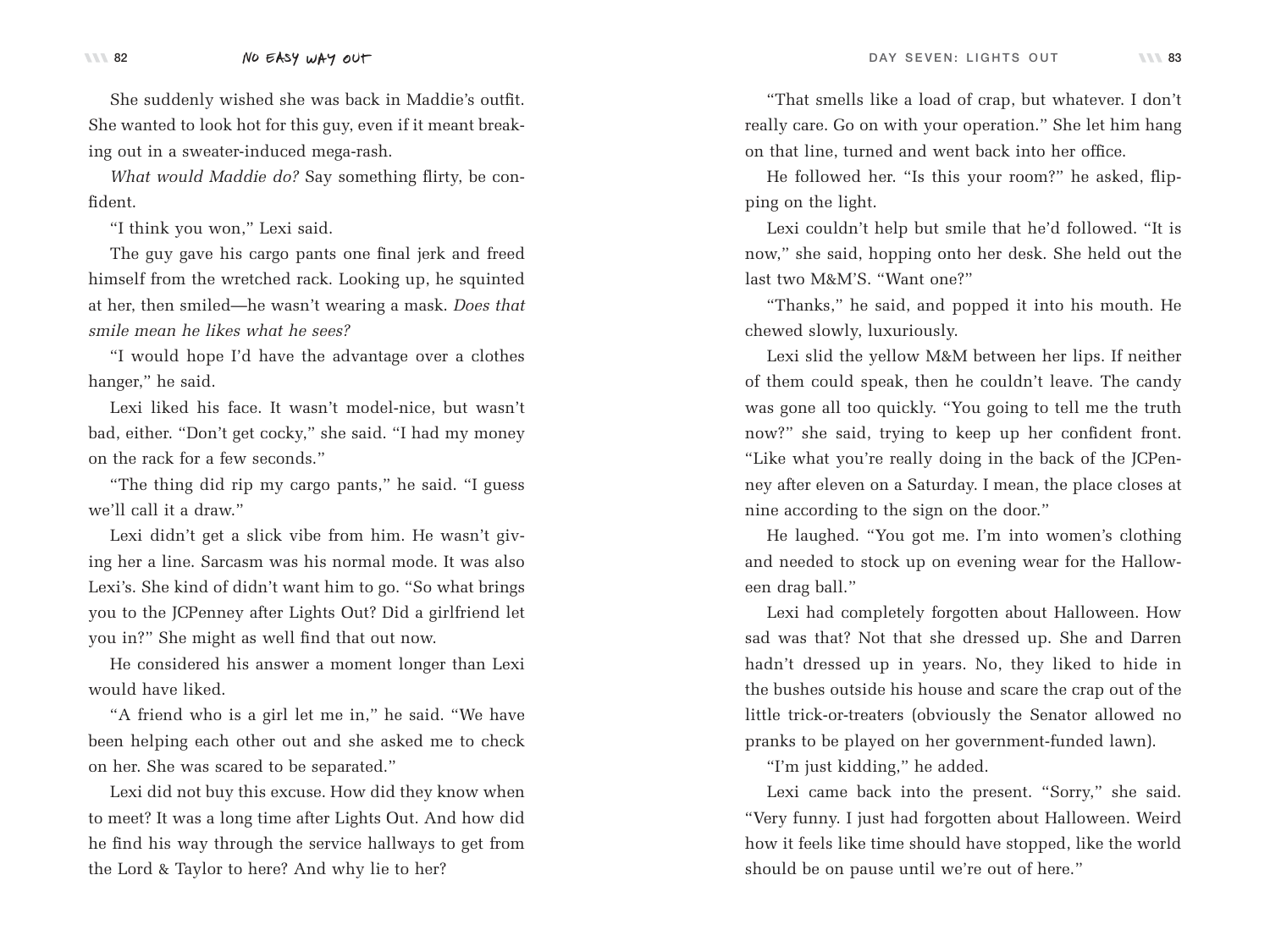"Yeah," he said.

Had she said something wrong? He had withdrawn into himself, shrunken like a raisin. "I'm Lexi," she said, wanting to bring him back.

"Marco," he said, then seemed to regret it.

There was a knock at the door. They looked at each other. Lexi kicked out the desk chair and Marco dove into the darkness under the desk. Lexi dragged the chair back with her feet as the door opened.

"What are you doing back here?" the guard said. He glanced around, suspicious.

Lexi weighed playing dumb against pulling the mom card. She decided on the mom card. "I'm the Senator's daughter."

"Oh," the guard said. He seemed to weigh options himself. "You can't be back here after Lights Out."

Lexi slid off the desk. "Oh, okay," she said. "My mom had said I could take a break back here if I needed to."

"I never heard about that."

"I guess she forgot to tell people," Lexi said, walking toward the door, opening it for the guard. "I'll be back here every night after Lights Out." She hoped Marco got her message—*I'm here if you want to hang out*. However he'd gotten in here, she felt pretty sure he could get in again.

The guard took the door and held it open for her. Lexi walked through, wishing she could have said good-bye. But really, where was Marco going to go? They were trapped in here. She would see him again. The thought brought a smile to her lips.

Maddie was still awake when Lexi returned to the cot.

"Where have you been? I'm wired and there's nothing to do."

"I found a boy in the stockroom," Lexi said, unable to keep it to herself. She'd met a *boy*.

Maddie was all ears at the mention of boys. "Are you telling me there's a party in the stockroom and you are just letting me in on it now?"

"*A* boy, singular." Lexi stretched out on the cot, hands behind her head. "And he wasn't your type."

"At this point," Maddie mumbled, flopping back on her pillow, "any boy is my type."

"Well, he's gone now. And we just talked."

"What a waste."

It hadn't been a waste. Lexi would find him again. He was her people. She'd finally found her people.

Marco waited five minutes before crawling out from under the desk. He crept to the door and cracked it open. With only the one lit bulb, it was hard to know if the coast was clear, but he needed to get out of there, so he just ran for it.

"I knew she wasn't alone in there." The guard emerged from the shadows.

Before Marco had a chance to utter a syllable, the guy fired the Taser and a jolt like fire in the blood sent Marco into a swirl of darkness.